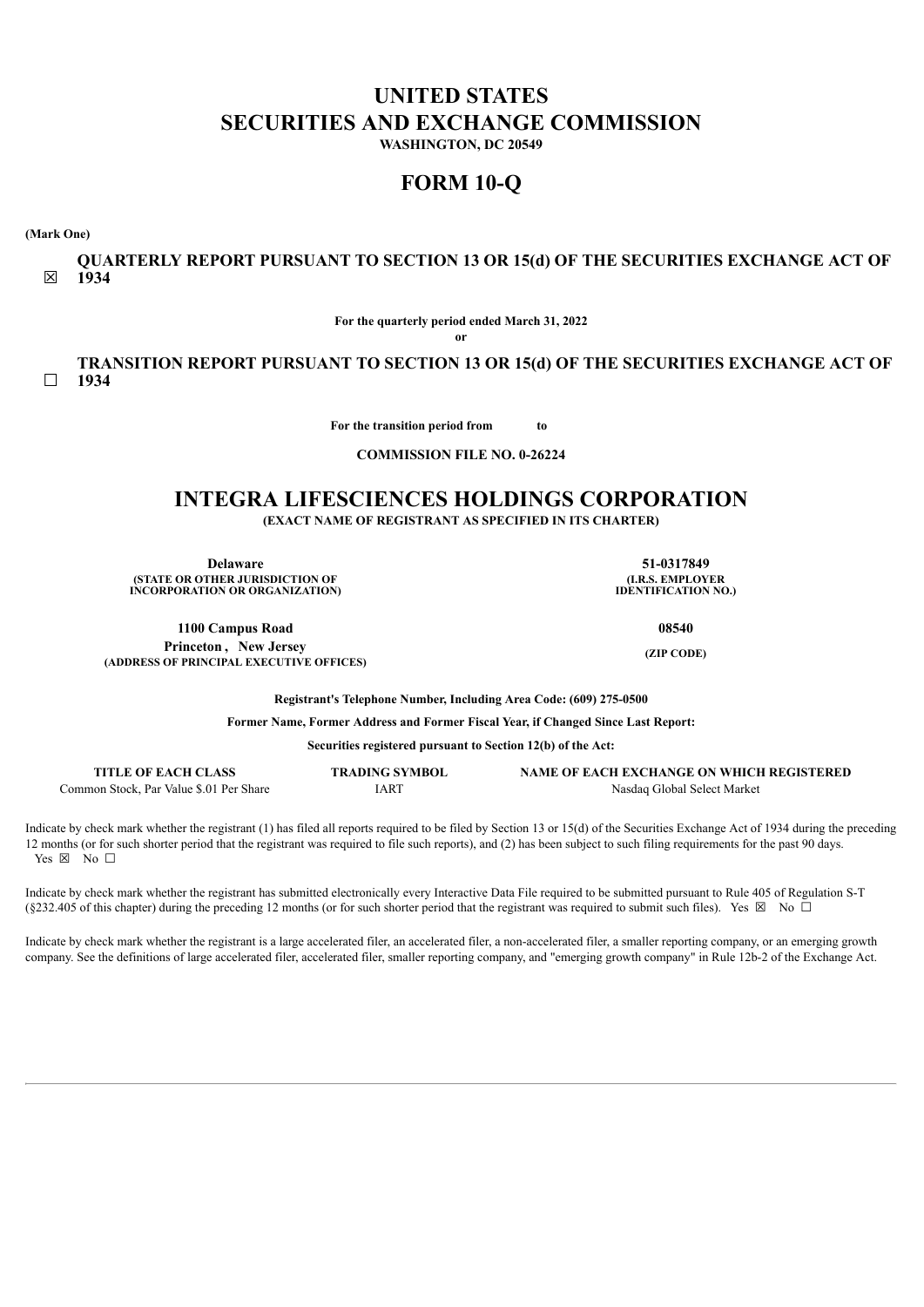| Large accelerated filer | ⊠ | Accelerated filer         |  |
|-------------------------|---|---------------------------|--|
| Non-accelerated filer   |   | Smaller reporting company |  |
| Emerging growth company |   |                           |  |

If an emerging growth company, indicate by check mark if the registrant has elected not to use the extended transition period for complying with any new or revised financial accounting standards provided pursuant to Section 13(a) of the Exchange Act.  $\Box$ 

Indicate by check mark whether the registrant is a shell company (as defined in Rule 12b-2 of the Act). Yes  $\Box$  No  $\boxtimes$ 

<span id="page-1-0"></span>The number of shares of the registrant's Common Stock, \$0.01 par value, outstanding as of April 25, 2022 was 83,135,133.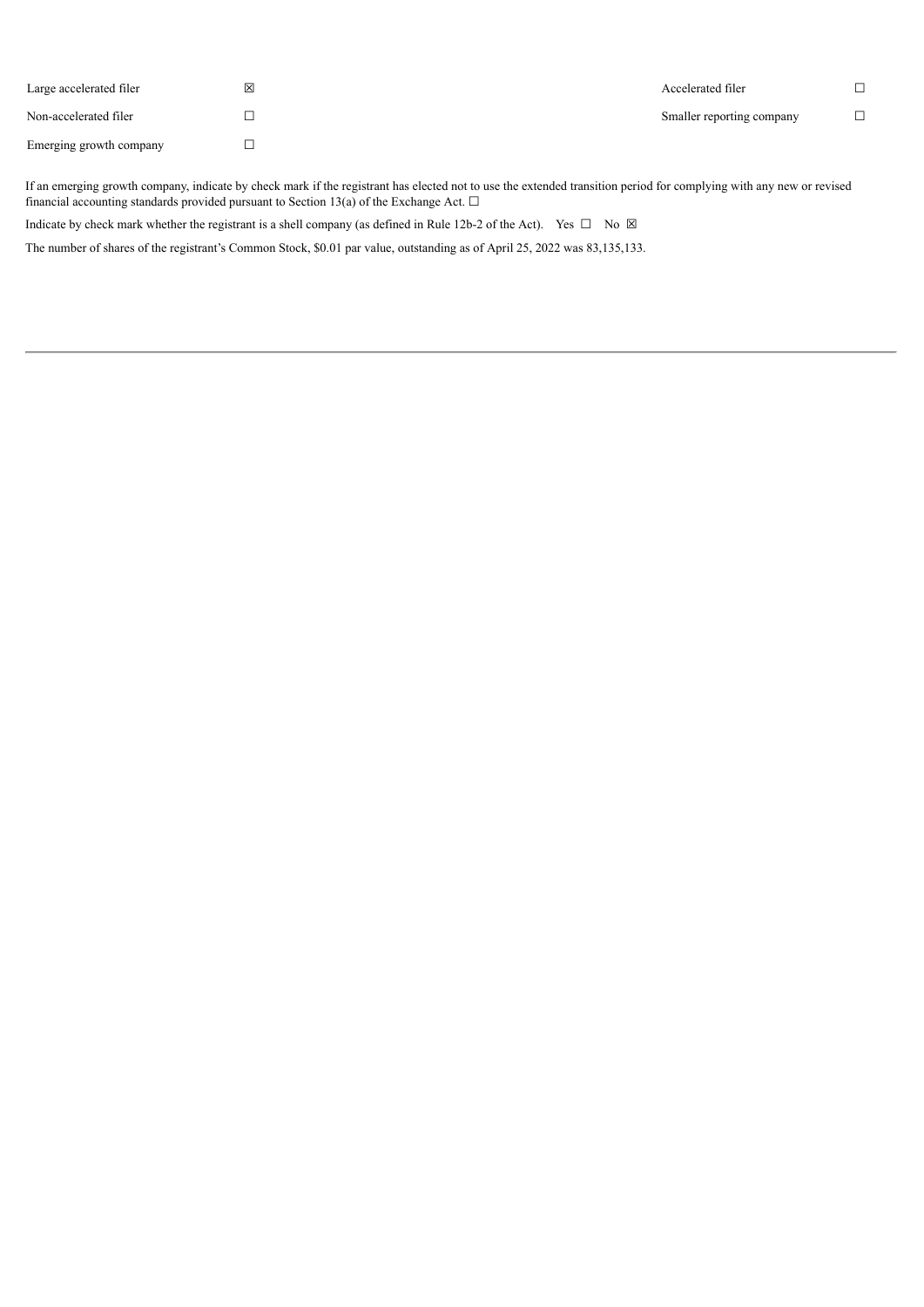Table of [Contents](#page-1-0)

# **INTEGRA LIFESCIENCES HOLDINGS CORPORATION INDEX**

<span id="page-2-0"></span>

|                                                                                                                                         | Page<br><b>Number</b> |
|-----------------------------------------------------------------------------------------------------------------------------------------|-----------------------|
| PART I. FINANCIAL INFORMATION                                                                                                           |                       |
| Item 1. Financial Statements                                                                                                            | 4                     |
| Condensed Consolidated Statements of Operations and Comprehensive Income for the three months ended March 31, 2022 and 2021 (Unaudited) |                       |
| Condensed Consolidated Balance Sheets as of March 31, 2022 and December 31, 2021 (Unaudited)                                            |                       |
| Condensed Consolidated Statements of Cash Flows for the three months ended March 31, 2022 and 2021 (Unaudited)                          | 6                     |
| Condensed Consolidated Statements of Changes in Shareholders' Equity for the three months ended March 31, 2022 and 2021 (Unaudited)     |                       |
| Notes to Unaudited Condensed Consolidated Financial Statements                                                                          | 8                     |
| Item 2. Management's Discussion and Analysis of Financial Condition and Results of Operations                                           | 31                    |
| Item 3. Quantitative and Qualitative Disclosures About Market Risk                                                                      | 41                    |
| Item 4. Controls and Procedures                                                                                                         | 42                    |
| PART II. OTHER INFORMATION                                                                                                              |                       |
| Item 1. Legal Proceedings                                                                                                               | $\frac{42}{5}$        |
| Item 1A. Risk Factors                                                                                                                   | 42                    |
| Item 2. Unregistered Sales of Equity Securities and Use of Proceeds                                                                     | 43                    |
| Item 4. Mine Safety Disclosures                                                                                                         | <u>43</u>             |
| Item 5. Other Information                                                                                                               | 43                    |
| Item 6. Exhibits                                                                                                                        | $\overline{44}$       |
| <b>SIGNATURES</b>                                                                                                                       | $\overline{45}$       |
|                                                                                                                                         |                       |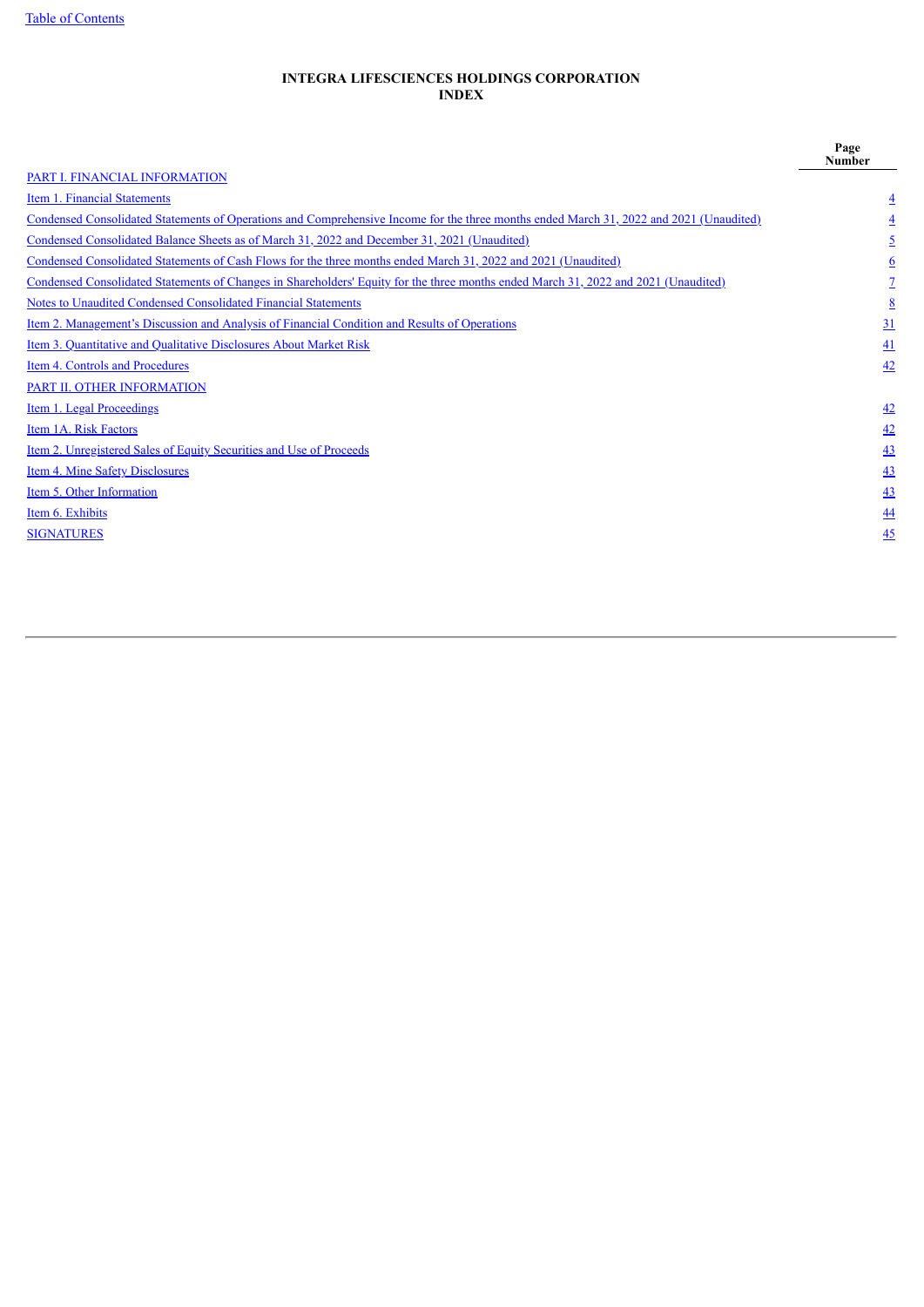# **PART I. FINANCIAL INFORMATION**

# <span id="page-3-1"></span><span id="page-3-0"></span>**Item 1. Financial Statements**

# **INTEGRA LIFESCIENCES HOLDINGS CORPORATION CONDENSED CONSOLIDATED STATEMENTS OF OPERATIONS AND COMPREHENSIVE INCOME (UNAUDITED)**

(Dollars in thousands, except per share amounts)

|                                                           |              | Three Months Ended March 31. |           |  |  |
|-----------------------------------------------------------|--------------|------------------------------|-----------|--|--|
|                                                           | 2022         |                              | 2021      |  |  |
| Total revenue, net                                        | $\mathbb{S}$ | 376,638 \$                   | 360,071   |  |  |
| <b>Costs and expenses:</b>                                |              |                              |           |  |  |
| Cost of goods sold                                        | 142,569      |                              | 145,823   |  |  |
| Research and development                                  | 24,085       |                              | 22,374    |  |  |
| Selling, general and administrative                       | 159,926      |                              | 156,633   |  |  |
| Intangible asset amortization                             |              | 3,894                        | 4,527     |  |  |
| <b>Total costs and expenses</b>                           | 330,474      |                              | 329,357   |  |  |
| <b>Operating income</b>                                   | 46,164       |                              | 30,714    |  |  |
| Interest income                                           |              | 1,377                        | 1,748     |  |  |
| Interest expense                                          | (11, 655)    |                              | (12, 929) |  |  |
| Gain from the sale of business                            |              |                              | 42,876    |  |  |
| Other income, net                                         |              | 3,429                        | 4,869     |  |  |
| Income before income taxes                                | 39,315       |                              | 67,278    |  |  |
| Provision for income taxes                                |              | 6,414                        | 21,884    |  |  |
| Net income                                                | 32,901<br>\$ | -S                           | 45,394    |  |  |
| Net income per share                                      |              |                              |           |  |  |
| <b>Basic</b>                                              | $\mathbb{S}$ | 0.39<br><sup>S</sup>         | 0.54      |  |  |
| Diluted                                                   | \$           | 0.39<br>-S                   | 0.53      |  |  |
| Weighted average common shares outstanding (See Note 13): |              |                              |           |  |  |
| <b>Basic</b>                                              | 83,632       |                              | 84,500    |  |  |
| Diluted                                                   | 84,276       |                              | 85,258    |  |  |
| <b>Comprehensive income (See Note 14)</b>                 |              | 57,031                       | 75,826    |  |  |

<span id="page-3-2"></span>The accompanying unaudited notes are an integral part of these condensed consolidated financial statements.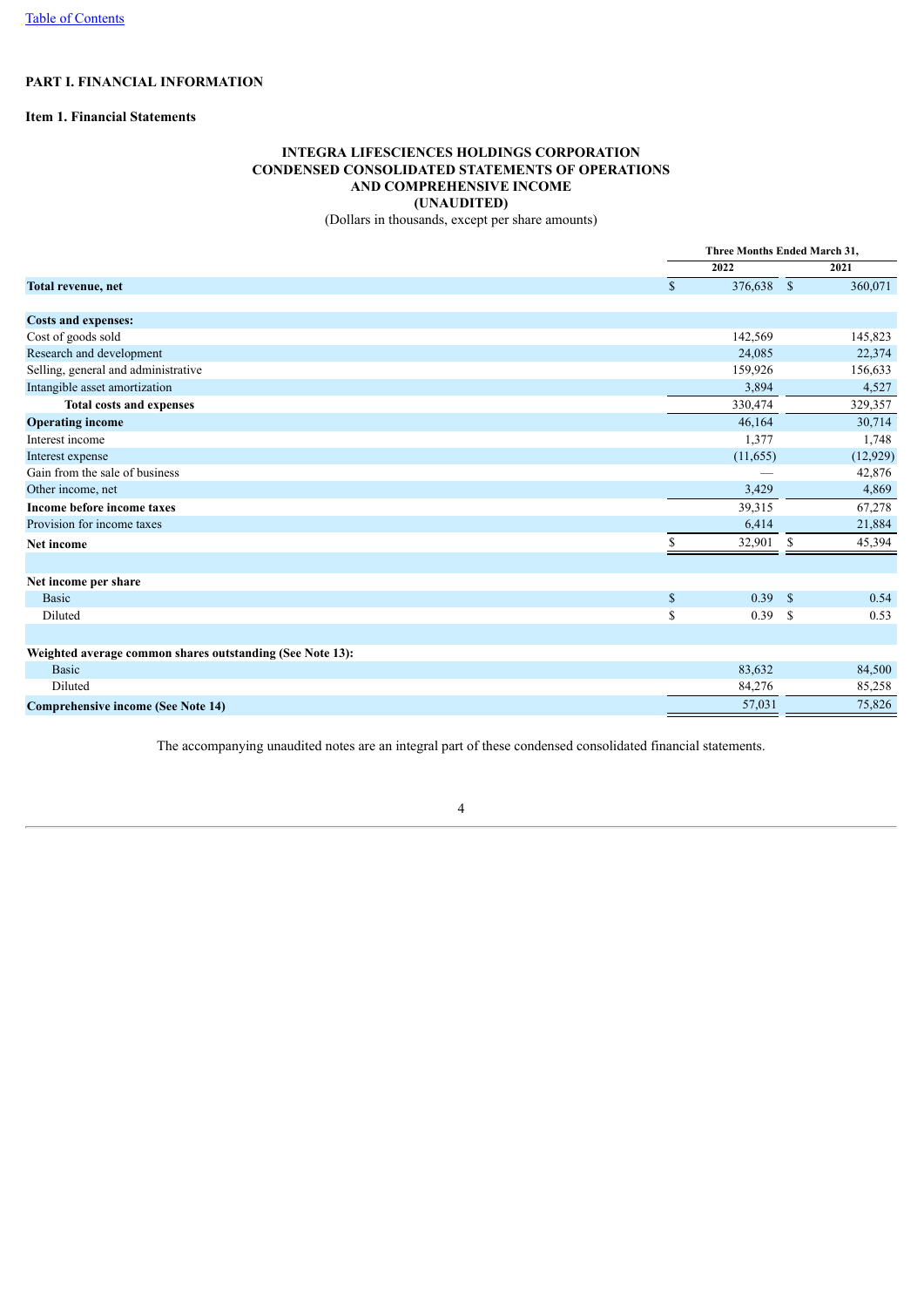# **INTEGRA LIFESCIENCES HOLDINGS CORPORATION CONDENSED CONSOLIDATED BALANCE SHEETS (UNAUDITED)** (Dollars in thousands, except per share amounts)

|                                                                                                                                              |               | <b>March 31, 2022</b> | December 31, 2021 |            |
|----------------------------------------------------------------------------------------------------------------------------------------------|---------------|-----------------------|-------------------|------------|
| <b>ASSETS</b>                                                                                                                                |               |                       |                   |            |
| Current assets:                                                                                                                              |               |                       |                   |            |
| Cash and cash equivalents                                                                                                                    | $\mathcal{S}$ | 407,092               | $^{\circ}$        | 513,448    |
| Trade accounts receivable, net of allowances of \$3,895 and \$4,735                                                                          |               | 234,010               |                   | 231,831    |
| Inventories, net                                                                                                                             |               | 328,005               |                   | 317,386    |
| Prepaid expenses and other current assets                                                                                                    |               | 96,946                |                   | 91,051     |
| Total current assets                                                                                                                         |               | 1,066,053             |                   | 1,153,716  |
| Property, plant and equipment, net                                                                                                           |               | 309,209               |                   | 311,703    |
| Right of use asset - operating leases                                                                                                        |               | 81,644                |                   | 84,543     |
| Intangible assets, net                                                                                                                       |               | 1,121,971             |                   | 1,145,573  |
| Goodwill                                                                                                                                     |               | 1,008,928             |                   | 1,013,458  |
| Deferred tax assets, net                                                                                                                     |               | 54,679                |                   | 56,950     |
| Other assets                                                                                                                                 |               | 29,513                |                   | 16,440     |
| <b>Total assets</b>                                                                                                                          | \$            | 3,671,997             | $\mathbb{S}$      | 3,782,383  |
| <b>LIABILITIES AND STOCKHOLDERS' EQUITY</b>                                                                                                  |               |                       |                   |            |
| Current liabilities:                                                                                                                         |               |                       |                   |            |
| Current portion of borrowings under senior credit facility                                                                                   | $\mathbf S$   | 45,000                | $\mathcal{S}$     | 45,000     |
| Current portion of lease liability - operating leases                                                                                        |               | 14,300                |                   | 14,775     |
| Accounts payable, trade                                                                                                                      |               | 88,371                |                   | 61,837     |
| Contract liabilities                                                                                                                         |               | 5,343                 |                   | 5,295      |
| Accrued compensation                                                                                                                         |               | 57,477                |                   | 92,656     |
| Accrued expenses and other current liabilities                                                                                               |               | 105,342               |                   | 120,458    |
| Total current liabilities                                                                                                                    |               | 315,833               |                   | 340,021    |
| Long-term borrowings under senior credit facility                                                                                            |               | 824,772               |                   | 824,257    |
| Long-term borrowings under securitization facility                                                                                           |               | 112,000               |                   | 112,500    |
| Long-term convertible securities                                                                                                             |               | 565,155               |                   | 564,426    |
| Lease liability - operating leases                                                                                                           |               | 87,806                |                   | 90,329     |
| Deferred tax liabilities                                                                                                                     |               | 56,633                |                   | 45,788     |
| Other liabilities                                                                                                                            |               | 94,601                |                   | 120,258    |
| <b>Total liabilities</b>                                                                                                                     |               | 2,056,800             |                   | 2,097,579  |
| Stockholders' equity:                                                                                                                        |               |                       |                   |            |
| Preferred stock; no par value; 15,000 authorized shares; none outstanding                                                                    |               |                       |                   |            |
| Common stock; \$0.01 par value; 240,000 authorized shares; 89,956 and 89,600 issued at March 31, 2022 and<br>December 31, 2021, respectively |               | 900                   |                   | 896        |
| Additional paid-in capital                                                                                                                   |               | 1,266,739             |                   | 1,264,943  |
| Treasury stock, at cost; 6,823 shares and 4,899 shares at March 31, 2022 and December 31, 2021, respectively                                 |               | (362, 886)            |                   | (234, 448) |
| Accumulated other comprehensive loss                                                                                                         |               | (21, 025)             |                   | (45, 155)  |
| Retained earnings                                                                                                                            |               | 731,469               |                   | 698,568    |
| Total stockholders' equity                                                                                                                   |               | 1,615,197             |                   | 1,684,804  |
| Total liabilities and stockholders' equity                                                                                                   | $\mathbf S$   | 3.671.997             | $\mathbf S$       | 3.782.383  |

<span id="page-4-0"></span>The accompanying unaudited notes are an integral part of these condensed consolidated financial statements.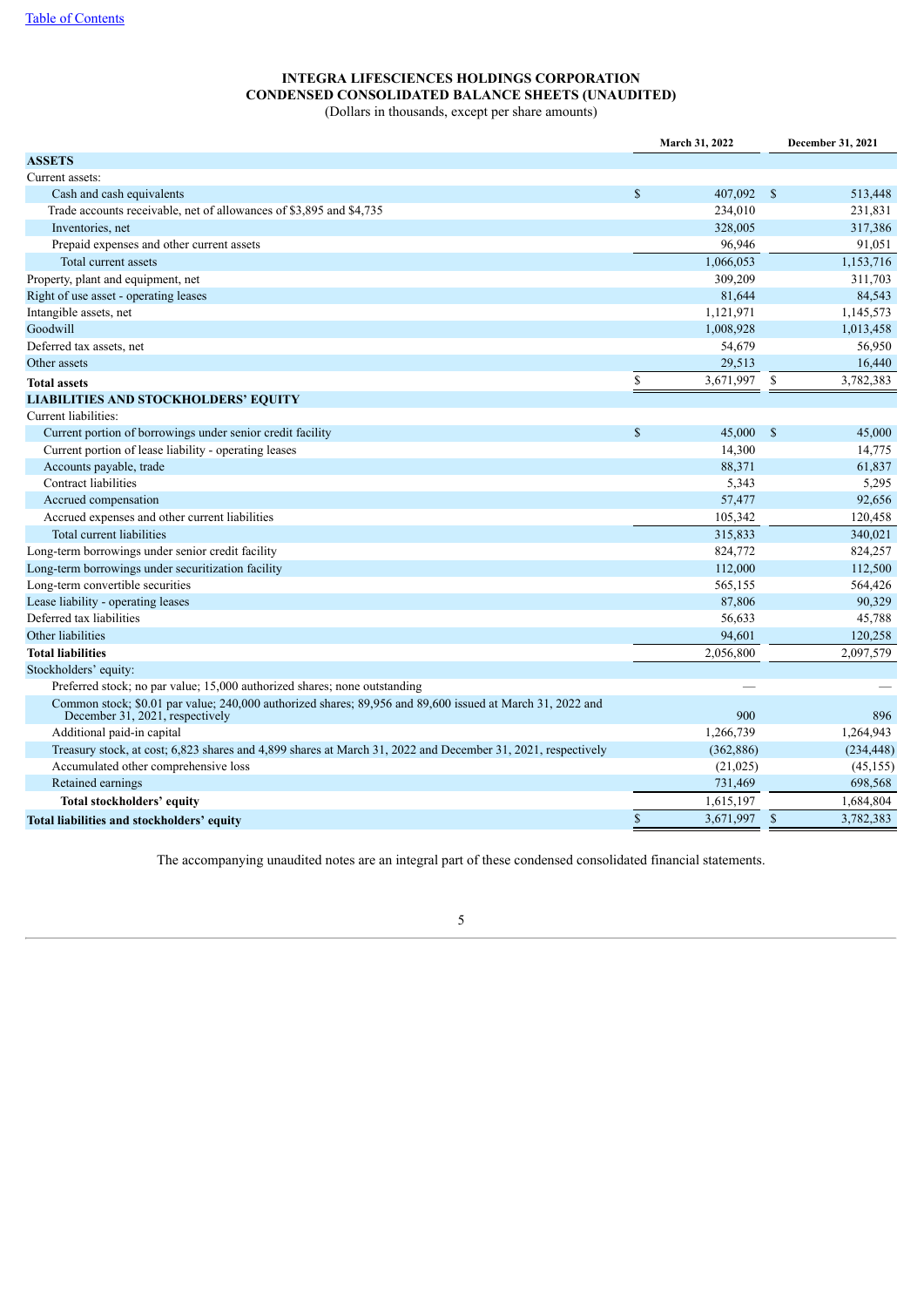# **INTEGRA LIFESCIENCES HOLDINGS CORPORATION CONDENSED CONSOLIDATED STATEMENTS OF CASH FLOWS (UNAUDITED)**

(Dollars in thousands)

| 2022<br>2021<br><b>OPERATING ACTIVITIES:</b><br><sup>\$</sup><br>32,901<br><sup>\$</sup><br>45,394<br>Net income<br>Adjustments to reconcile net income to net cash provided by operating activities:<br>Depreciation and amortization<br>29,724<br>29,214<br>Non-cash impairment charges<br>2,754<br>Deferred income tax provision (benefit)<br>3,544<br>(1,234)<br>Share-based compensation<br>6,291<br>6,334<br>Amortization of debt issuance costs and expenses associated with debt refinancing<br>1,724<br>1,721<br>1,522<br>Non-cash lease expense<br>(17)<br>Loss on disposal of property and equipment<br>712<br>(2)<br>Gain from the sale of business<br>(42, 876)<br>Change in fair value of contingent consideration and others<br>(765)<br>281<br>Changes in assets and liabilities:<br>Accounts receivable<br>(3,116)<br>16,756<br>(11, 561)<br>(2, 332)<br>Inventories<br>(5,046)<br>Prepaid expenses and other current assets<br>(3,574)<br>Other non-current assets<br>2,283<br>10,419<br>Accounts payable, accrued expenses and other current liabilities<br>(9, 754)<br>14,449<br>Contract liabilities<br>(83)<br>Other non-current liabilities<br>(2,576)<br>(9,662)<br>Net cash provided by operating activities<br>44,344<br>69,081<br><b>INVESTING ACTIVITIES:</b><br>Purchases of property and equipment<br>(9,325)<br>(6,675)<br>Proceeds from sale of Extremity Orthopedics business<br>191,736<br>Acquired in-process research and development milestone<br>(4, 742)<br>Cash paid for business acquisitions, net of cash acquired<br>(302, 627)<br>Net cash used in investing activities<br>(14,067)<br>(117,566)<br><b>FINANCING ACTIVITIES:</b><br>Proceeds from borrowings of long-term indebtedness<br>11,250<br>600<br>(11,750)<br>Payments on debt<br>(2,200)<br>Purchases of treasury stock<br>(125,000)<br>Proceeds from exercised stock options<br>1,239<br>2,222<br>Cash taxes paid in net equity settlement<br>(3,637)<br>(9,204)<br>Net cash used in financing activities<br>(133, 465)<br>(3,015)<br>Effect of exchange rate changes on cash and cash equivalents<br>(3,168)<br>(9,690)<br>Net decrease in cash and cash equivalents<br>(61, 190)<br>(106, 356)<br>Cash and cash equivalents at beginning of period<br>513,448<br>470,166<br>Cash and cash equivalents at end of period<br>\$<br>407,092<br>\$<br>408,976 |  | Three Months Ended March 31, |  |  |
|-------------------------------------------------------------------------------------------------------------------------------------------------------------------------------------------------------------------------------------------------------------------------------------------------------------------------------------------------------------------------------------------------------------------------------------------------------------------------------------------------------------------------------------------------------------------------------------------------------------------------------------------------------------------------------------------------------------------------------------------------------------------------------------------------------------------------------------------------------------------------------------------------------------------------------------------------------------------------------------------------------------------------------------------------------------------------------------------------------------------------------------------------------------------------------------------------------------------------------------------------------------------------------------------------------------------------------------------------------------------------------------------------------------------------------------------------------------------------------------------------------------------------------------------------------------------------------------------------------------------------------------------------------------------------------------------------------------------------------------------------------------------------------------------------------------------------------------------------------------------------------------------------------------------------------------------------------------------------------------------------------------------------------------------------------------------------------------------------------------------------------------------------------------------------------------------------------------------------------------------------------------------------------------------------------------------------------------------------------------------|--|------------------------------|--|--|
|                                                                                                                                                                                                                                                                                                                                                                                                                                                                                                                                                                                                                                                                                                                                                                                                                                                                                                                                                                                                                                                                                                                                                                                                                                                                                                                                                                                                                                                                                                                                                                                                                                                                                                                                                                                                                                                                                                                                                                                                                                                                                                                                                                                                                                                                                                                                                                   |  |                              |  |  |
|                                                                                                                                                                                                                                                                                                                                                                                                                                                                                                                                                                                                                                                                                                                                                                                                                                                                                                                                                                                                                                                                                                                                                                                                                                                                                                                                                                                                                                                                                                                                                                                                                                                                                                                                                                                                                                                                                                                                                                                                                                                                                                                                                                                                                                                                                                                                                                   |  |                              |  |  |
|                                                                                                                                                                                                                                                                                                                                                                                                                                                                                                                                                                                                                                                                                                                                                                                                                                                                                                                                                                                                                                                                                                                                                                                                                                                                                                                                                                                                                                                                                                                                                                                                                                                                                                                                                                                                                                                                                                                                                                                                                                                                                                                                                                                                                                                                                                                                                                   |  |                              |  |  |
|                                                                                                                                                                                                                                                                                                                                                                                                                                                                                                                                                                                                                                                                                                                                                                                                                                                                                                                                                                                                                                                                                                                                                                                                                                                                                                                                                                                                                                                                                                                                                                                                                                                                                                                                                                                                                                                                                                                                                                                                                                                                                                                                                                                                                                                                                                                                                                   |  |                              |  |  |
|                                                                                                                                                                                                                                                                                                                                                                                                                                                                                                                                                                                                                                                                                                                                                                                                                                                                                                                                                                                                                                                                                                                                                                                                                                                                                                                                                                                                                                                                                                                                                                                                                                                                                                                                                                                                                                                                                                                                                                                                                                                                                                                                                                                                                                                                                                                                                                   |  |                              |  |  |
|                                                                                                                                                                                                                                                                                                                                                                                                                                                                                                                                                                                                                                                                                                                                                                                                                                                                                                                                                                                                                                                                                                                                                                                                                                                                                                                                                                                                                                                                                                                                                                                                                                                                                                                                                                                                                                                                                                                                                                                                                                                                                                                                                                                                                                                                                                                                                                   |  |                              |  |  |
|                                                                                                                                                                                                                                                                                                                                                                                                                                                                                                                                                                                                                                                                                                                                                                                                                                                                                                                                                                                                                                                                                                                                                                                                                                                                                                                                                                                                                                                                                                                                                                                                                                                                                                                                                                                                                                                                                                                                                                                                                                                                                                                                                                                                                                                                                                                                                                   |  |                              |  |  |
|                                                                                                                                                                                                                                                                                                                                                                                                                                                                                                                                                                                                                                                                                                                                                                                                                                                                                                                                                                                                                                                                                                                                                                                                                                                                                                                                                                                                                                                                                                                                                                                                                                                                                                                                                                                                                                                                                                                                                                                                                                                                                                                                                                                                                                                                                                                                                                   |  |                              |  |  |
|                                                                                                                                                                                                                                                                                                                                                                                                                                                                                                                                                                                                                                                                                                                                                                                                                                                                                                                                                                                                                                                                                                                                                                                                                                                                                                                                                                                                                                                                                                                                                                                                                                                                                                                                                                                                                                                                                                                                                                                                                                                                                                                                                                                                                                                                                                                                                                   |  |                              |  |  |
|                                                                                                                                                                                                                                                                                                                                                                                                                                                                                                                                                                                                                                                                                                                                                                                                                                                                                                                                                                                                                                                                                                                                                                                                                                                                                                                                                                                                                                                                                                                                                                                                                                                                                                                                                                                                                                                                                                                                                                                                                                                                                                                                                                                                                                                                                                                                                                   |  |                              |  |  |
|                                                                                                                                                                                                                                                                                                                                                                                                                                                                                                                                                                                                                                                                                                                                                                                                                                                                                                                                                                                                                                                                                                                                                                                                                                                                                                                                                                                                                                                                                                                                                                                                                                                                                                                                                                                                                                                                                                                                                                                                                                                                                                                                                                                                                                                                                                                                                                   |  |                              |  |  |
|                                                                                                                                                                                                                                                                                                                                                                                                                                                                                                                                                                                                                                                                                                                                                                                                                                                                                                                                                                                                                                                                                                                                                                                                                                                                                                                                                                                                                                                                                                                                                                                                                                                                                                                                                                                                                                                                                                                                                                                                                                                                                                                                                                                                                                                                                                                                                                   |  |                              |  |  |
|                                                                                                                                                                                                                                                                                                                                                                                                                                                                                                                                                                                                                                                                                                                                                                                                                                                                                                                                                                                                                                                                                                                                                                                                                                                                                                                                                                                                                                                                                                                                                                                                                                                                                                                                                                                                                                                                                                                                                                                                                                                                                                                                                                                                                                                                                                                                                                   |  |                              |  |  |
|                                                                                                                                                                                                                                                                                                                                                                                                                                                                                                                                                                                                                                                                                                                                                                                                                                                                                                                                                                                                                                                                                                                                                                                                                                                                                                                                                                                                                                                                                                                                                                                                                                                                                                                                                                                                                                                                                                                                                                                                                                                                                                                                                                                                                                                                                                                                                                   |  |                              |  |  |
|                                                                                                                                                                                                                                                                                                                                                                                                                                                                                                                                                                                                                                                                                                                                                                                                                                                                                                                                                                                                                                                                                                                                                                                                                                                                                                                                                                                                                                                                                                                                                                                                                                                                                                                                                                                                                                                                                                                                                                                                                                                                                                                                                                                                                                                                                                                                                                   |  |                              |  |  |
|                                                                                                                                                                                                                                                                                                                                                                                                                                                                                                                                                                                                                                                                                                                                                                                                                                                                                                                                                                                                                                                                                                                                                                                                                                                                                                                                                                                                                                                                                                                                                                                                                                                                                                                                                                                                                                                                                                                                                                                                                                                                                                                                                                                                                                                                                                                                                                   |  |                              |  |  |
|                                                                                                                                                                                                                                                                                                                                                                                                                                                                                                                                                                                                                                                                                                                                                                                                                                                                                                                                                                                                                                                                                                                                                                                                                                                                                                                                                                                                                                                                                                                                                                                                                                                                                                                                                                                                                                                                                                                                                                                                                                                                                                                                                                                                                                                                                                                                                                   |  |                              |  |  |
|                                                                                                                                                                                                                                                                                                                                                                                                                                                                                                                                                                                                                                                                                                                                                                                                                                                                                                                                                                                                                                                                                                                                                                                                                                                                                                                                                                                                                                                                                                                                                                                                                                                                                                                                                                                                                                                                                                                                                                                                                                                                                                                                                                                                                                                                                                                                                                   |  |                              |  |  |
|                                                                                                                                                                                                                                                                                                                                                                                                                                                                                                                                                                                                                                                                                                                                                                                                                                                                                                                                                                                                                                                                                                                                                                                                                                                                                                                                                                                                                                                                                                                                                                                                                                                                                                                                                                                                                                                                                                                                                                                                                                                                                                                                                                                                                                                                                                                                                                   |  |                              |  |  |
|                                                                                                                                                                                                                                                                                                                                                                                                                                                                                                                                                                                                                                                                                                                                                                                                                                                                                                                                                                                                                                                                                                                                                                                                                                                                                                                                                                                                                                                                                                                                                                                                                                                                                                                                                                                                                                                                                                                                                                                                                                                                                                                                                                                                                                                                                                                                                                   |  |                              |  |  |
|                                                                                                                                                                                                                                                                                                                                                                                                                                                                                                                                                                                                                                                                                                                                                                                                                                                                                                                                                                                                                                                                                                                                                                                                                                                                                                                                                                                                                                                                                                                                                                                                                                                                                                                                                                                                                                                                                                                                                                                                                                                                                                                                                                                                                                                                                                                                                                   |  |                              |  |  |
|                                                                                                                                                                                                                                                                                                                                                                                                                                                                                                                                                                                                                                                                                                                                                                                                                                                                                                                                                                                                                                                                                                                                                                                                                                                                                                                                                                                                                                                                                                                                                                                                                                                                                                                                                                                                                                                                                                                                                                                                                                                                                                                                                                                                                                                                                                                                                                   |  |                              |  |  |
|                                                                                                                                                                                                                                                                                                                                                                                                                                                                                                                                                                                                                                                                                                                                                                                                                                                                                                                                                                                                                                                                                                                                                                                                                                                                                                                                                                                                                                                                                                                                                                                                                                                                                                                                                                                                                                                                                                                                                                                                                                                                                                                                                                                                                                                                                                                                                                   |  |                              |  |  |
|                                                                                                                                                                                                                                                                                                                                                                                                                                                                                                                                                                                                                                                                                                                                                                                                                                                                                                                                                                                                                                                                                                                                                                                                                                                                                                                                                                                                                                                                                                                                                                                                                                                                                                                                                                                                                                                                                                                                                                                                                                                                                                                                                                                                                                                                                                                                                                   |  |                              |  |  |
|                                                                                                                                                                                                                                                                                                                                                                                                                                                                                                                                                                                                                                                                                                                                                                                                                                                                                                                                                                                                                                                                                                                                                                                                                                                                                                                                                                                                                                                                                                                                                                                                                                                                                                                                                                                                                                                                                                                                                                                                                                                                                                                                                                                                                                                                                                                                                                   |  |                              |  |  |
|                                                                                                                                                                                                                                                                                                                                                                                                                                                                                                                                                                                                                                                                                                                                                                                                                                                                                                                                                                                                                                                                                                                                                                                                                                                                                                                                                                                                                                                                                                                                                                                                                                                                                                                                                                                                                                                                                                                                                                                                                                                                                                                                                                                                                                                                                                                                                                   |  |                              |  |  |
|                                                                                                                                                                                                                                                                                                                                                                                                                                                                                                                                                                                                                                                                                                                                                                                                                                                                                                                                                                                                                                                                                                                                                                                                                                                                                                                                                                                                                                                                                                                                                                                                                                                                                                                                                                                                                                                                                                                                                                                                                                                                                                                                                                                                                                                                                                                                                                   |  |                              |  |  |
|                                                                                                                                                                                                                                                                                                                                                                                                                                                                                                                                                                                                                                                                                                                                                                                                                                                                                                                                                                                                                                                                                                                                                                                                                                                                                                                                                                                                                                                                                                                                                                                                                                                                                                                                                                                                                                                                                                                                                                                                                                                                                                                                                                                                                                                                                                                                                                   |  |                              |  |  |
|                                                                                                                                                                                                                                                                                                                                                                                                                                                                                                                                                                                                                                                                                                                                                                                                                                                                                                                                                                                                                                                                                                                                                                                                                                                                                                                                                                                                                                                                                                                                                                                                                                                                                                                                                                                                                                                                                                                                                                                                                                                                                                                                                                                                                                                                                                                                                                   |  |                              |  |  |
|                                                                                                                                                                                                                                                                                                                                                                                                                                                                                                                                                                                                                                                                                                                                                                                                                                                                                                                                                                                                                                                                                                                                                                                                                                                                                                                                                                                                                                                                                                                                                                                                                                                                                                                                                                                                                                                                                                                                                                                                                                                                                                                                                                                                                                                                                                                                                                   |  |                              |  |  |
|                                                                                                                                                                                                                                                                                                                                                                                                                                                                                                                                                                                                                                                                                                                                                                                                                                                                                                                                                                                                                                                                                                                                                                                                                                                                                                                                                                                                                                                                                                                                                                                                                                                                                                                                                                                                                                                                                                                                                                                                                                                                                                                                                                                                                                                                                                                                                                   |  |                              |  |  |
|                                                                                                                                                                                                                                                                                                                                                                                                                                                                                                                                                                                                                                                                                                                                                                                                                                                                                                                                                                                                                                                                                                                                                                                                                                                                                                                                                                                                                                                                                                                                                                                                                                                                                                                                                                                                                                                                                                                                                                                                                                                                                                                                                                                                                                                                                                                                                                   |  |                              |  |  |
|                                                                                                                                                                                                                                                                                                                                                                                                                                                                                                                                                                                                                                                                                                                                                                                                                                                                                                                                                                                                                                                                                                                                                                                                                                                                                                                                                                                                                                                                                                                                                                                                                                                                                                                                                                                                                                                                                                                                                                                                                                                                                                                                                                                                                                                                                                                                                                   |  |                              |  |  |
|                                                                                                                                                                                                                                                                                                                                                                                                                                                                                                                                                                                                                                                                                                                                                                                                                                                                                                                                                                                                                                                                                                                                                                                                                                                                                                                                                                                                                                                                                                                                                                                                                                                                                                                                                                                                                                                                                                                                                                                                                                                                                                                                                                                                                                                                                                                                                                   |  |                              |  |  |
|                                                                                                                                                                                                                                                                                                                                                                                                                                                                                                                                                                                                                                                                                                                                                                                                                                                                                                                                                                                                                                                                                                                                                                                                                                                                                                                                                                                                                                                                                                                                                                                                                                                                                                                                                                                                                                                                                                                                                                                                                                                                                                                                                                                                                                                                                                                                                                   |  |                              |  |  |
|                                                                                                                                                                                                                                                                                                                                                                                                                                                                                                                                                                                                                                                                                                                                                                                                                                                                                                                                                                                                                                                                                                                                                                                                                                                                                                                                                                                                                                                                                                                                                                                                                                                                                                                                                                                                                                                                                                                                                                                                                                                                                                                                                                                                                                                                                                                                                                   |  |                              |  |  |
|                                                                                                                                                                                                                                                                                                                                                                                                                                                                                                                                                                                                                                                                                                                                                                                                                                                                                                                                                                                                                                                                                                                                                                                                                                                                                                                                                                                                                                                                                                                                                                                                                                                                                                                                                                                                                                                                                                                                                                                                                                                                                                                                                                                                                                                                                                                                                                   |  |                              |  |  |
|                                                                                                                                                                                                                                                                                                                                                                                                                                                                                                                                                                                                                                                                                                                                                                                                                                                                                                                                                                                                                                                                                                                                                                                                                                                                                                                                                                                                                                                                                                                                                                                                                                                                                                                                                                                                                                                                                                                                                                                                                                                                                                                                                                                                                                                                                                                                                                   |  |                              |  |  |
|                                                                                                                                                                                                                                                                                                                                                                                                                                                                                                                                                                                                                                                                                                                                                                                                                                                                                                                                                                                                                                                                                                                                                                                                                                                                                                                                                                                                                                                                                                                                                                                                                                                                                                                                                                                                                                                                                                                                                                                                                                                                                                                                                                                                                                                                                                                                                                   |  |                              |  |  |

<span id="page-5-0"></span>The accompanying unaudited notes are an integral part of these condensed consolidated financial statements.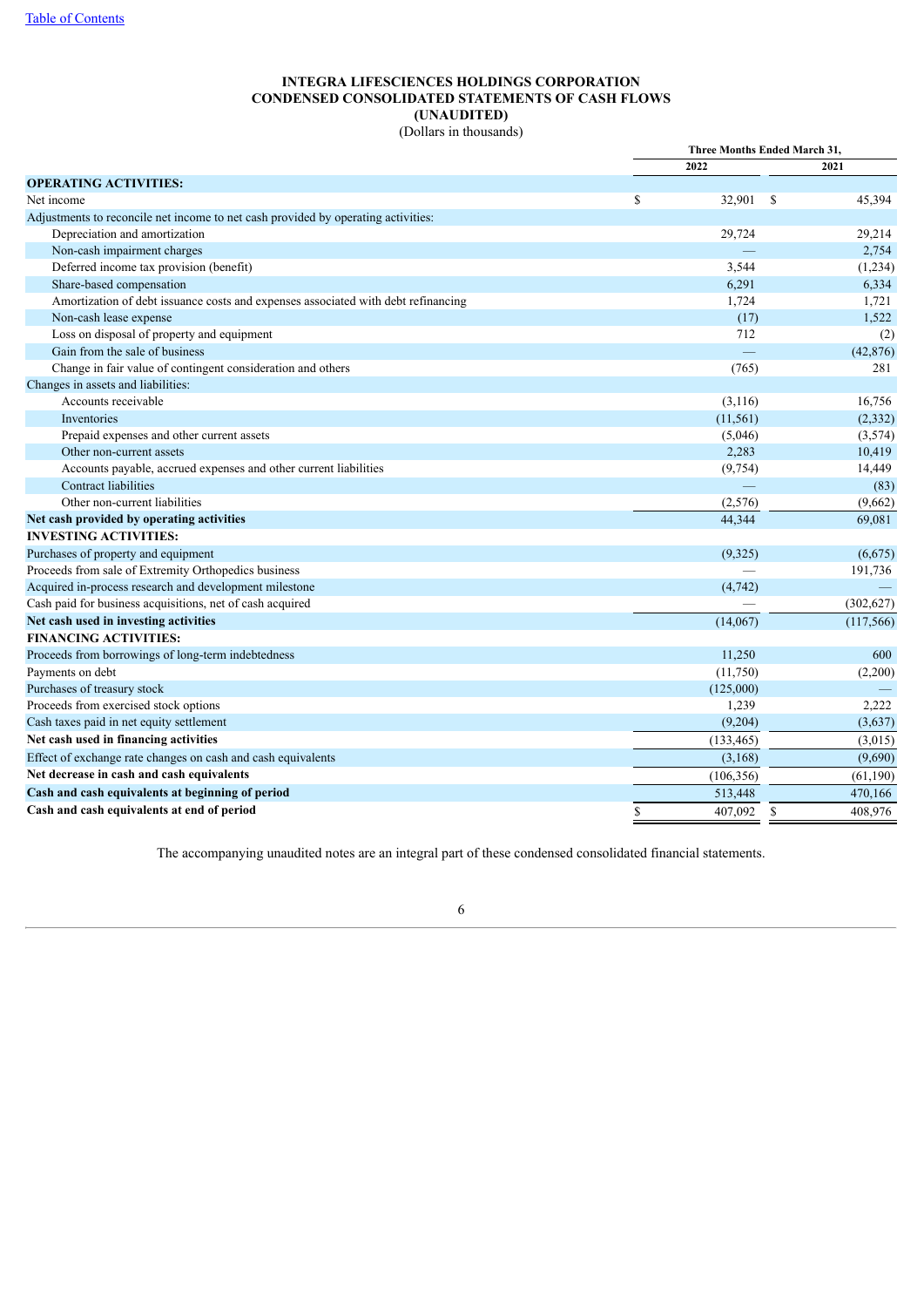# **INTEGRA LIFESCIENCES HOLDINGS CORPORATION CONDENSED CONSOLIDATED STATEMENTS OF CHANGES IN SHAREHOLDERS' EQUITY (UNAUDITED)**

(Dollars in thousands)

|                                                                                                 | Three Months Ended March 31, 2022 |      |                          |                         |    |                 |                                      |           |                                           |                          |                             |         |                     |           |  |  |  |  |  |  |  |  |  |  |  |  |  |  |
|-------------------------------------------------------------------------------------------------|-----------------------------------|------|--------------------------|-------------------------|----|-----------------|--------------------------------------|-----------|-------------------------------------------|--------------------------|-----------------------------|---------|---------------------|-----------|--|--|--|--|--|--|--|--|--|--|--|--|--|--|
|                                                                                                 | <b>Common Stock</b>               |      | <b>Treasury Stock</b>    |                         |    |                 | <b>Additional</b><br>Paid-In Capital |           | <b>Accumulated Other</b><br>Comprehensive |                          | <b>Retained</b><br>Earnings |         | <b>Total Equity</b> |           |  |  |  |  |  |  |  |  |  |  |  |  |  |  |
|                                                                                                 | <b>Shares</b>                     |      | Amount                   | <b>Shares</b><br>Amount |    |                 |                                      | Loss      |                                           |                          |                             |         |                     |           |  |  |  |  |  |  |  |  |  |  |  |  |  |  |
| Balance, January 1, 2022                                                                        | 89,600                            |      | 896                      | (4,899)                 |    | $(234, 448)$ \$ |                                      | 1,264,943 |                                           | (45, 155)                |                             | 698,568 |                     | 1,684,804 |  |  |  |  |  |  |  |  |  |  |  |  |  |  |
| Net income                                                                                      |                                   |      |                          |                         |    |                 |                                      |           |                                           |                          |                             | 32,901  |                     | 32,901    |  |  |  |  |  |  |  |  |  |  |  |  |  |  |
| Other comprehensive income, net of tax                                                          |                                   |      |                          |                         |    |                 |                                      |           |                                           | 24,130                   |                             |         |                     | 24,130    |  |  |  |  |  |  |  |  |  |  |  |  |  |  |
| Issuance of common stock through employee stock<br>purchase plan                                | 17                                |      |                          |                         |    |                 |                                      | 1,078     |                                           |                          |                             |         |                     | 1,078     |  |  |  |  |  |  |  |  |  |  |  |  |  |  |
| Issuance of common stock for vesting of share based<br>awards, net of shares withheld for taxes | 339                               |      | 4                        | 14                      |    | 714             |                                      | (9,758)   |                                           |                          |                             |         |                     | (9,040)   |  |  |  |  |  |  |  |  |  |  |  |  |  |  |
| Share-based compensation                                                                        |                                   |      |                          |                         |    |                 |                                      | 6,324     |                                           |                          |                             |         |                     | 6,324     |  |  |  |  |  |  |  |  |  |  |  |  |  |  |
| Accelerated shares repurchased                                                                  | $\qquad \qquad -$                 | - 35 | $\overline{\phantom{m}}$ | (1,938)                 | -S | $(129, 152)$ \$ |                                      | 4,152     | - \$                                      | $\overline{\phantom{m}}$ |                             |         | л.                  | (125,000) |  |  |  |  |  |  |  |  |  |  |  |  |  |  |
| Balance, March 31, 2022                                                                         | 89,956                            |      | 900                      | (6,823)                 |    | $(362,886)$ \$  |                                      | .266,739  |                                           | (21, 025)                |                             | 731,469 |                     | 1,615,197 |  |  |  |  |  |  |  |  |  |  |  |  |  |  |

|                                                                                                 | Three Months Ended March 31, 2021 |  |        |                       |  |                          |                                      |           |                                           |           |                      |         |  |                     |
|-------------------------------------------------------------------------------------------------|-----------------------------------|--|--------|-----------------------|--|--------------------------|--------------------------------------|-----------|-------------------------------------------|-----------|----------------------|---------|--|---------------------|
|                                                                                                 | <b>Common Stock</b>               |  |        | <b>Treasury Stock</b> |  |                          | <b>Additional</b><br>Paid-In Capital |           | <b>Accumulated Other</b><br>Comprehensive |           | Retained<br>Earnings |         |  | <b>Total Equity</b> |
|                                                                                                 | <b>Shares</b>                     |  | Amount | <b>Shares</b>         |  | Amount                   |                                      |           |                                           | Loss      |                      |         |  |                     |
| Balance, January 1, 2021                                                                        | 89,251                            |  | 893    | (4,914)               |  | $(235, 141)$ \$          |                                      | 1,290,908 |                                           | (74, 059) |                      | 532,266 |  | 1,514,867           |
| Net income                                                                                      |                                   |  |        |                       |  |                          |                                      |           |                                           | —         |                      | 45,394  |  | 45,394              |
| Other comprehensive income, net of tax                                                          |                                   |  |        |                       |  |                          |                                      |           |                                           | 30,432    |                      |         |  | 30,432              |
| Issuance of common stock through employee stock<br>purchase plan                                | 18                                |  |        |                       |  |                          |                                      | 1,127     |                                           |           |                      |         |  | 1,127               |
| Issuance of common stock for vesting of share based<br>awards, net of shares withheld for taxes | 137                               |  |        | 15                    |  | 680                      |                                      | (3,222)   |                                           |           |                      |         |  | (2, 541)            |
| Share-based compensation                                                                        |                                   |  |        |                       |  | $\overline{\phantom{a}}$ |                                      | 6,098     |                                           |           |                      |         |  | 6,098               |
| Adoption of Update No. 2020-06                                                                  |                                   |  |        |                       |  |                          |                                      | (63, 274) |                                           | __        |                      | (2,772) |  | (66,046)            |
| Balance, March 31, 2021                                                                         | 89.406                            |  | 894    | (4,899)               |  | $(234, 461)$ \$          |                                      | .231,637  |                                           | (43, 627) |                      | 574,888 |  | 1,529,331           |

<span id="page-6-0"></span>The accompanying unaudited notes are an integral part of these condensed consolidated financial statements.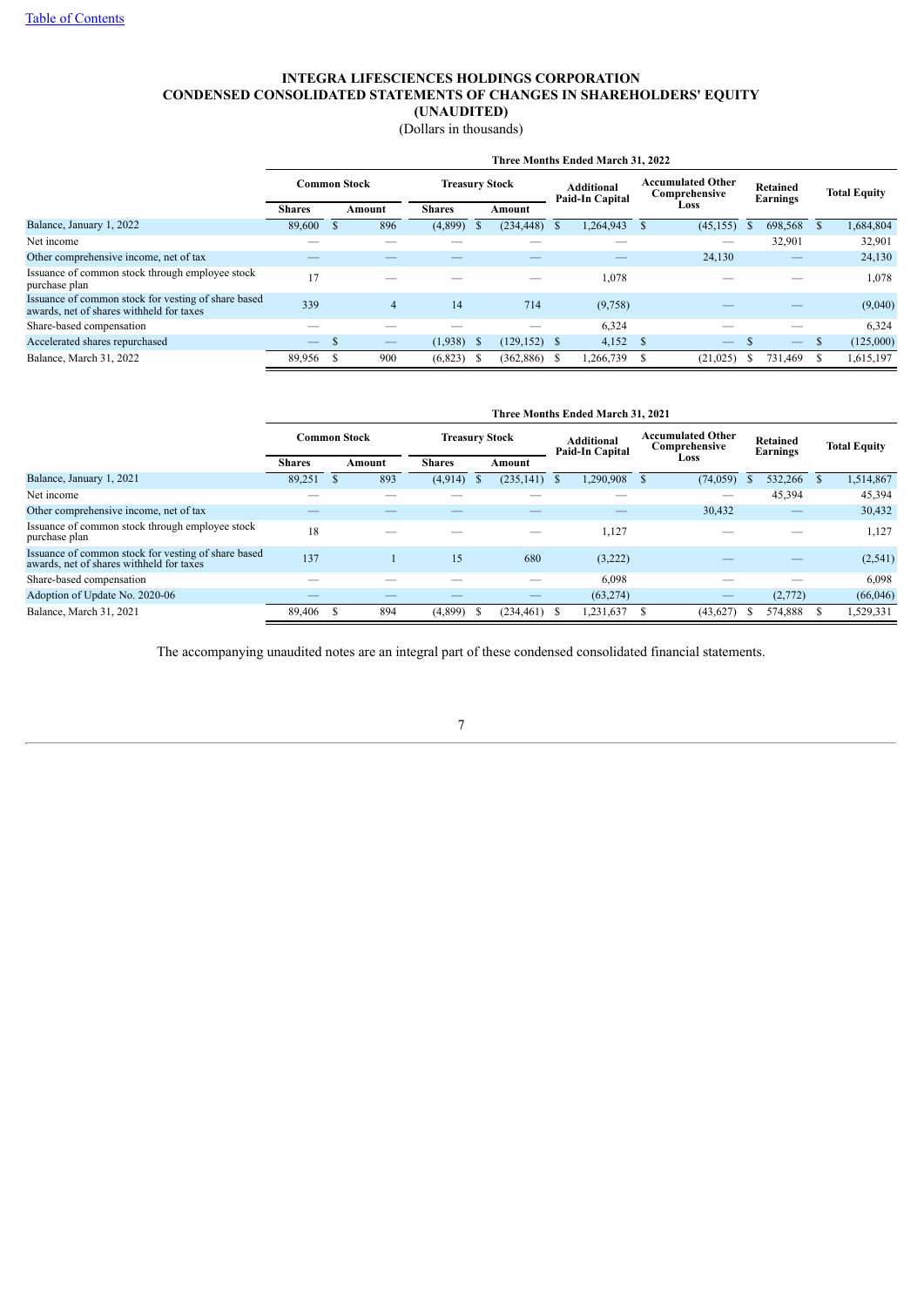#### **1. BASIS OF PRESENTATION**

### *General*

The terms "we," "our," "us," "Company" and "Integra" refer to Integra LifeSciences Holdings Corporation, a Delaware corporation, and its subsidiaries unless the context suggests otherwise.

In the opinion of management, the March 31, 2022 unaudited condensed consolidated financial statements contain all adjustments (consisting only of normal recurring adjustments) necessary for a fair statement of the financial position, statement of changes in shareholders' equity, results of operations and cash flows of the Company. Certain information and footnote disclosures normally included in financial statements prepared in accordance with generally accepted accounting principles have been condensed or omitted in accordance with the instructions to Form 10-Q and Rule 10-01 of Regulation S-X. These unaudited condensed consolidated financial statements should be read in conjunction with the Company's consolidated financial statements for the year ended December 31, 2021 included in the Company's Annual Report on Form 10-K. The December 31, 2021 consolidated balance sheet was derived from audited financial statements, but does not include all disclosures required by accounting principles generally accepted in the United States. Operating results for the three-month period ended March 31, 2022 are not necessarily indicative of the results to be expected for the entire year.

The preparation of consolidated financial statements is in conformity with generally accepted accounting principles in the United States ("GAAP") which requires management to make estimates and assumptions that affect the reported amount of assets and liabilities, the disclosure of contingent liabilities, and the reported amounts of revenues and expenses. Significant estimates affecting amounts reported or disclosed in the consolidated financial statements include allowances for doubtful accounts receivable and sales returns and allowances, net realizable value of inventories, valuation of intangible assets including amortization periods for acquired intangible assets, discount rates and estimated projected cash flows used to value and test impairments of longlived assets and goodwill, estimates of projected cash flows and depreciation and amortization periods for long-lived assets, computation of taxes, valuation allowances recorded against deferred tax assets, the valuation of stock-based compensation, valuation of derivative instruments, valuation of contingent liabilities, the fair value of debt instruments and loss contingencies. These estimates are based on historical experience and on various other assumptions that are believed to be reasonable under the current circumstances. Actual results could differ from these estimates.

### *Risks and Uncertainties*

The Company is subject to risks and uncertainties as a result of the COVID-19 pandemic, including reductions in capital and overall spending by our customers, increased freight costs, decreased availability of certain raw materials used in certain of our products and labor constraints. The COVID-19 pandemic has had, and may continue to have, an adverse effect on the Company's business, results of operations, financial condition, and cash flows, and its future impacts remain highly uncertain and unpredictable. Although there was not a material impact to the Company's consolidated financial statements as of and for the three months ended March 31, 2022, changes in the Company's assessment about the length and severity of the pandemic, as well as other factors, could result in actual results differing from estimates. The severity of the impact of the COVID-19 pandemic on the Company's business will depend on a number of factors, including, but not limited to, duration of the pandemic, including resurgences, new variants or strains, impact of government regulations, the speed and effectiveness of vaccine distribution, vaccine adoption rates and the duration of direct and indirect economic effects of the pandemic and containment measures. Even after the COVID-19 pandemic and government responses thereto have subsided, residual economic and other effects may have an impact on the demand for post-pandemic surgery levels that are difficult to predict.

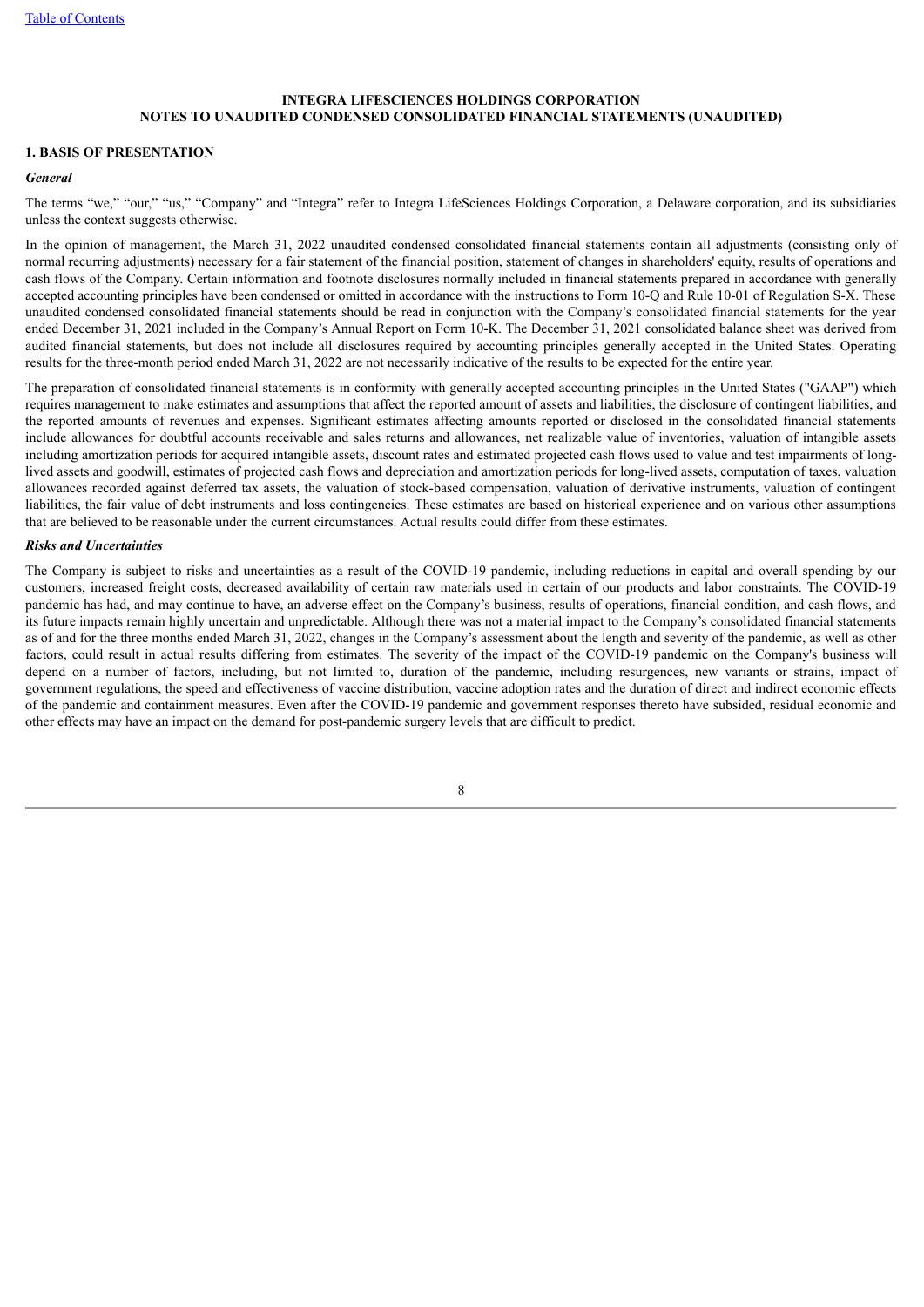### *Employee Termination Benefits*

The Company incurred restructuring costs related to employee terminations associated with a future plant closure in the consolidated statement of operations for the three months ended March 31, 2022. Restructuring liability is included in accrued expenses and other current liabilities in the consolidated balance sheet for the three months ended March 31, 2022 and December 31, 2021, respectively. Restructuring liability activity for the three months ended March 31, 2022 were as follows:

| (Dollars in thousands)              | Amount |
|-------------------------------------|--------|
| Balance at December 31, 2021        | 10,226 |
| Charges:                            |        |
| Cost of Goods Sold                  | 984    |
| Research and development            | 79     |
| Selling, general and administrative | 195    |
| Adjustments                         | (365)  |
| Balance at March 31, 2022           | 11,119 |

#### *Recent Accounting Pronouncements*

In December 2019, the FASB issued ASU 2019-12, *Income Taxes*: Simplifying the Accounting for Income Taxes, intended to simplify the accounting for income taxes by eliminating certain exceptions related to the approach for intra-period tax allocation, the methodology for calculating income taxes in an interim period and the recognition of deferred tax liabilities for outside basis differences. This guidance also simplifies aspects of the accounting for franchise taxes and enacted changes in tax laws or rates and clarifies the accounting for transactions that result in a step-up in the tax basis of goodwill. The standard is effective for annual periods beginning after December 15, 2020 and interim periods within, with early adoption permitted. The Company adopted ASU 2019-12 as of January 1, 2021. Adoption of the standard requires certain changes to be made prospectively, with some changes to be made retrospectively. The adoption of this guidance did not have a significant impact on the Company's consolidated financial statements and related disclosures.

In March 2020, the FASB issued ASU 2020-04, *Reference Rate Reform*, which provides optional guidance for a limited period of time to ease the potential burden in accounting for (or recognizing the effects of) reference rate reform on financial reporting. This amendment applies to all entities, subject to meeting certain criteria, that have contracts, hedging relationships, and other transactions that reference London Inter-Bank Offered Rate ("LIBOR") or another reference rate expected to be discontinued because of reference rate reform. This ASU is effective immediately and may be applied prospectively to contract modifications made and hedging relationships entered into or evaluated on or before December 31, 2022. In January 2021, the FASB also issued ASU 2021-01, *Reference Rate Reform- Scope* which clarified certain optional expedients and exceptions to entities that are affected because of the reference rate reform. The amendments in this ASU affect the guidance in ASU 2020-04 and are effective in the same timeframe as ASU 2020-04. The Company currently has contracts that are indexed to LIBOR and are continuing to monitor this activity and evaluate the associated risk. The Company is continuing to evaluate the scope of impacted contracts and the potential impact. The Company is also monitoring the developments regarding alternative rates and may amend certain contracts to accommodate those rates if the contract does not already specify a replacement rate. While the notional value of agreements potentially indexed to LIBOR is material, the Company does not expect a material impact to the consolidated financial statements and related disclosures associated with this transition.

In August 2020, the FASB issued ASU 2020-06, Debt- Debt with Conversion and Other Options (Subtopic 470-20) and Derivatives and Hedging-Contracts in Entity's Own Equity (Subtopic 815-40): Accounting for Convertible Instruments and Contracts in an Entity's Own Equity. The guidance simplifies accounting for convertible instruments by removing major separation models required under current GAAP. Consequently, more convertible debt instruments will be reported as a single liability instrument with no separate accounting for embedded conversion features. The ASU removes certain settlement conditions that are required for equity contracts to qualify for the derivative scope exception, which will permit more equity contracts to qualify. The guidance also simplifies the diluted net income per share calculation in certain areas. The ASU will be effective for annual and interim periods beginning after December 15, 2021, and early adoption is permitted for fiscal years beginning after December 15, 2020, and interim periods within those fiscal years using either the modified retrospective or full retrospective method.

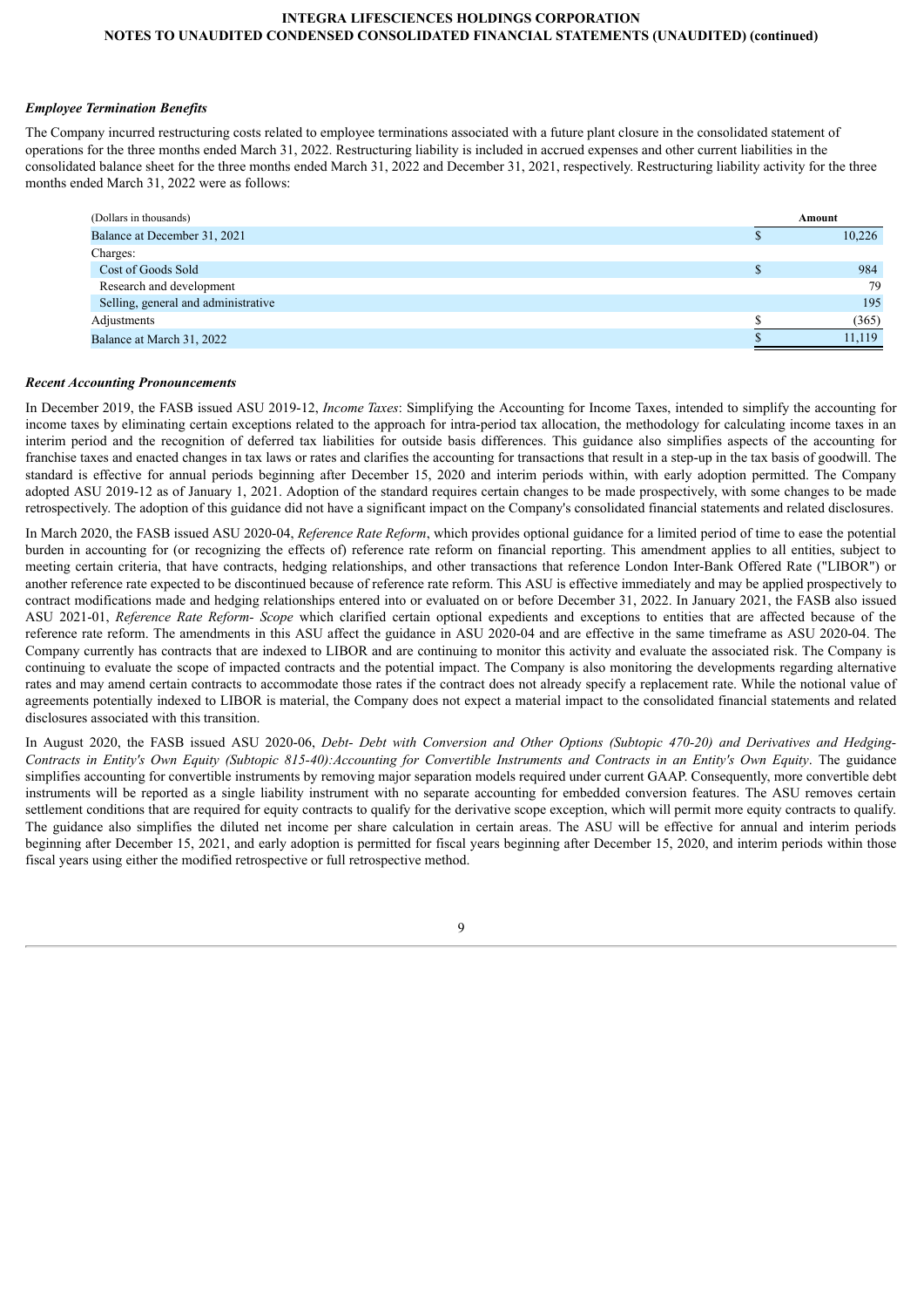As detailed in Note 6, *Debt*, on February 4, 2020, the Company issued \$575.0 million aggregate principal amount of its 0.5% Convertible Senior Notes due 2025 (the "2025 Notes"). The 2025 Notes are subject to the guidance included in ASU 2020-06. The Company adopted this guidance on January 1, 2021 using the modified retrospective approach which resulted in a cumulative-effect adjustment that increased (decreased) the following consolidated balance sheet accounts:

| Adjustment                                                               | <b>Consolidated Balance Sheet Classification</b> | Amount<br>(in millions) |  |  |
|--------------------------------------------------------------------------|--------------------------------------------------|-------------------------|--|--|
| Deferred tax impact of cumulative-effect adjustment                      | Deferred tax liabilities                         | (20.6)                  |  |  |
| Debt discount reclassification                                           | Long-term convertible securities                 | 89.1                    |  |  |
| Equity issuance costs reclassification                                   | Long-term convertible securities                 | (2.5)                   |  |  |
| Debt discount amortization and equity costs reclassification, net of tax | <b>Retained Earnings</b>                         | (2.8)                   |  |  |
| Net impact of cumulative-effect adjustment                               | Additional paid-in capital                       | (63.3)                  |  |  |

On December 9, 2020, the Company made an irrevocable election under the indenture to require the principal portion of its 2025 Notes to be settled in cash and any excess in shares. Following the irrevocable notice, only the amounts settled in excess of the principal will be considered in diluted earnings per share under the "if-converted" method. Upon adoption of ASU 2020-06, the Company's 2025 Notes were reflected entirely as a liability since the embedded conversion feature will no longer be separately presented within stockholders' equity. Additionally, from January 1, 2021, the Company is no longer incurring non-cash interest expense for the amortization of debt discount.

In October 2020, the FASB issued ASU 2020-10, *Codification Improvements*, which updates various codification topics by clarifying or improving disclosure requirements to align with the regulations of the U.S. Securities and Exchange Commission (the "SEC"). The ASU has been effective for the Company for annual and interim periods beginning after January 1, 2021. The Company adopted this standard on the January 1, 2021. The adoption of this guidance did not have a significant impact on the Company's consolidated financial statements and related disclosures.

In May 2021, the FASB issued ASU 2021-04, *Earnings Per Share (Topic 260), Debt—Modifications and Extinguishments (Subtopic 470-50),* Compensation—Stock Compensation (Topic 718), and Derivatives and Hedging—Contracts in Entity's Own Equity (Subtopic 815-40): Issuer's Accounting for Certain Modifications or Exchanges of Freestanding Equity-Classified Written Call Options which provides guidance to clarify and reduce diversity in an issuer's accounting for modifications or exchanges of freestanding equity-classified written call options (for example, warrants) that remain equity classified after modification or exchange. The amendments in this ASU No. 2021-04 are effective for all entities for fiscal years beginning after December 15, 2021, and interim periods within those fiscal years, with early adoption permitted, including interim periods within those fiscal years. The amendment had no impact to the Company as the effect will largely depend on the terms of written call options or financings issued or modified in the future.

There are no other recently issued accounting pronouncements that are expected to have any significant effect on the Company's financial position, results of operations or cash flows.

## **2. ACQUISITIONS AND DIVESTITURES**

## *Sale of Extremity Orthopedics Business*

On January 4, 2021, the Company completed the sale of its Extremity Orthopedics business to Smith & Nephew USD Limited ("Smith & Nephew"). The transaction included the sale of the Company's upper and lower Extremity Orthopedics product portfolio, including ankle and shoulder arthroplasty and hand and wrist product lines. The Company received an aggregate purchase price of \$240.0 million from Smith & Nephew and concurrently paid \$41.5 million to the Consortium of Focused Orthopedists, LLC ("CFO") effectively terminating the licensing agreement between Integra and the CFO relating to the development of shoulder arthroplasty products.

The divestiture does not represent a strategic shift that will have a major effect on the Company's operations and financial statements. Goodwill was allocated to the assets and liabilities divested using the relative fair value method of the Extremity Orthopedics business to the Company's Tissue Technologies reportable business segment. In connection with the sale, the Company recognized a preliminary gain of \$42.9 million that was presented in Gain from the sale of business in the consolidated statement of operations for the three months ended March 31, 2021. The gain was finalized at \$41.8 million as Gain from the sale of business for the year ended December 31, 2021. The Company finalized the net working capital and paid an additional \$1.3 million to Smith & Nephew as of December 31, 2021.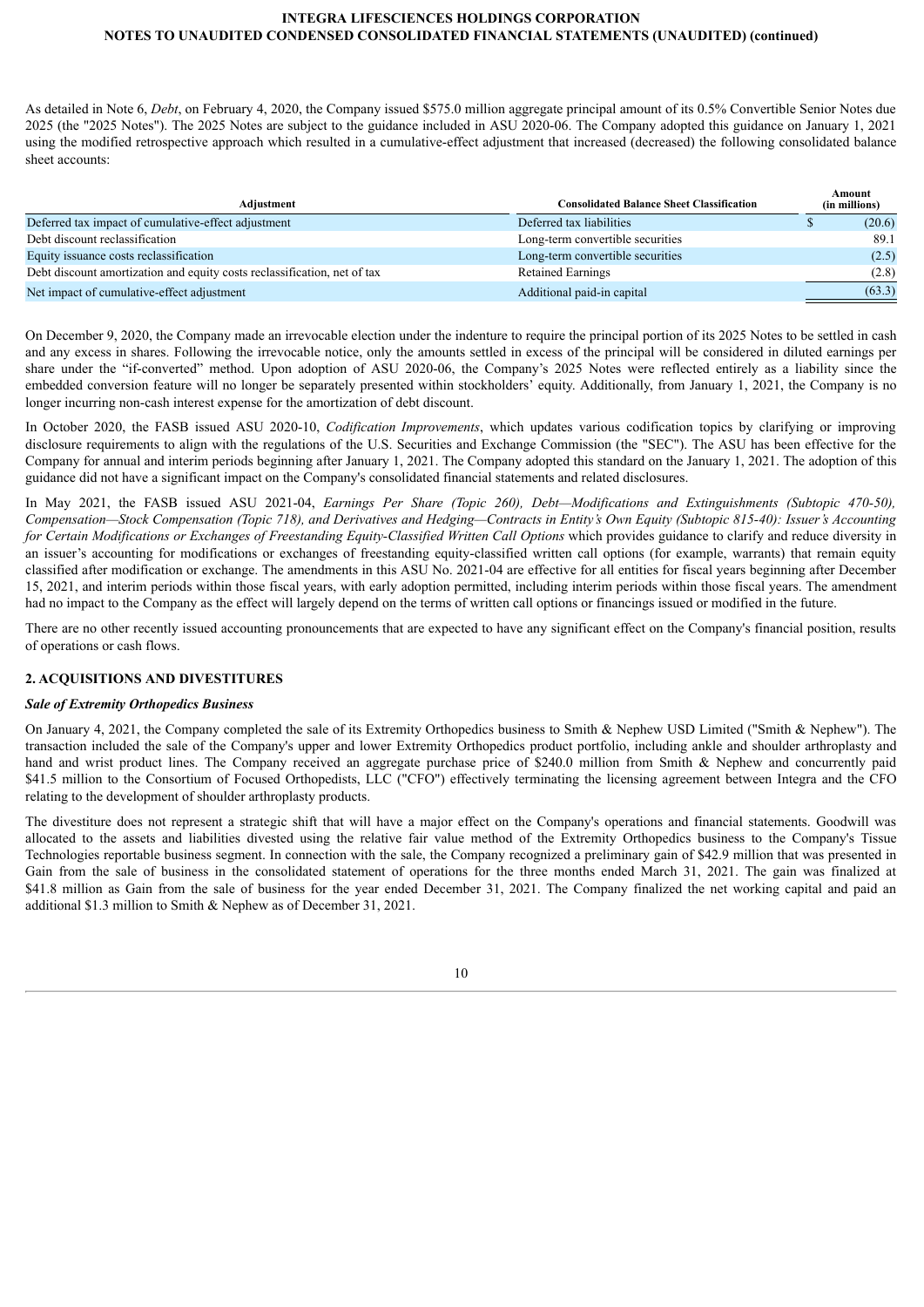The Company also entered into a transition services agreement with Smith & Nephew which requires the Company to provide certain services on behalf of Smith & Nephew for the duration of the period subsequent to the sale of the business as defined in the transition services agreement. The Company also recognized a payable due to Smith & Nephew of \$8.5 million for invoicing and cash collection from customers on behalf of Smith & Nephew, pursuant to the transition services agreement, as of March 31, 2022, which is included in the consolidated balance sheets within accrued expenses and other current liabilities. In April 2022, the Company and Smith & Nephew completed a significant portion of the transition service agreement, including order-to-cash.

#### *ACell, Inc. Acquisition*

On January 20, 2021, the Company acquired ACell, Inc. (the "ACell Acquisition") for a total purchase price of \$306.9 million plus contingent consideration of up to \$100 million, which may be payable upon the Company achieving certain revenue-based performance milestones in 2022, 2023 and 2025. The final working capital adjustments of \$1.3 million was finalized and paid as of June 30, 2021. Prior to the acquisition, ACell was a privately-held company that offered a portfolio of regenerative products for complex wound management, including developing and commercializing products based on MatriStem Urinary Bladder Matrix, a technology platform derived from porcine urinary bladder extracellular matrix.

#### *Assets Acquired and Liabilities Assumed at Fair Value*

The ACell Acquisition has been accounted for using the acquisition method of accounting. This method requires that assets acquired and liabilities assumed in a business combination are recognized at their fair values as of the acquisition date.

The following table summarizes the final fair values of the assets acquired and liabilities assumed at the acquisition date:

| Dollars in thousands                                  |             | <b>Final Valuation</b> | <b>Weighted Average Life</b> |
|-------------------------------------------------------|-------------|------------------------|------------------------------|
| Current assets:                                       |             |                        |                              |
| Cash                                                  | \$          | 2,726                  |                              |
| Trade accounts receivable, net                        |             | 16,469                 |                              |
| Inventories, net                                      |             | 18,299                 |                              |
| Prepaid expenses and other current assets             |             | 1,498                  |                              |
| Total current assets                                  | \$          | 38,992                 |                              |
| Property, plant and equipment, net                    |             | 13,769                 |                              |
| Intangible assets                                     |             | 245,000                | $13-14$ years                |
| Goodwill                                              |             | 94,147                 |                              |
| Right of use asset - operating leases                 |             | 9,259                  |                              |
| Deferred tax assets                                   |             | 7,465                  |                              |
| Other assets                                          |             | 148                    |                              |
| <b>Total assets acquired</b>                          | S           | 408,780                |                              |
|                                                       |             |                        |                              |
| Current liabilities:                                  |             |                        |                              |
| Accounts payable                                      | \$          | 718                    |                              |
| Accrued expenses                                      |             | 5,966                  |                              |
| Current portion of lease liability - operating leases |             | 1,673                  |                              |
| Total current liabilities                             | $\mathbf S$ | 8,357                  |                              |
| Other long-term liability                             |             | 276                    |                              |
| Lease liability - operating leases                    |             | 7,585                  |                              |
| Deferred tax liability                                |             | 61,724                 |                              |
| Contingent consideration                              |             | 23,900                 |                              |
| <b>Total liabilities assumed</b>                      | \$          | 101,842                |                              |
|                                                       |             |                        |                              |
| Net assets acquired                                   | S           | 306,938                |                              |

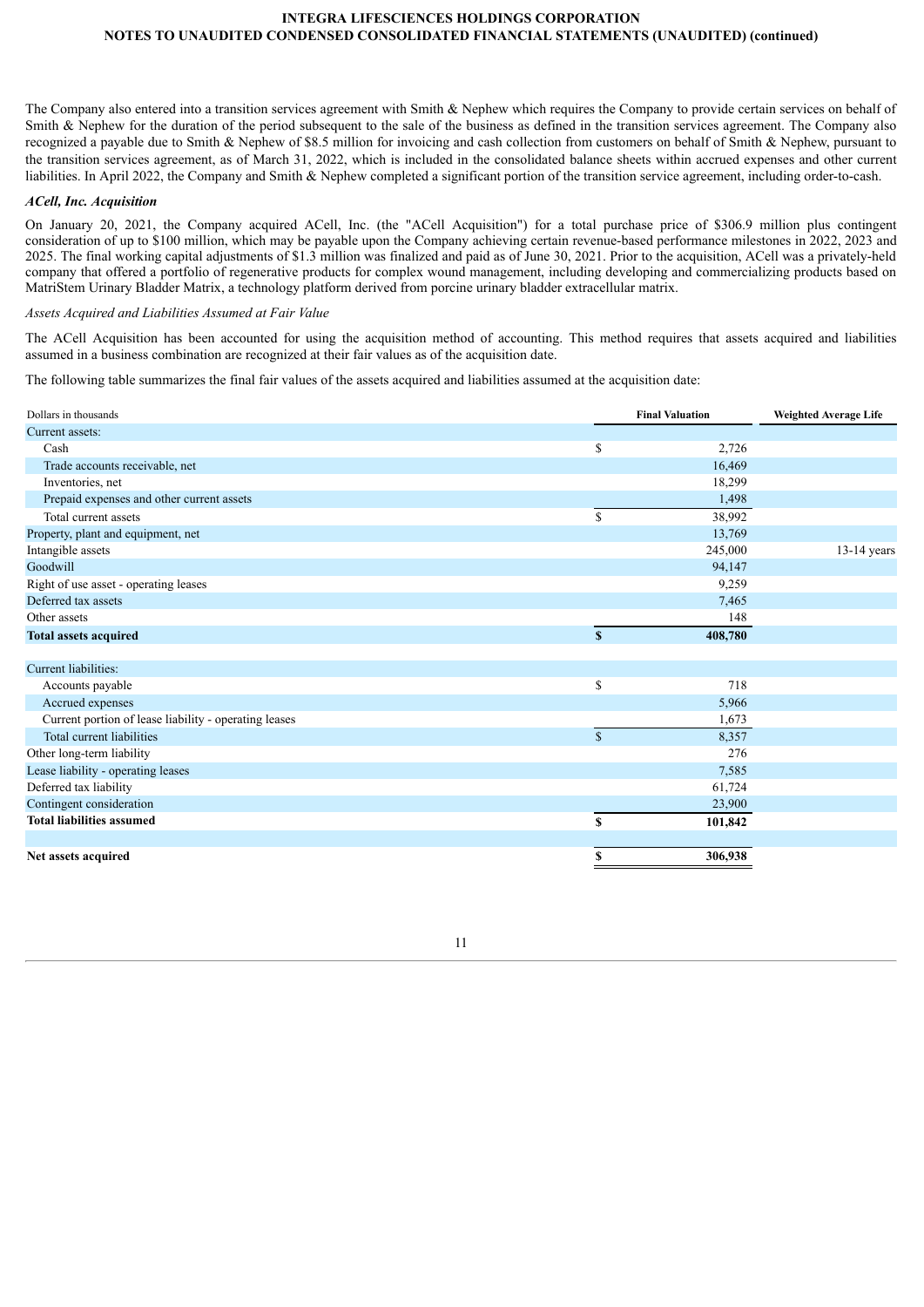#### *Intangible Assets*

The estimated fair value of the developed technology acquired was determined using the multi-period excess earnings method of the income approach, which estimates value based on the present value of future economic benefits. Some of the more significant assumptions inherent in the development of those asset valuations include the estimated net cash flows for each year for each product including net revenues, cost of sales, R&D costs, selling and marketing costs, the appropriate discount rate to select in order to measure the risk inherent in each future cash flow stream, the assessment of each asset's life cycle, and competitive trends impacting the asset and each cash flow stream.

The Company used a discount rate of 8.5% to arrive at the present value for the acquired intangible assets to reflect the rate of return a market participant would expect to earn and incremental commercial uncertainty in the cash flow projections. No assurances can be given that the underlying assumptions used to prepare the discounted cash flow analysis will not change. For these and other reasons, actual results may vary significantly from estimated results.

#### *Goodwill*

The Company allocated goodwill related to the ACell acquisition to the Tissue Technologies reportable business segment. Goodwill is the excess of the consideration transferred over the net assets recognized and represents the expected synergies of the combined company and assembled workforce. Goodwill recognized as a result of this acquisition is non-deductible for income tax purposes.

#### *Contingent Consideration*

As part of the ACell Acquisition, the Company is required to make payments to the former shareholders of ACell up to \$100 million based on the achievement by the Company of certain revenue-based performance milestones in 2022, 2023, and 2025. The Company used iterations of the Monte Carlo simulation to calculate the fair value of the contingent consideration that considered the possible outcomes of scenarios related to each specific milestone. The Company estimated the fair value of the contingent consideration to be \$23.9 million at the acquisition date. The estimated fair value as of March 31, 2022 was \$22.1 million. The Company recorded \$17.2 million and \$23.9 million in other liabilities at March 31, 2022 and March 31, 2021, respectively, and \$4.9 million in as accrued expenses and other current liabilities at March 31, 2022 in the consolidated balance sheet of the Company.

The Company determined the acquisition date fair value of contingent consideration obligations using a Monte Carlo simulation, as well as significant unobservable inputs, reflecting the Company's assessment of the assumptions market participants would use to value these liabilities. The fair value measurement is based on significant inputs not observable in the market and thus represents a Level 3 measurement as defined using the fair value concepts in ASC 820. The resultant most likely payouts are discounted using an appropriate effective annual interest rate. At each reporting date, the contingent consideration obligations are revalued to estimated fair value and changes in fair value will be reflected as income or expense in our consolidated statement of operations. Changes in the fair value of the contingent considerations may result from changes in discount periods and rates and changes in the timing and amount of revenue estimates.

#### *Deferred Tax Liabilities*

Deferred tax liabilities result from identifiable intangible assets' fair value adjustments. These adjustments create excess book basis over tax basis which is tax-effected by the statutory tax rates of applicable jurisdictions.

# **3. REVENUES FROM CONTRACTS WITH CUSTOMERS**

#### *Summary of Accounting Policies on Revenue Recognition*

Revenue is recognized upon the transfer of control of promised products or services to the customers in an amount that reflects the consideration the Company expects to receive in exchange for those products and services.

#### *Performance Obligations*

The Company's performance obligations consist mainly of transferring control of goods and services identified in the contracts, purchase orders, or invoices. The Company has no significant multi-element contracts with customers.

#### *Significant Judgments*

Usage-based royalties and licenses are estimated based on the provisions of contracts with customers and recognized in the same period that the royaltybased products are sold by the Company's strategic partners. The Company estimates and recognizes royalty revenue based upon communication with licensees, historical information, and expected sales trends. Differences between actual reported licensee sales and those that were estimated are adjusted in the period in which they become known, which is typically the following quarter. Historically, such adjustments have not been significant.

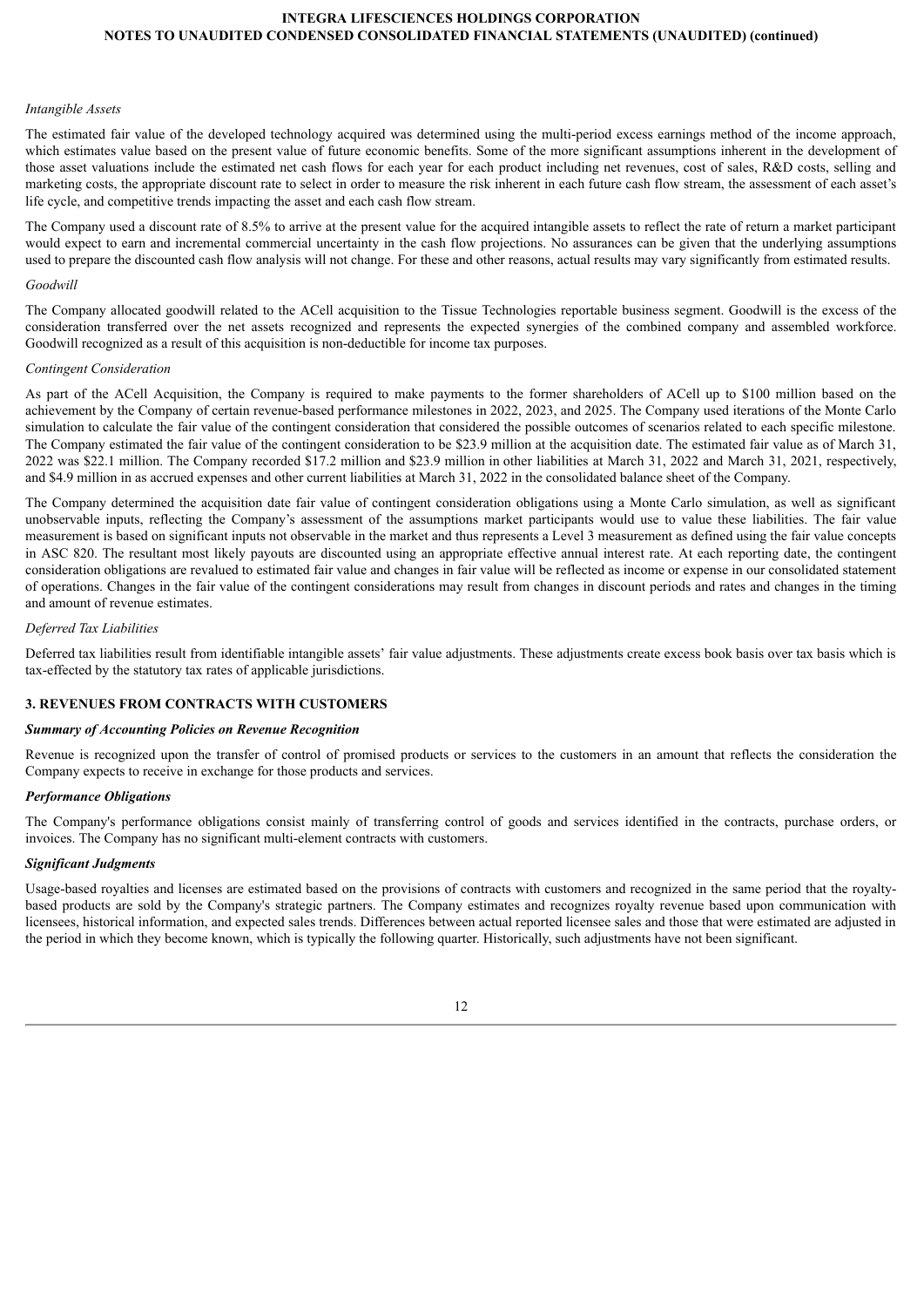The Company estimates returns, price concessions, and discount allowances using the expected value method based on historical trends and other known factors. Rebate allowances are estimated using the most likely method based on each customer contract.

The Company's return policy, as set forth in its product catalogs and sales invoices, requires review and authorization in advance prior to the return of product. Upon the authorization, a credit will be issued for the goods returned within a set amount of days from the shipment, which is generally ninety days.

The Company disregards the effects of a financing component if the Company expects, at contract inception, that the period between the transfer and customer payment for the goods or services will be one year or less. The Company has no significant revenues recognized on payments expected to be received more than one year after the transfer of control of products or services to customers.

#### *Contract Asset and Liability*

Revenues recognized from the Company's private label business that are not invoiced to the customers as a result of recognizing revenue over time are recorded as a contract asset included in the prepaid expenses and other current assets account in the consolidated balance sheet.

Other operating revenues may include fees received under service agreements. Non-refundable fees received under multiple-period service agreements are recognized as revenue as the Company satisfies the performance obligations to the other party. A portion of the transaction price allocated to the performance obligations to be satisfied in the future periods is recognized as contract liability.

The following table summarized the changes in the contract asset and liability balances for the three months ended March 31, 2022:

| Dollars in thousands                                                                               |   | Total     |
|----------------------------------------------------------------------------------------------------|---|-----------|
| <b>Contract Asset</b>                                                                              |   |           |
| Contract asset, January 1, 2022                                                                    | S | 11,412    |
| Transferred to trade receivable of contract asset included in beginning of the year contract asset |   | (11, 412) |
| Contract asset, net of transferred to trade receivables on contracts during the period             |   | 12,217    |
| Contract asset, March 31, 2022                                                                     |   | 12,217    |
|                                                                                                    |   |           |
| <b>Contract Liability</b>                                                                          |   |           |
| Contract liability, January 1, 2022                                                                |   | 11.946    |
| Recognition of revenue included in beginning of year contract liability                            |   | (1,702)   |
| Contract liability, net of revenue recognized on contracts during the period                       |   | 1,981     |
| Foreign currency translation                                                                       |   | (8)       |
| Contract liability, March 31, 2022                                                                 |   | 12,217    |
|                                                                                                    |   |           |

At March 31, 2022, the short-term portion of the contract liability of \$5.3 million and the long-term portion of \$6.9 million is included in current liabilities and other liabilities, respectively, in the consolidated balance sheets.

As of March 31, 2022, the Company is expected to recognize revenue of approximately 44% of unsatisfied (or partially unsatisfied) performance obligations as revenue within twelve months, with the remaining balance to be recognized thereafter.

## *Shipping and Handling Fees*

The Company elected to account for shipping and handling activities as a fulfillment cost rather than a separate performance obligation. Amounts billed to customers for shipping and handling are included as part of the transaction price and recognized as revenue when control of underlying products is transferred to the customer. The related shipping and freight charges incurred by the Company are included in the cost of goods sold.

### *Product Warranties*

Certain of the Company's medical devices, including monitoring systems and neurosurgical systems, are designed to operate over long periods of time. These products are sold with warranties which may extend for up to two years from the date of purchase. The warranties are not considered a separate performance obligation. The Company estimates its product warranties using the expected value method based on historical trends and other known factors. The Company includes them in accrued expenses and other current liabilities in the consolidated balance sheet.

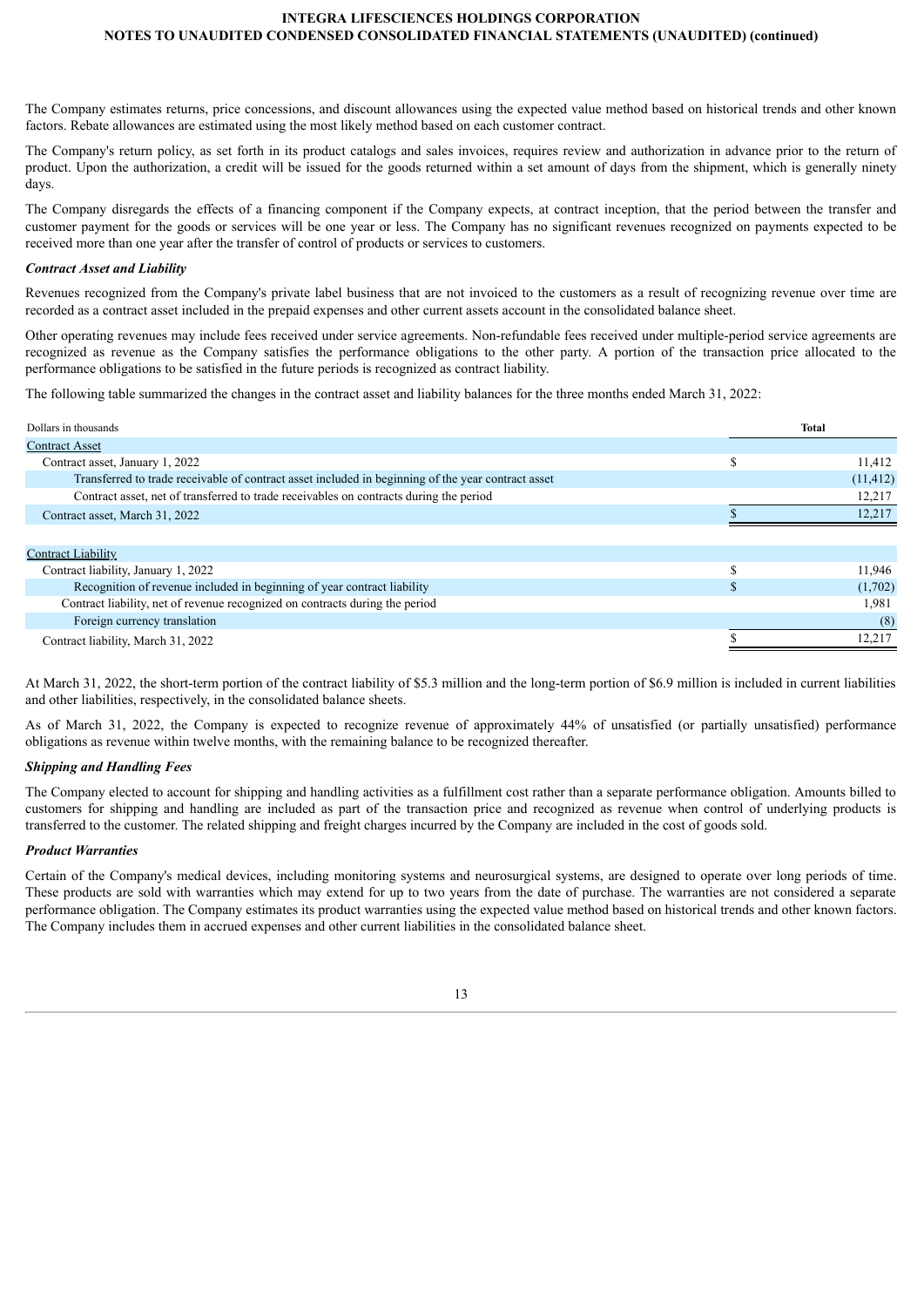# *Taxes Collected from Customers*

The Company elected to exclude from the measurement of the transaction price all taxes assessed by a governmental authority that are both imposed on and concurrent with a specific revenue-producing transaction and collected by the entity from a customer.

# *Disaggregated Revenue*

The following table presents revenues disaggregated by the major sources of revenues for the three months ended March 31, 2022 and 2021 (dollar amounts in thousands):

|                                        | <b>Three Months Ended</b><br>March 31, 2022 |     | <b>Three Months Ended</b><br>March 31, 2021 |
|----------------------------------------|---------------------------------------------|-----|---------------------------------------------|
| Neurosurgery                           | 194,675                                     | - S | 189,254                                     |
| Instruments                            | 52,633                                      |     | 51,987                                      |
| <b>Total Codman Specialty Surgical</b> | 247,308                                     |     | 241,241                                     |
|                                        |                                             |     |                                             |
| Wound Reconstruction and Care          | 94,630                                      |     | 88,698                                      |
| Private Label                          | 34,700                                      |     | 30,132                                      |
| <b>Total Tissue Technologies</b>       | 129,330                                     |     | 118,830                                     |
| Total revenue                          | 376,638                                     |     | 360,071                                     |
|                                        |                                             |     |                                             |

See Note 15, *Segment and Geographical Information*, for details of revenues based on the location of the customer.

# **4. INVENTORIES**

Inventories, net consisted of the following:

| Dollars in thousands   | <b>March 31, 2022</b> | <b>December 31, 2021</b> |
|------------------------|-----------------------|--------------------------|
| Finished goods         | 165.186               | 162,528                  |
| Work in process        | 70,901                | 65,323                   |
| Raw materials          | 91.918                | 89,535                   |
| Total inventories, net | 328,005               | 317,386                  |

# **5. GOODWILL AND OTHER INTANGIBLE ASSETS**

# *Goodwill*

Changes in the carrying amount of goodwill for the three-month period ended March 31, 2022 were as follows:

| Dollars in thousands          | Codman Specialtv<br>Surgical | <b>Tissue Technologies</b> | Total     |
|-------------------------------|------------------------------|----------------------------|-----------|
| Goodwill at December 31, 2021 | 663.428                      | 350.030                    | 1,013,458 |
| Foreign currency translation  | (2.965)                      | (1.565)                    | (4,530)   |
| Goodwill at March 31, 2022    | 660.463                      | 348,465                    | .008.928  |

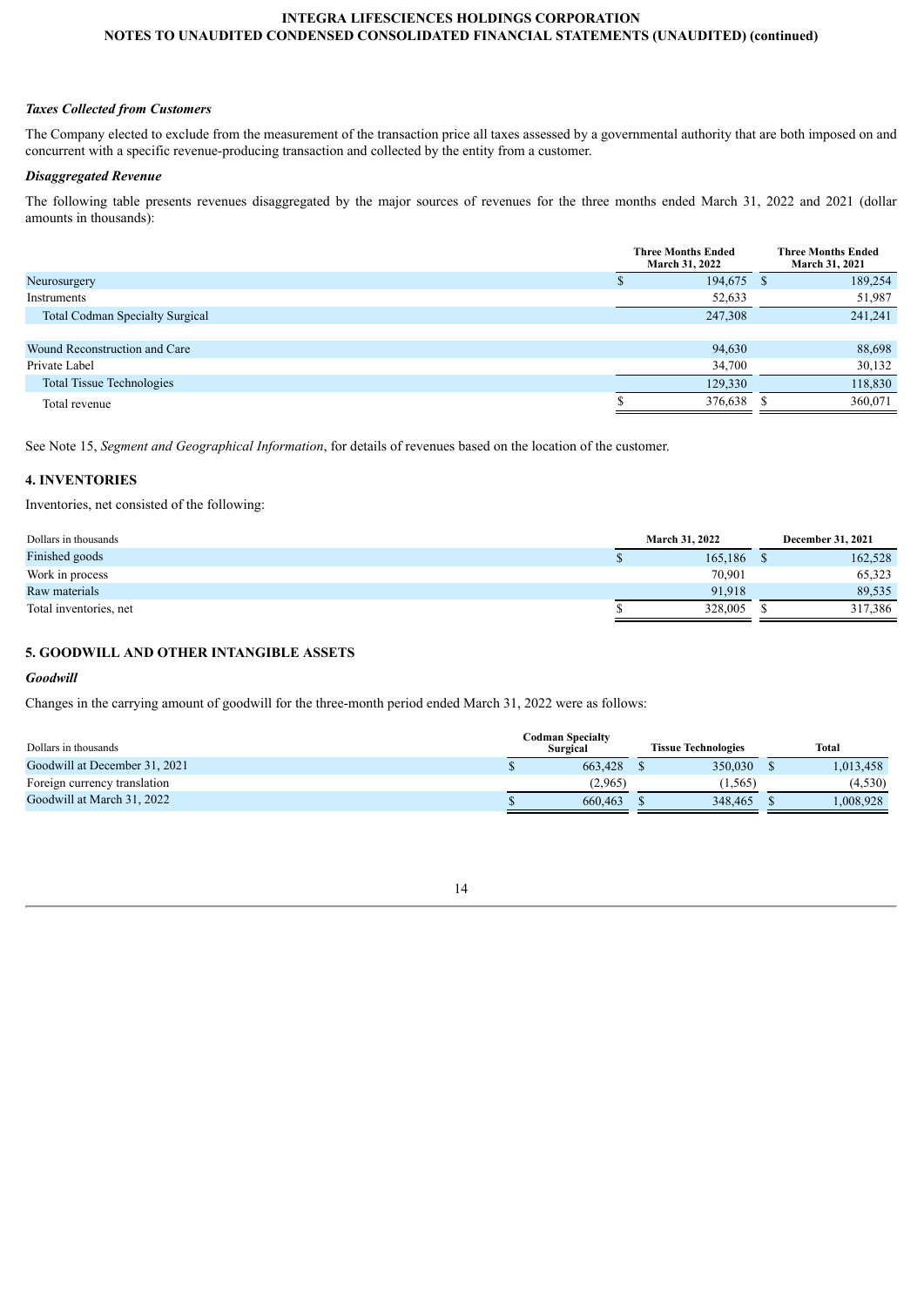### *Other Intangible Assets*

The components of the Company's identifiable intangible assets were as follows:

|                        | <b>March 31, 2022</b>       |              |           |   |                             |               |           |  |  |  |
|------------------------|-----------------------------|--------------|-----------|---|-----------------------------|---------------|-----------|--|--|--|
| Dollars in thousands   | Weighted<br>Average<br>Life |              | Cost      |   | Accumulated<br>Amortization |               | Net       |  |  |  |
| Completed technology   | 18 years                    | $\mathbf{D}$ | 1,130,190 |   | (322, 436)                  | S             | 807,754   |  |  |  |
| Customer relationships | 12 years                    | ـــ<br>D     | 210,904   | D | (145, 140)                  | \$            | 65,764    |  |  |  |
| Trademarks/brand names | 28 years                    | \$           | 97,907    | S | (32, 285)                   | \$            | 65,622    |  |  |  |
| Codman tradename       | Indefinite                  | \$           | 166,849   |   |                             |               | 166,849   |  |  |  |
| Supplier relationships | 30 years                    | \$           | 30,211    | S | (16, 437)                   | <sup>\$</sup> | 13,774    |  |  |  |
| All other              | 11 years                    |              | 6,125     |   | (3,917)                     |               | 2,208     |  |  |  |
|                        |                             |              | 1,642,186 |   | (520, 215)                  |               | 1,121,971 |  |  |  |

|                        |                             | December 31, 2021 |                             |            |
|------------------------|-----------------------------|-------------------|-----------------------------|------------|
| Dollars in thousands   | Weighted<br>Average<br>Life | Cost              | Accumulated<br>Amortization | <b>Net</b> |
| Completed technology   | 18 years                    | 1,132,954         | (307, 013)                  | 825,941    |
| Customer relationships | 12 years                    | 211,344           | (142, 755)                  | 68,589     |
| Trademarks/brand names | 28 years                    | 98,367            | (31, 468)                   | 66,899     |
| Codman tradename       | Indefinite                  | 167,758           |                             | 167,758    |
| Supplier relationships | 30 years                    | 30,211            | (16, 192)                   | 14,019     |
| All other              | 11 years                    | 6,258             | (3,891)                     | 2,367      |
|                        |                             | 1,646,892         | (501, 319)                  | 1,145,573  |

Based on quarter-end exchange rates, amortization expense (including amounts reported in cost of goods sold) is expected to be approximately \$58.9 million for the remainder of 2022, \$78.2 million in 2023, \$77.6 million in 2024, \$77.5 million in 2025, \$77.4 million in 2026, \$75.4 million in 2027 and \$509.1 million thereafter.

# **6. DEBT**

#### *Amendment to the Sixth Amended and Restated Senior Credit Agreement*

On February 3, 2020, the Company entered into the sixth amendment and restatement (the "February 2020 Amendment") of its Senior Credit Facility (the "Senior Credit Facility") with a syndicate of lending banks with Bank of America, N.A., as Administrative Agent. The February 2020 Amendment extended the maturity date to February 3, 2025. The Company continues to have the aggregate principal amount of up to approximately \$2.2 billion available to it through the following facilities: (i) a \$877.5 million Term Loan facility, and (ii) a \$1.3 billion revolving credit facility, which includes a \$60 million sublimit for the issuance of standby letters of credit and a \$60 million sublimit for swingline loans.

On July 14, 2020, the Company entered into an amendment (the "July 2020 Amendment") to the February 2020 Amendment of the Senior Credit Facility to increase financial flexibility through June 30, 2021, in light of the unprecedented impact and uncertainty of the COVID-19 pandemic on the global economy. The July 2020 amendment did not increase the Company's total indebtedness.

In connection with the July 2020 amendment, the Company's maximum consolidated total leverage ratio in the financial covenants (as defined in the Senior Credit Facility) was modified to the following:

| <b>Fiscal Quarter</b>                                                 | <b>Maximum Consolidated Total</b><br><b>Leverage Ratio</b> |
|-----------------------------------------------------------------------|------------------------------------------------------------|
| Execution of July 2020 Amendment through June 30, 2021                | 5.50 to 1.00                                               |
| September 30, 2021 through June 30, 2022                              | $5.00 \text{ to } 1.00$                                    |
| September 30, 2022 through June 30, 2023                              | 4.50 to $1.00$                                             |
| September 30, 2023 and the last day of each fiscal quarter thereafter | $4.00 \text{ to } 1.00$                                    |

Borrowings under the Senior Credit Facility bear interest, at the Company's option, at a rate equal to the following: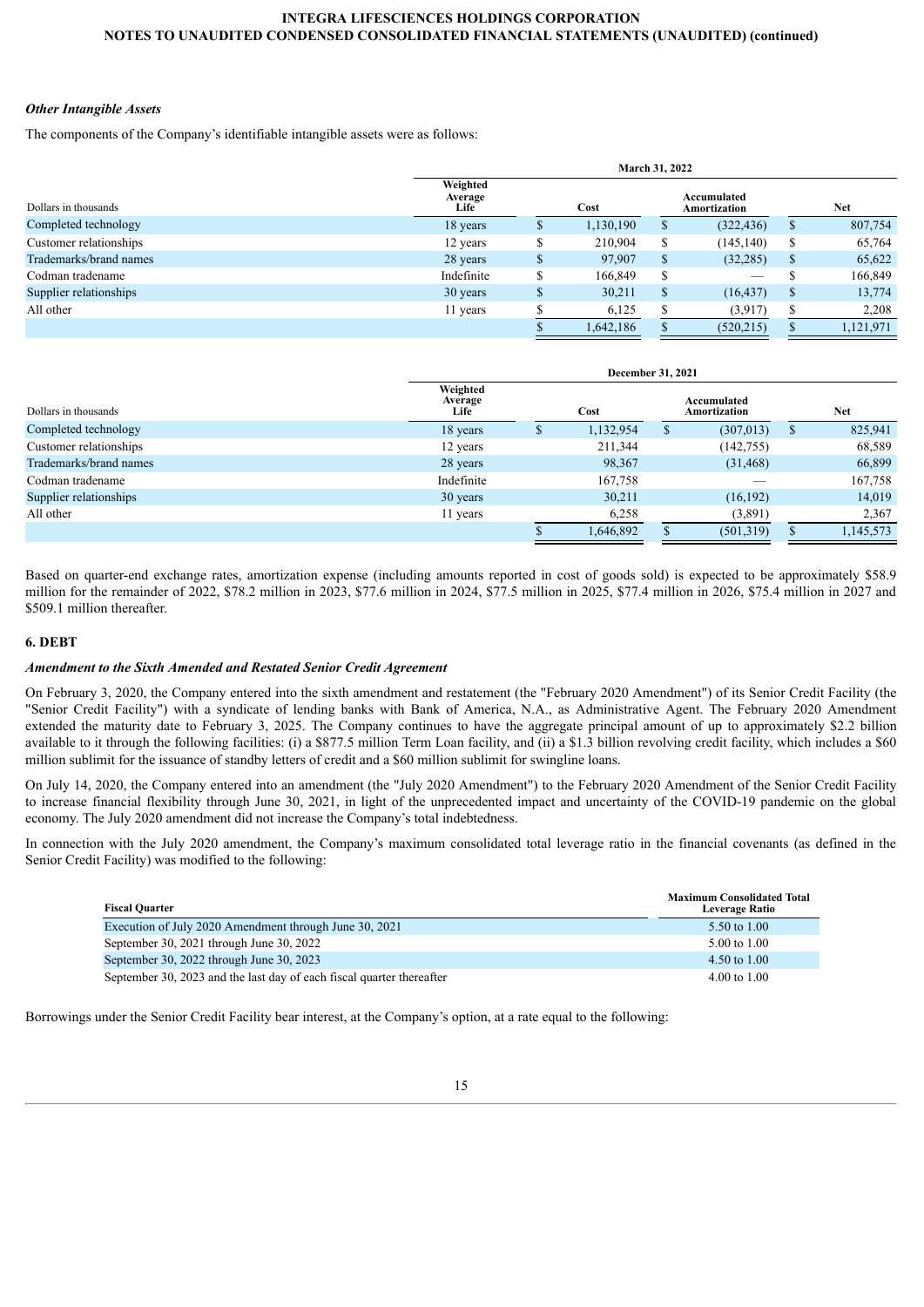- i. the Eurodollar Rate (as defined in the amendment and restatement) in effect from time to time plus the applicable rate (ranging from 1.00% to 2.25%), or
- ii. the highest of:
	- 1. the weighted average overnight Federal funds rate, as published by the Federal Reserve Bank of New York, plus 0.50%
	- 2. the prime lending rate of Bank of America, N.A. or
	- 3. the one-month Eurodollar Rate plus 1.00%

The applicable rates are based on the Company's consolidated total leverage ratio (defined as the ratio of (a) consolidated funded indebtedness as of such date less cash that is not subject to any restriction on the use or investment thereof to (b) consolidated EBITDA (as defined by the July 2020 amendment), for the period of four consecutive fiscal quarters ending on such date).

The Company will pay an annual commitment fee (ranging from 0.15% to 0.30%), based on the Company's consolidated total leverage ratio, on the amount available for borrowing under the revolving credit facility.

The Senior Credit Facility is collateralized by substantially all of the assets of the Company's U.S. subsidiaries, excluding intangible assets. The Senior Credit Facility is subject to various financial and negative covenants and at March 31, 2022, the Company was in compliance with all such covenants.

At March 31, 2022 and December 31, 2021, there was \$42.5 million and \$31.3 million, respectively, outstanding under the revolving portion of the Senior Credit Facility at weighted average interest rates of 1.7% and 1.4%, respectively. At March 31, 2022 and December 31, 2021, there was \$832.5 million and \$843.8 million, respectively, outstanding under the Term Loan component of the Senior Credit Facility at a weighted average interest rate of 1.7% and 1.4%, respectively. At both March 31, 2022 and December 31, 2021, there was \$45.0 million, of the Term Loan component of the Senior Credit Facility classified as current on the consolidated balance sheets.

The fair value of outstanding borrowings of the Senior Credit Facility's revolving credit and Term Loan components at March 31, 2022 were \$43.4 million and \$847.4 million, respectively. These fair values were determined by using a discounted cash flow model based on current market interest rates available to the Company. These inputs are corroborated by observable market data for similar liabilities and therefore classified within Level 2 of the fair value hierarchy. Level 2 inputs represent inputs that are observable for the asset or liability, either directly or indirectly, and are other than active market observable inputs that reflect unadjusted quoted prices for identical assets or liabilities.

Letters of credit outstanding as of March 31, 2022 and December 31, 2021 totaled \$1.6 million. There were no amounts drawn as of March 31, 2022.

Contractual repayments of the Term Loan component of the Senior Credit Facility are due as follows:

| <b>Ouarter Ended March 31, 2022</b> | <b>Principal Repayment</b> |
|-------------------------------------|----------------------------|
| Dollars in thousands                |                            |
| Remainder of 2022                   | 33,750                     |
| 2023                                | 61,875                     |
| 2024                                | 67,500                     |
| 2025                                | 669,375                    |
|                                     | 832,500                    |

Future interest payments on the term loan component of the Senior Credit Facility based on current interest rates are expected to approximate \$10.4 million for remainder of 2022, \$13.0 million in 2023, \$11.9 million in 2024, and \$1.1 million in 2025. Interest is calculated on the term loan portion of the Senior Credit Facility based on LIBOR plus the certain amounts set forth in the Sixth Amended and Restated Credit Agreement. As the revolving credit facility and Securitization Facility can be repaid at any time, no interest has been included in the calculation.

The outstanding balance of the revolving credit component of the Senior Credit Facility is due on February 3, 2025.

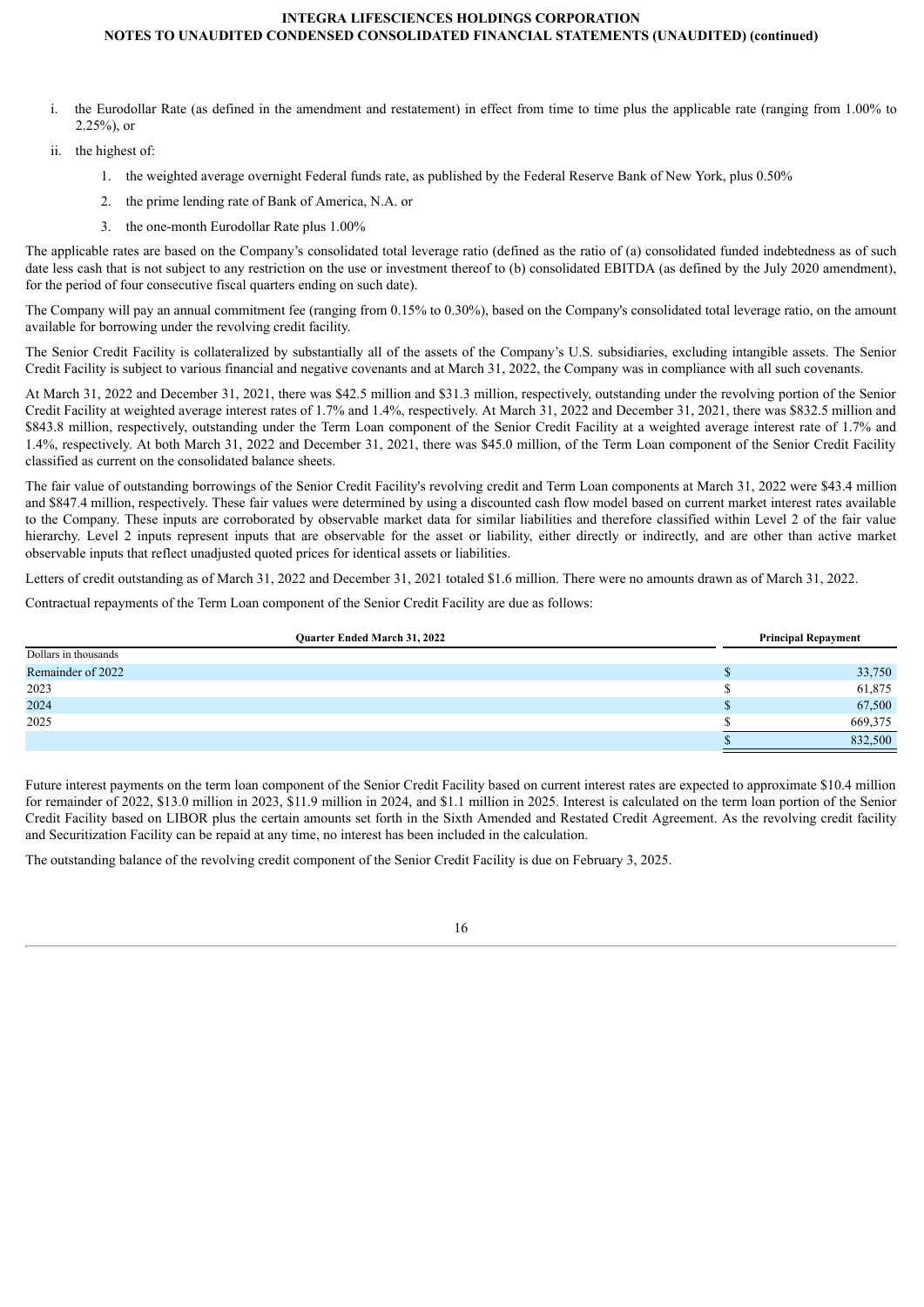#### *Convertible Senior Notes*

On February 4, 2020, the Company issued \$575.0 million aggregate principal amount of its 0.5% Convertible Senior Notes due 2025 (the "2025 Notes"). The 2025 Notes will mature on August 15, 2025 and bear interest at a rate of 0.5% per annum payable semi-annually in arrears, unless earlier converted, repurchased or redeemed in accordance with the terms of the 2025 Notes. The portion of debt proceeds that was classified as equity at the time of the offering was \$104.5 million. The effective interest rate implicit in the liability component was 4.2%. In connection with this offering, the Company capitalized \$13.2 million of financing fees.

The 2025 Notes are senior, unsecured obligations of the Company, and are convertible into cash and shares of its common stock based on initial conversion rate, subject to adjustment of 13.5739 shares per \$1,000 principal amounts of the 2025 Notes (which represents an initial conversion price of \$73.67 per share). The 2025 Notes convert only in the following circumstances: (1) if the closing price of the Company's common stock has been at least 130% of the conversion price during the period; (2) if the average trading price per \$1,000 principal amount of the 2025 Notes is less than or equal to 98% of the average conversion value of the 2025 Notes during a period as defined in the indenture; (3) at any time on or after February 20, 2023; or (4) if specified corporate transactions occur. As of March 31, 2022, none of these conditions existed with respect to the 2025 Notes and as a result the 2025 Notes are classified as long term.

On December 9, 2020, the Company entered into the First Supplemental Indenture to the original agreement dated as of February 4, 2020 between the Company and Citibank, N.A., as trustee, governing the Company's outstanding 2025 Notes. The Company irrevocably elected (1) to eliminate the Company's option to choose physical settlement on any conversion of the 2025 Notes that occurs on or after the date of the First Supplemental Indenture and (2) with respect to any Combination Settlement for a conversion of the 2025 Notes, the Specified Dollar Amount that will be settled in cash per \$1,000 principal amount of the 2025 Notes shall be no lower than \$1,000.

Holders of the Notes will have the right to require the Company to repurchase for cash all or a portion of their Notes at 100% of their principal amount, plus any accrued and unpaid interest, upon the occurrence of a fundamental change (as defined in the indenture relating to the Notes). The Company will also be required to increase the conversion rate for holders who convert their Notes in connection with certain fundamental changes occurring prior to the maturity date or following delivery by the Company of a notice of redemption.

In connection with the issuance of the 2025 Notes, the Company entered into call transactions and warrant transactions, primarily with affiliates of the initial purchasers of the 2025 Notes (the "hedge participants"). The cost of the call transactions was \$104.2 million for the 2025 Notes. The Company received \$44.5 million of proceeds from the warrant transactions for the 2025 Notes. The call transactions involved purchasing call options from the hedge participants, and the warrant transactions involved selling call options to the hedge participants with a higher strike price than the purchased call options. The initial strike price of the call transactions was \$73.67, subject to anti-dilution adjustments substantially similar to those in the 2025 Notes. The initial strike price of the warrant transactions was \$113.34 for the 2025 Notes, subject to customary anti-dilution adjustments.

At December 31, 2020, the carrying amount of the liability component was \$485.9 million, the remaining unamortized discount was \$89.1 million, and the principal amount outstanding was \$575.0 million. On January 1, 2021, the Company adopted ASU 2020-06 using the modified retrospective method. See Note 1, *Basis of Presentation,* for further details. At March 31, 2022, the carrying amount of the liability was \$575.0 million. The fair value of the 2025 Notes at March 31, 2022 was \$613.7 million. Factors that the Company considered when estimating the fair value of the 2025 Notes included recent quoted market prices or dealer quote. The level of the 2025 Notes is considered as Level 1.

As a result of the adoption of ASU 2020-06, the Company recognized only cash interest related to the contractual interest coupon of \$0.7 million on the 2025 Notes for the three months ended March 31, 2022 and March 31, 2021.

#### *Securitization Facility*

During the fourth quarter of 2018, the Company entered into an accounts receivable securitization facility (the "Securitization Facility") under which accounts receivable of certain domestic subsidiaries are sold on a non-recourse basis to a special purpose entity ("SPE"), which is a bankruptcy-remote, consolidated subsidiary of the Company. Accordingly, the assets of the SPE are not available to satisfy the obligations of the Company or any of its subsidiaries. From time to time, the SPE may finance such accounts receivable with a revolving loan facility secured by a pledge of such accounts receivable. The amount of outstanding borrowings on the Securitization Facility at any one time is limited to \$150.0 million. The Securitization Facility Agreement ("Securitization Agreement") governing the Securitization Facility contains certain covenants and termination events. An occurrence of an event of default or a termination event under this Securitization Agreement may give rise to the right of its counterparty to terminate this facility. As of March 31, 2022, the Company was in compliance with the covenants and none of the termination events had occurred.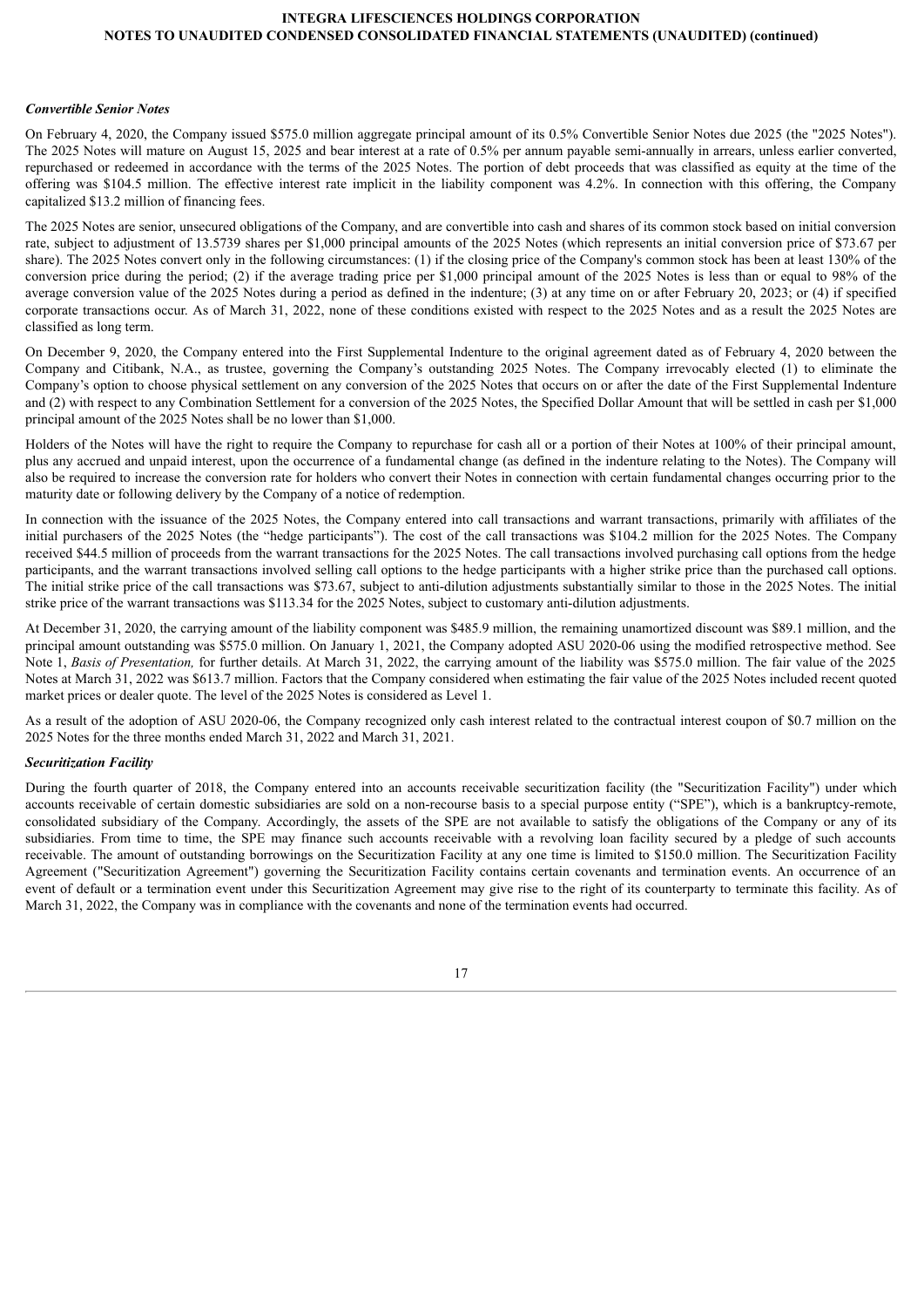On May 28, 2021, the Company entered into an amendment (the "May 2021 Amendment") of the Securitization Facility which extended the maturity date from December 21, 2021 to May 28, 2024. The May 2021 Amendment does not increase the Company's total indebtedness.

At March 31, 2022 and December 31, 2021, the Company had \$112.0 million and \$112.5 million, respectively, of outstanding borrowings under its Securitization Facility at a weighted average interest rate of 1.2% and 1.1%, respectively. The fair value of the outstanding borrowing of the Securitization Facility at March 31, 2022 was \$113.0 million. These fair values were determined by using a discounted cash flow model based on current market interest rates available to the Company. These inputs are corroborated by observable market data for similar liabilities and therefore classified within Level 2 of the fair value hierarchy. Level 2 inputs represent inputs that are observable for the asset or liability, either directly or indirectly, and are other than active market observable inputs that reflect unadjusted quoted prices for identical assets or liabilities.

# **7. DERIVATIVE INSTRUMENTS**

#### *Interest Rate Hedging*

The Company's interest rate risk relates to U.S. dollar denominated variable interest rate borrowings. The Company uses interest rate swap derivative instruments to manage earnings and cash flow exposure resulting from changes in interest rates. These interest rate swaps apply a fixed interest rate on a portion of the Company's expected LIBOR-indexed floating-rate borrowings.

The Company held the following interest rate swaps as of March 31, 2022 and December 31, 2021 (dollar amounts in thousands):

|                                  | March 31, 2022         | December 31,<br>2021 |                         |                       |                         |                               | March 31, 2022              | December 31,<br>2021      |
|----------------------------------|------------------------|----------------------|-------------------------|-----------------------|-------------------------|-------------------------------|-----------------------------|---------------------------|
| <b>Hedged Item</b>               | <b>Notional Amount</b> |                      | <b>Designation Date</b> | <b>Effective Date</b> | <b>Termination Date</b> | Fixed<br><b>Interest Rate</b> | <b>Estimated Fair Value</b> |                           |
|                                  |                        |                      |                         |                       |                         |                               | <b>Asset (Liability)</b>    |                           |
| 1-month USD<br>LIBOR Loan        | 300,000                | 300,000              | December 13, 2017       | January 1, 2018       | December 31, 2022       | 2.201 %                       | (1,619)                     | (5,268)                   |
| 1-month USD<br>LIBOR Loan        | 150,000                | 150,000              | December 13, 2017       | July 1, 2019          | June 30, 2024           | 2.423 %                       | (138)                       | (5,520)                   |
| 1-month USD<br><b>LIBOR</b> Loan | 200,000                | 200,000              | December 13, 2017       | January 1, 2018       | December 31, 2024       | 2.313 %                       | 743                         | (7, 421)                  |
| 1-month USD<br>LIBOR Loan        | 75,000                 | 75,000               | October 10, 2018        | July 1, 2020          | June 30, 2025           | 3.220 %                       | (1,898)                     | (5,512)                   |
| 1-month USD<br>LIBOR Loan        | 75,000                 | 75,000               | October 10, 2018        | July 1, 2020          | June 30, 2025           | 3.199 %                       | (1,937)                     | (5, 464)                  |
| 1-month USD<br>LIBOR Loan        | 75,000                 | 75,000               | October 10, 2018        | July 1, 2020          | June 30, 2025           | 3.209 %                       | (1, 843)                    | (5, 494)                  |
| 1-month USD<br><b>LIBOR</b> Loan | 100,000                | 100,000              | December 18, 2018       | December 30, 2022     | December 31, 2027       | 2.885 %                       | (1,984)                     | (6,886)                   |
| 1-month USD<br>LIBOR Loan        | 100,000                | 100,000              | December 18, 2018       | December 30, 2022     | December 31, 2027       | 2.867 %                       | (2,140)                     | (6,764)                   |
| 1-month USD<br>LIBOR Loan        | 575,000                | 575,000              | December 15, 2020       | July 31, 2025         | December 31, 2027       | 1.415%                        | 11,026                      | 3,552                     |
| 1-month USD<br>LIBOR Loan        | 125,000                | 125,000              | December 15, 2020       | July 1, 2025          | December 31, 2027       | 1.404%                        | 2,722                       | 821                       |
|                                  | 1,775,000<br>\$.       | 1,775,000<br>S       |                         |                       |                         |                               | 2,932                       | <sup>\$</sup><br>(43,957) |

The Company has designated these derivative instruments as cash flow hedges. The Company assesses the effectiveness of these derivative instruments and has recorded the changes in the fair value of the derivative instrument designated as a cash flow hedge as unrealized gains or losses in accumulated other comprehensive loss ("AOCL"), net of tax, until the hedged item affected earnings, at which point any gain or loss was reclassified to earnings. If the hedged cash flow does not occur, or if it becomes probable that it will not occur, the Company will reclassify the remaining amount of any gain or loss on the related cash flow hedge recorded in AOCL to interest expense at that time.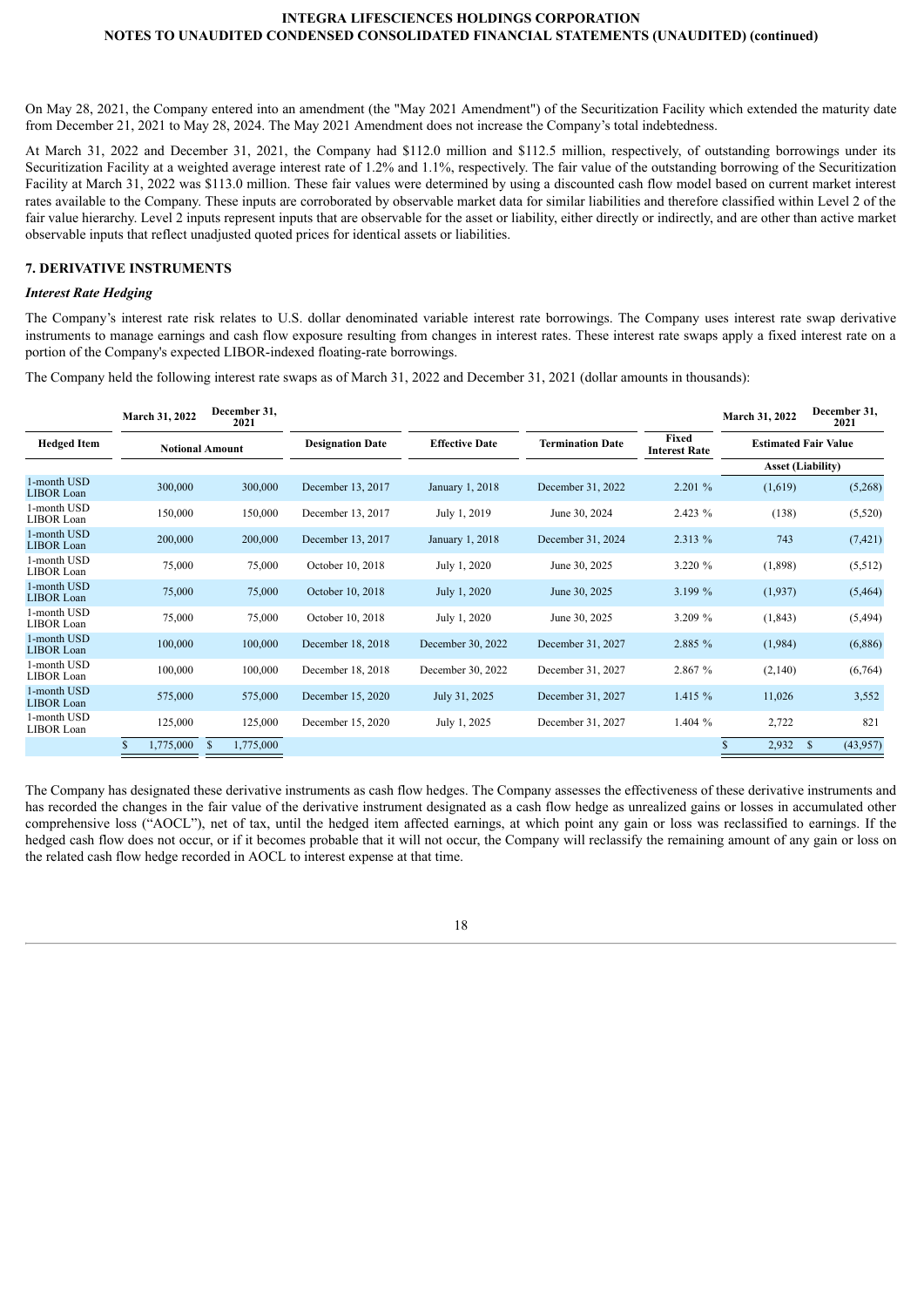### *Foreign Currency Hedging*

From time to time, the Company enters into foreign currency hedge contracts intended to protect the U.S. dollar value of certain forecasted foreign currency denominated transactions. The Company assesses the effectiveness of the contracts that are designated as hedging instruments. The changes in fair value of foreign currency cash flow hedges are recorded in AOCL, net of tax. Those amounts are subsequently reclassified to earnings from AOCL as impacted by the hedged item when the hedged item affects earnings. If the hedged forecasted transaction does not occur or if it becomes probable that it will not occur, the Company will reclassify the amount of any gain or loss on the related cash flow hedge to earnings at that time. For contracts not designated as hedging instruments, the changes in fair value of the contracts are recognized in other income, net in the consolidated statements of operation, along with the offsetting foreign currency gain or loss on the underlying assets or liabilities.

During the fourth quarter of 2020, the Company entered into foreign currency forward contracts, with a notional amount of \$9.7 million, to mitigate the foreign exchange risk related to certain intercompany loans denominated in Canadian Dollar ("CAD") and intercompany receivables denominated in Japanese Yen ("JPY"). The contracts are not designated as hedging instruments. The Company subsequently settled its foreign currency forward contracts associated with the intercompany receivables denominated in JPY during the first quarter of 2021. The Company recognized a \$0.2 million loss from the change in fair value of the contracts, which was included in other income, net in the consolidated statement of operations as of March 31, 2022 and March 31, 2021. The fair value of the foreign currency forward contracts denominated in CAD was \$0.2 million as of March 31, 2022 and December 31, 2021.

During the second quarter of 2021, the Company entered into a foreign currency swap, with a notional of \$7.3 million to mitigate the risk from fluctuations in foreign currency exchange rates associated with certain intercompany loan denominated in Japanese Yen ("JPY"). In a foreign currency swap transaction, the Company agrees with another party to exchange, at specified intervals, the difference between one currency and another currency at a fixed exchange rate, generally set at inception, calculated by reference to an agreed upon notional amount. The notional amount of each currency is exchanged at the inception and termination of the currency swap by each party. The change in fair value of the foreign currency swap was \$1.0 million as of March 31, 2022

The success of the Company's hedging program depends, in part, on forecasts of certain activity denominated in foreign currency. The Company may experience unanticipated currency exchange gains or losses to the extent that there are differences between forecasted and actual activities during periods of currency volatility. In addition, changes in currency exchange rates related to any unhedged transactions may affect earnings and cash flows.

#### *Cross-Currency Rate Swaps*

On October 2, 2017, the Company entered into cross-currency swap agreements to convert a notional amount of \$300.0 million equivalent to 291.2 million of Swiss Francs ("CHF") denominated intercompany loans into U.S. dollars. The CHF-denominated intercompany loans were the result of the purchase of intellectual property by a subsidiary in Switzerland as part of an acquisition.

On December 21, 2020, the Company entered into cross-currency swap agreements to convert a notional amount of \$471.6 million equivalent to 420.1 million of a CHF-denominated intercompany loan into U.S. dollars. The CHF-denominated intercompany loan was the result of an intra-entity transfer of certain intellectual property rights to a subsidiary in Switzerland completed during the fourth quarter of 2020. The intercompany loan requires quarterly payments of CHF 5.8 million plus accrued interest. As a result, the aggregate notional amount of the related cross-currency swaps will decrease by a corresponding amount.

The objective of these cross-currency swaps is to reduce volatility of earnings and cash flows associated with changes in the foreign currency exchange rate. Under the terms of these contracts, which have been designated as cash flow hedges, the Company will make interest payments in Swiss Francs and receive interest in U.S. dollars. Upon the maturity of these contracts, the Company will pay the principal amount of the loans in Swiss Francs and receive U.S. dollars from the counterparties.

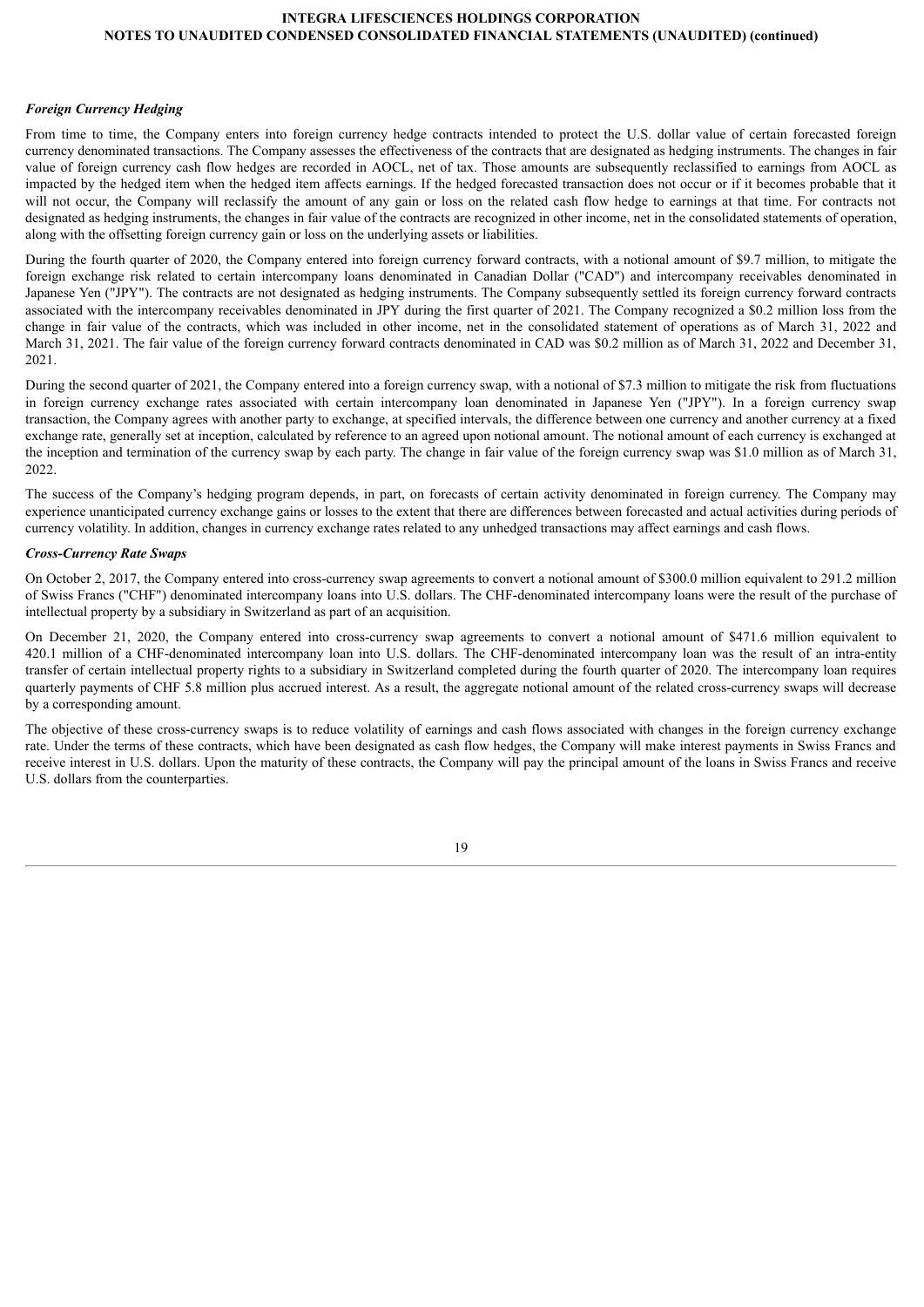The Company held the following cross-currency rate swaps as of March 31, 2022 and December 31, 2021 (dollar amounts in thousands):

|                           |                       |                         |                   |            | <b>March 31, 2022</b>            | <b>December 31, 2021</b> | <b>March 31, 2022</b> | December 31, 2021                             |
|---------------------------|-----------------------|-------------------------|-------------------|------------|----------------------------------|--------------------------|-----------------------|-----------------------------------------------|
|                           | <b>Effective Date</b> | <b>Termination Date</b> | <b>Fixed Rate</b> |            | <b>Aggregate Notional Amount</b> |                          |                       | <b>Fair Value</b><br><b>Asset (Liability)</b> |
| Pay CHF<br>Receive U.S.\$ | October 2, 2017       | October 2, 2022         | 1.95%<br>4.52%    | <b>CHF</b> | 145,598<br>150,000               | 145,598<br>150,000       | (7, 354)              | (8,283)                                       |
| Pay CHF<br>Receive U.S.\$ | December 21, 2020     | December 22, 2025       | 3.00%<br>3.98%    | <b>CHF</b> | 391,387<br>439,366               | 397,137<br>445,821       | (2,421)               | 41                                            |
| Total                     |                       |                         |                   |            |                                  |                          | $(9,775)$ \$          | (8,242)                                       |

On October 4, 2021 in accordance with the termination date, the Company settled a cross-currency swap designated as a cash flow hedge of an intercompany loan with an aggregate notional amount of \$50.0 million. The gain recorded by the Company upon the settlement of the swap was not material for the period.

The cross-currency swaps are carried on the consolidated balance sheet at fair value, and changes in the fair values are recorded as unrealized gains or losses in AOCL. For the three months ended March 31, 2022, and 2021, the Company recorded a gain of \$6.5 million and \$42.9 million, respectively, in other income, net related to change in fair value related to the foreign currency rate translation to offset the losses recognized on the intercompany loans.

For the three months ended March 31, 2022, and 2021, the Company recorded a gain of \$7.9 million and \$40.2 million in AOCL, respectively, related to change in fair value of the cross-currency swaps.

For the three months ended March 31, 2022, and 2021, the Company recorded a gain of \$1.8 million and \$1.3 million, respectively, in other income, net included in the consolidated statements of operations related to the interest rate differential of the cross-currency swaps.

The estimated gain that is expected to be reclassified to other income (expense), net from AOCL as of March 31, 2022 within the next twelve months is \$2.4 million. As of March 31, 2022, the Company does not expect any gains or losses will be reclassified into earnings as a result of the discontinuance of these cash flow hedges because the original forecasted transaction will not occur.

## *Net Investment Hedges*

The Company manages certain foreign exchange risks through a variety of strategies, including hedging. The Company is exposed to foreign exchange risk from its international operations through foreign currency purchases, net investments in foreign subsidiaries, and foreign currency assets and liabilities created in the normal course of business. On October 1, 2018 and December 16, 2020, the Company entered into cross-currency swap agreements designated as net investment hedges to partially offset the effects of foreign currency on foreign subsidiaries.

The Company held the following cross-currency rate swaps designated as net investment hedges as of March 31, 2022 and December 31, 2021, respectively (dollar amounts in thousands):

|                           |                       |                         |                   |                                     |                    | March 31, 2022 |                                               | December 31, 2021 |
|---------------------------|-----------------------|-------------------------|-------------------|-------------------------------------|--------------------|----------------|-----------------------------------------------|-------------------|
|                           | <b>Effective Date</b> | <b>Termination Date</b> | <b>Fixed Rate</b> | <b>Aggregate Notional</b><br>Amount |                    |                | <b>Fair Value</b><br><b>Asset (Liability)</b> |                   |
| Pay EUR<br>Receive U.S.\$ | October 3, 2018       | September 30, 2023      | $-$ %<br>2.57%    | <b>EUR</b><br>$\mathbb{S}$          | 51,760<br>60,000   | 3,035          |                                               | 2,503             |
| Pay EUR<br>Receive U.S.\$ | October 3, 2018       | September 30, 2025      | $-$ %<br>2.19%    | <b>EUR</b><br><sup>\$</sup>         | 38,820<br>45,000   | 2,452          |                                               | 2,147             |
| Pay CHF<br>Receive U.S.\$ | December 16, 2020     | December 16, 2027       | $-$ %<br>1.10%    | <b>CHF</b><br>$\mathbb{S}$          | 222,300<br>250,000 | (1,716)        |                                               | (792)             |
| Total                     |                       |                         |                   |                                     |                    | 3,771          |                                               | 3,858             |

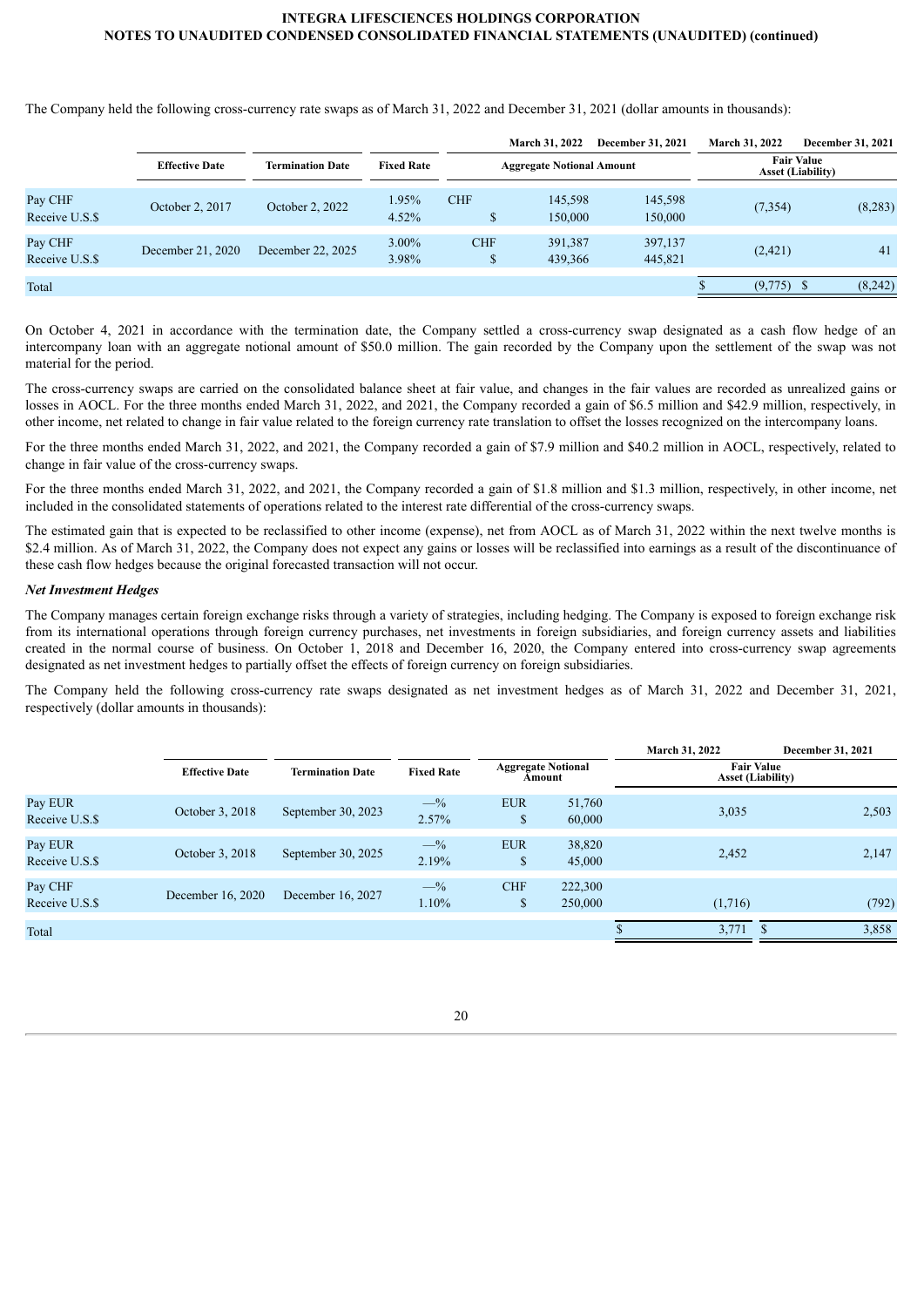On September 30, 2021, in accordance with the termination date, the Company settled cross-currency swaps designated as net investment hedge with an aggregate notional amount of \$52 million equivalent to 44.9 million Euros based on the termination date. As a result of the settlement, the Company recorded a gain of \$0.1 million in AOCL.

The cross-currency swaps were carried on the consolidated balance sheet at fair value and changes in the fair values were recorded as unrealized gains or losses in AOCL. For the three months ended March 31, 2022 and 2021, the Company recorded gains of \$1.3 million and \$40.2 million, respectively, in AOCL related to the change in fair value of the cross-currency swaps.

For the three months ended March 31, 2022, and 2021, the Company recorded gains of \$1.3 million and \$1.7 million, respectively, in interest income included in the consolidated statements of operations related to the interest rate differential of the cross-currency swaps.

The estimated gain that is expected to be reclassified to interest income from AOCL as of March 31, 2022 within the next twelve months is \$5.3 million.

### *Counterparty Credit Risk*

The Company manages its concentration of counterparty credit risk on its derivative instruments by limiting acceptable counterparties to a group of major financial institutions with investment grade credit ratings, and by actively monitoring their credit ratings and outstanding positions on an ongoing basis. Therefore, the Company considers the credit risk of the counterparties to be low. Furthermore, none of the Company's derivative transactions are subject to collateral or other security arrangements, and none contain provisions that depend upon the Company's credit ratings from any credit rating agency.

### *Fair Value of Derivative Instruments*

The Company has classified all of its derivative instruments within Level 2 of the fair value hierarchy because observable inputs are available for substantially the full term of the derivative instruments. The fair values of the interest rate swaps and cross-currency swaps were developed using a market approach based on publicly available market yield curves and the terms of the swap. The Company performs ongoing assessments of counterparty credit risk.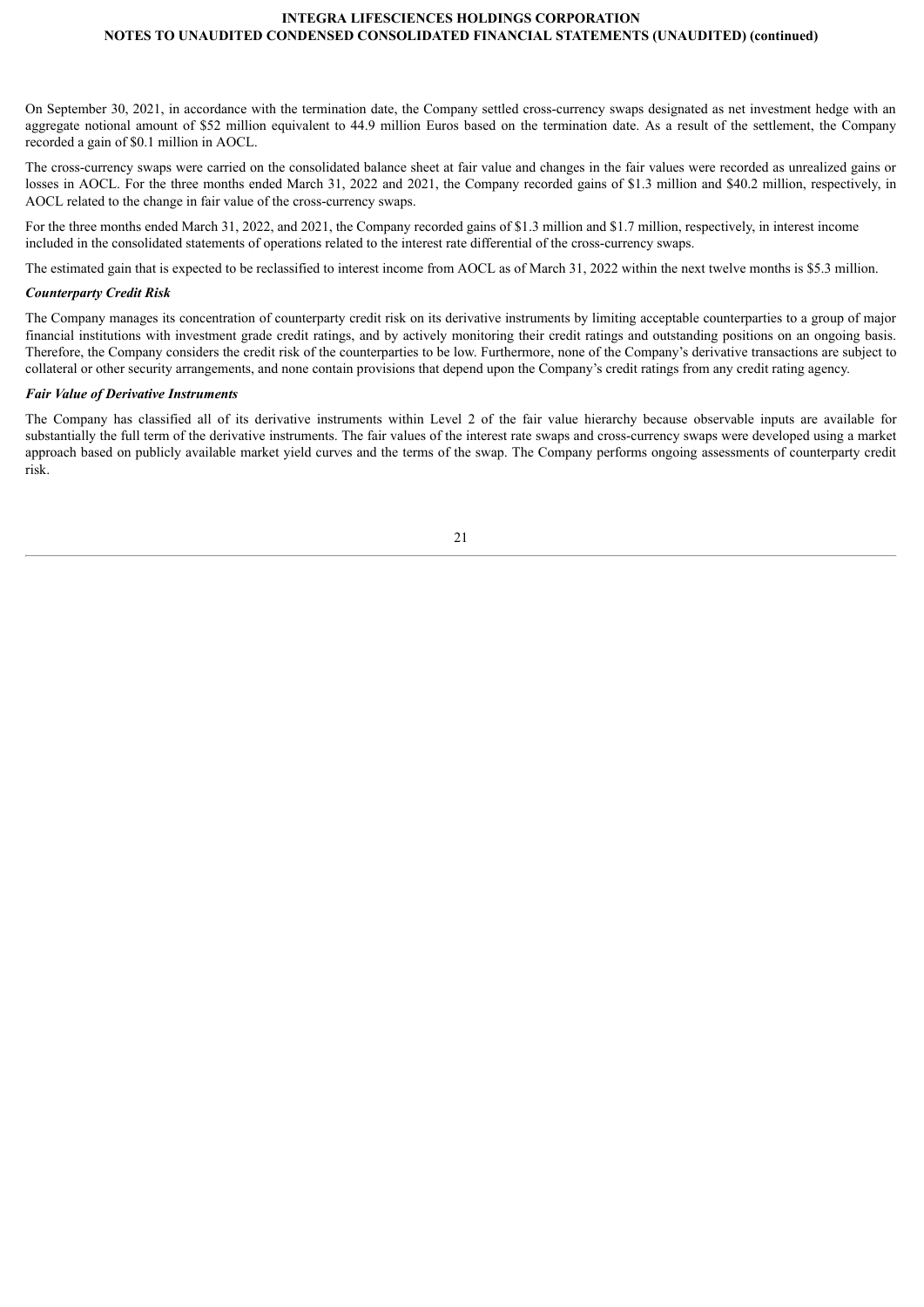The following table summarizes the fair value for derivatives designated as hedging instruments in the condensed consolidated balance sheets as of March 31, 2022 and December 31, 2021:

| March 31, 2022<br>December 31, 2021<br>Prepaid expenses and other current assets<br><b>Cash Flow Hedges</b><br>\$<br>Cross-currency swap<br>$4,943$ \$<br>4,900<br>Net Investment Hedges<br>5,299<br>5,120<br>Cross-currency swap<br>Other assets<br>Cash Flow Hedges<br>Interest rate swap $^{(2)}$<br>16,393<br>4,373<br>Cross-currency swap<br>Net Investment Hedges<br>Cross-currency swap<br>2,953<br>2,104<br>Total derivatives designated as hedges - Assets<br>$\mathbf{\hat{s}}$<br>\$<br>29,588<br>16,497<br>Accrued expenses and other current liabilities<br><b>Cash Flow Hedges</b><br>Interest rate swap $^{(2)}$<br>\$<br>$7,045$ \$<br>18,187<br>\$<br>Cross-currency swap<br>7,354<br>8,283<br>Net Investment Hedges<br>$\mathbb{S}$<br>Cross-currency swap<br>Other liabilities<br><b>Cash Flow Hedges</b><br>Interest rate swap $^{(2)}$<br>\$<br>6,416<br>30,143<br>\$<br>Cross-currency swap<br>7,364<br>4,859<br>Net Investment Hedges<br>\$<br>4,481<br>3,366<br>Cross-currency swap<br>\$<br>Total derivatives designated as hedges - Liabilities<br>- \$<br>32,660<br>64,838 |                                                 | Fair Value as of |  |  |  |  |  |
|-------------------------------------------------------------------------------------------------------------------------------------------------------------------------------------------------------------------------------------------------------------------------------------------------------------------------------------------------------------------------------------------------------------------------------------------------------------------------------------------------------------------------------------------------------------------------------------------------------------------------------------------------------------------------------------------------------------------------------------------------------------------------------------------------------------------------------------------------------------------------------------------------------------------------------------------------------------------------------------------------------------------------------------------------------------------------------------------------------|-------------------------------------------------|------------------|--|--|--|--|--|
|                                                                                                                                                                                                                                                                                                                                                                                                                                                                                                                                                                                                                                                                                                                                                                                                                                                                                                                                                                                                                                                                                                       | Location on Balance Sheet (1):                  |                  |  |  |  |  |  |
|                                                                                                                                                                                                                                                                                                                                                                                                                                                                                                                                                                                                                                                                                                                                                                                                                                                                                                                                                                                                                                                                                                       | Dollars in thousands                            |                  |  |  |  |  |  |
|                                                                                                                                                                                                                                                                                                                                                                                                                                                                                                                                                                                                                                                                                                                                                                                                                                                                                                                                                                                                                                                                                                       | Derivatives designated as hedges - Assets:      |                  |  |  |  |  |  |
|                                                                                                                                                                                                                                                                                                                                                                                                                                                                                                                                                                                                                                                                                                                                                                                                                                                                                                                                                                                                                                                                                                       |                                                 |                  |  |  |  |  |  |
|                                                                                                                                                                                                                                                                                                                                                                                                                                                                                                                                                                                                                                                                                                                                                                                                                                                                                                                                                                                                                                                                                                       |                                                 |                  |  |  |  |  |  |
|                                                                                                                                                                                                                                                                                                                                                                                                                                                                                                                                                                                                                                                                                                                                                                                                                                                                                                                                                                                                                                                                                                       |                                                 |                  |  |  |  |  |  |
|                                                                                                                                                                                                                                                                                                                                                                                                                                                                                                                                                                                                                                                                                                                                                                                                                                                                                                                                                                                                                                                                                                       |                                                 |                  |  |  |  |  |  |
|                                                                                                                                                                                                                                                                                                                                                                                                                                                                                                                                                                                                                                                                                                                                                                                                                                                                                                                                                                                                                                                                                                       |                                                 |                  |  |  |  |  |  |
|                                                                                                                                                                                                                                                                                                                                                                                                                                                                                                                                                                                                                                                                                                                                                                                                                                                                                                                                                                                                                                                                                                       |                                                 |                  |  |  |  |  |  |
|                                                                                                                                                                                                                                                                                                                                                                                                                                                                                                                                                                                                                                                                                                                                                                                                                                                                                                                                                                                                                                                                                                       |                                                 |                  |  |  |  |  |  |
|                                                                                                                                                                                                                                                                                                                                                                                                                                                                                                                                                                                                                                                                                                                                                                                                                                                                                                                                                                                                                                                                                                       |                                                 |                  |  |  |  |  |  |
|                                                                                                                                                                                                                                                                                                                                                                                                                                                                                                                                                                                                                                                                                                                                                                                                                                                                                                                                                                                                                                                                                                       |                                                 |                  |  |  |  |  |  |
|                                                                                                                                                                                                                                                                                                                                                                                                                                                                                                                                                                                                                                                                                                                                                                                                                                                                                                                                                                                                                                                                                                       |                                                 |                  |  |  |  |  |  |
|                                                                                                                                                                                                                                                                                                                                                                                                                                                                                                                                                                                                                                                                                                                                                                                                                                                                                                                                                                                                                                                                                                       |                                                 |                  |  |  |  |  |  |
|                                                                                                                                                                                                                                                                                                                                                                                                                                                                                                                                                                                                                                                                                                                                                                                                                                                                                                                                                                                                                                                                                                       |                                                 |                  |  |  |  |  |  |
|                                                                                                                                                                                                                                                                                                                                                                                                                                                                                                                                                                                                                                                                                                                                                                                                                                                                                                                                                                                                                                                                                                       |                                                 |                  |  |  |  |  |  |
|                                                                                                                                                                                                                                                                                                                                                                                                                                                                                                                                                                                                                                                                                                                                                                                                                                                                                                                                                                                                                                                                                                       | Derivatives designated as hedges — Liabilities: |                  |  |  |  |  |  |
|                                                                                                                                                                                                                                                                                                                                                                                                                                                                                                                                                                                                                                                                                                                                                                                                                                                                                                                                                                                                                                                                                                       |                                                 |                  |  |  |  |  |  |
|                                                                                                                                                                                                                                                                                                                                                                                                                                                                                                                                                                                                                                                                                                                                                                                                                                                                                                                                                                                                                                                                                                       |                                                 |                  |  |  |  |  |  |
|                                                                                                                                                                                                                                                                                                                                                                                                                                                                                                                                                                                                                                                                                                                                                                                                                                                                                                                                                                                                                                                                                                       |                                                 |                  |  |  |  |  |  |
|                                                                                                                                                                                                                                                                                                                                                                                                                                                                                                                                                                                                                                                                                                                                                                                                                                                                                                                                                                                                                                                                                                       |                                                 |                  |  |  |  |  |  |
|                                                                                                                                                                                                                                                                                                                                                                                                                                                                                                                                                                                                                                                                                                                                                                                                                                                                                                                                                                                                                                                                                                       |                                                 |                  |  |  |  |  |  |
|                                                                                                                                                                                                                                                                                                                                                                                                                                                                                                                                                                                                                                                                                                                                                                                                                                                                                                                                                                                                                                                                                                       |                                                 |                  |  |  |  |  |  |
|                                                                                                                                                                                                                                                                                                                                                                                                                                                                                                                                                                                                                                                                                                                                                                                                                                                                                                                                                                                                                                                                                                       |                                                 |                  |  |  |  |  |  |
|                                                                                                                                                                                                                                                                                                                                                                                                                                                                                                                                                                                                                                                                                                                                                                                                                                                                                                                                                                                                                                                                                                       |                                                 |                  |  |  |  |  |  |
|                                                                                                                                                                                                                                                                                                                                                                                                                                                                                                                                                                                                                                                                                                                                                                                                                                                                                                                                                                                                                                                                                                       |                                                 |                  |  |  |  |  |  |
|                                                                                                                                                                                                                                                                                                                                                                                                                                                                                                                                                                                                                                                                                                                                                                                                                                                                                                                                                                                                                                                                                                       |                                                 |                  |  |  |  |  |  |
|                                                                                                                                                                                                                                                                                                                                                                                                                                                                                                                                                                                                                                                                                                                                                                                                                                                                                                                                                                                                                                                                                                       |                                                 |                  |  |  |  |  |  |
|                                                                                                                                                                                                                                                                                                                                                                                                                                                                                                                                                                                                                                                                                                                                                                                                                                                                                                                                                                                                                                                                                                       |                                                 |                  |  |  |  |  |  |
|                                                                                                                                                                                                                                                                                                                                                                                                                                                                                                                                                                                                                                                                                                                                                                                                                                                                                                                                                                                                                                                                                                       |                                                 |                  |  |  |  |  |  |

 $<sup>(1)</sup>$  The Company classifies derivative assets and liabilities as current based on the cash flows expected to be incurred within the following 12 months.</sup>

<sup>(2)</sup> At March 31, 2022 and December 31, 2021, the total notional amounts related to the Company's interest rate swaps were both \$1.8 billion, respectively.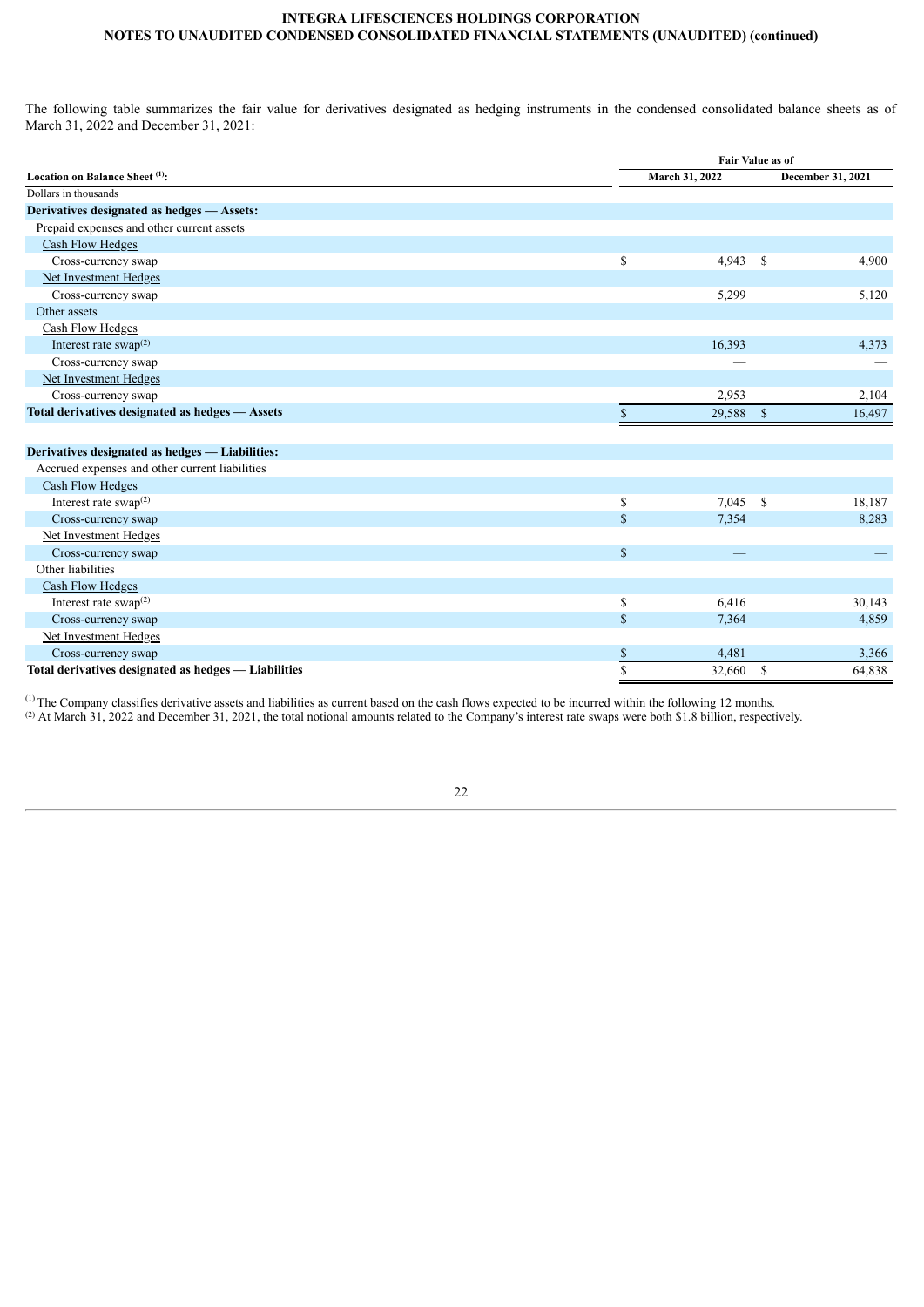The following presents the effect of derivative instruments designated as cash flow hedges and net investment hedges on the accompanying condensed consolidated statement of operations during the three months ended March 31, 2022 and 2021:

| Dollars in thousands              |              | <b>Balance in AOCL</b><br><b>Beginning of</b><br><b>Ouarter</b> |    | Amount of<br>Gain (Loss)<br>Recognized in<br><b>AOCL</b> |    | <b>Amount of Gain (Loss)</b><br><b>Reclassified from</b><br><b>AOCL</b> into<br>Earnings |    | <b>Balance in AOCL</b><br><b>End of Quarter</b> | <b>Location</b> in<br><b>Statements of</b><br><b>Operations</b> |
|-----------------------------------|--------------|-----------------------------------------------------------------|----|----------------------------------------------------------|----|------------------------------------------------------------------------------------------|----|-------------------------------------------------|-----------------------------------------------------------------|
| Three Months Ended March 31, 2022 |              |                                                                 |    |                                                          |    |                                                                                          |    |                                                 |                                                                 |
| Cash Flow Hedges                  |              |                                                                 |    |                                                          |    |                                                                                          |    |                                                 |                                                                 |
| Interest rate swap                | $\mathbf{s}$ | $(43,956)$ \$                                                   |    | $41,675$ \$                                              |    | $(5,213)$ \$                                                                             |    | 2,932                                           | Interest expense                                                |
| Cross-currency swap               |              | (9,688)                                                         |    | 316                                                      |    | 8,331                                                                                    |    | (17,703)                                        | Other income, net                                               |
| Net Investment Hedges             |              |                                                                 |    |                                                          |    |                                                                                          |    |                                                 |                                                                 |
| Cross-currency swap               |              | (2,321)                                                         |    | 1.309                                                    |    | 1,320                                                                                    |    | (2, 332)                                        | Interest income                                                 |
|                                   |              | (55,965)                                                        | -S | 43,300                                                   |    | 4,438                                                                                    | -S | (17, 103)                                       |                                                                 |
| Three Months Ended March 31, 2021 |              |                                                                 |    |                                                          |    |                                                                                          |    |                                                 |                                                                 |
| Cash Flow Hedges                  |              |                                                                 |    |                                                          |    |                                                                                          |    |                                                 |                                                                 |
| Interest rate swap                | S            | $(93,769)$ \$                                                   |    | 34,518                                                   | -S | $(5,705)$ \$                                                                             |    | (53, 546)                                       | Interest expense                                                |
| Cross-currency swap               |              | (1,073)                                                         |    | 40,194                                                   |    | 44,150                                                                                   |    | (5,029)                                         | Other income, net                                               |
| Net Investment Hedges             |              |                                                                 |    |                                                          |    |                                                                                          |    |                                                 |                                                                 |
| Cross-currency swap               |              | (12,291)                                                        |    | 13,573                                                   |    | 1,711                                                                                    |    | (429)                                           | Interest income                                                 |
|                                   |              | (107, 133)                                                      | S  | 88,285                                                   | Ъ  | 40,156                                                                                   |    | (59,004)                                        |                                                                 |

# **8. STOCK-BASED COMPENSATION**

As of March 31, 2022, the Company had stock options, restricted stock awards, performance stock awards, contract stock awards and restricted stock unit awards outstanding under the Integra LifeSciences Holdings Corporation Fifth Amended and Restated 2003 Equity Incentive Plan (the "2003 Plan"). The 2000 and 2001 Equity Incentive Plans were terminated as of February 19, 2021, and no further awards may be issued under the plans.

Stock options issued under the 2003 Plan become exercisable over specified periods, generally within four years from the date of grant for officers and employees, within one year from date of grant for directors which generally expire eight years from the grant date for employees, and from six to ten years for directors and certain executive officers, except in certain instances that result in accelerated vesting due to death, disability, retirement age or change incontrol provisions within their grant agreements. The Company values stock option grants using the binomial distribution model. Restricted stock issued under the Plans vests over specified periods, generally three years after the date of grant. The vesting of performance stock issued under the Plans is subject to service and performance conditions.

#### *Stock Options*

As of March 31, 2022, there were approximately \$5.8 million of total unrecognized compensation costs related to unvested stock options. These costs are expected to be recognized over a weighted-average period of approximately three years. There were 145,565 stock options granted during the three months ended March 31, 2022. For the three months ended March 31, 2022, the weighted average grant date fair value for stock options was \$23.15 per option.

### *Awards of Restricted Stock and Performance Stock*

Performance stock and restricted stock awards generally have requisite service periods of three years, except in certain instances that result in accelerated vesting due to death, disability, retirement age provision or change in-control provisions in their grant agreements. Performance stock units are subject to graded vesting conditions based on revenue goals of the Company. The Company expenses the fair value of restricted stock awards on a straight-line basis over the requisite service period. As of March 31, 2022, there was approximately \$44.6 million of total unrecognized compensation costs related to these unvested awards. The Company expects to recognize these costs over a weighted-average period of approximately two years. The Company granted 320,385 restricted stock awards and 130,753 performance stock awards during the three months ended March 31, 2022. For the three months ended March 31, 2022, the weighted average grant date fair value for restricted stock awards and performance stock units was \$65.27 and \$65.11 per award, respectively.

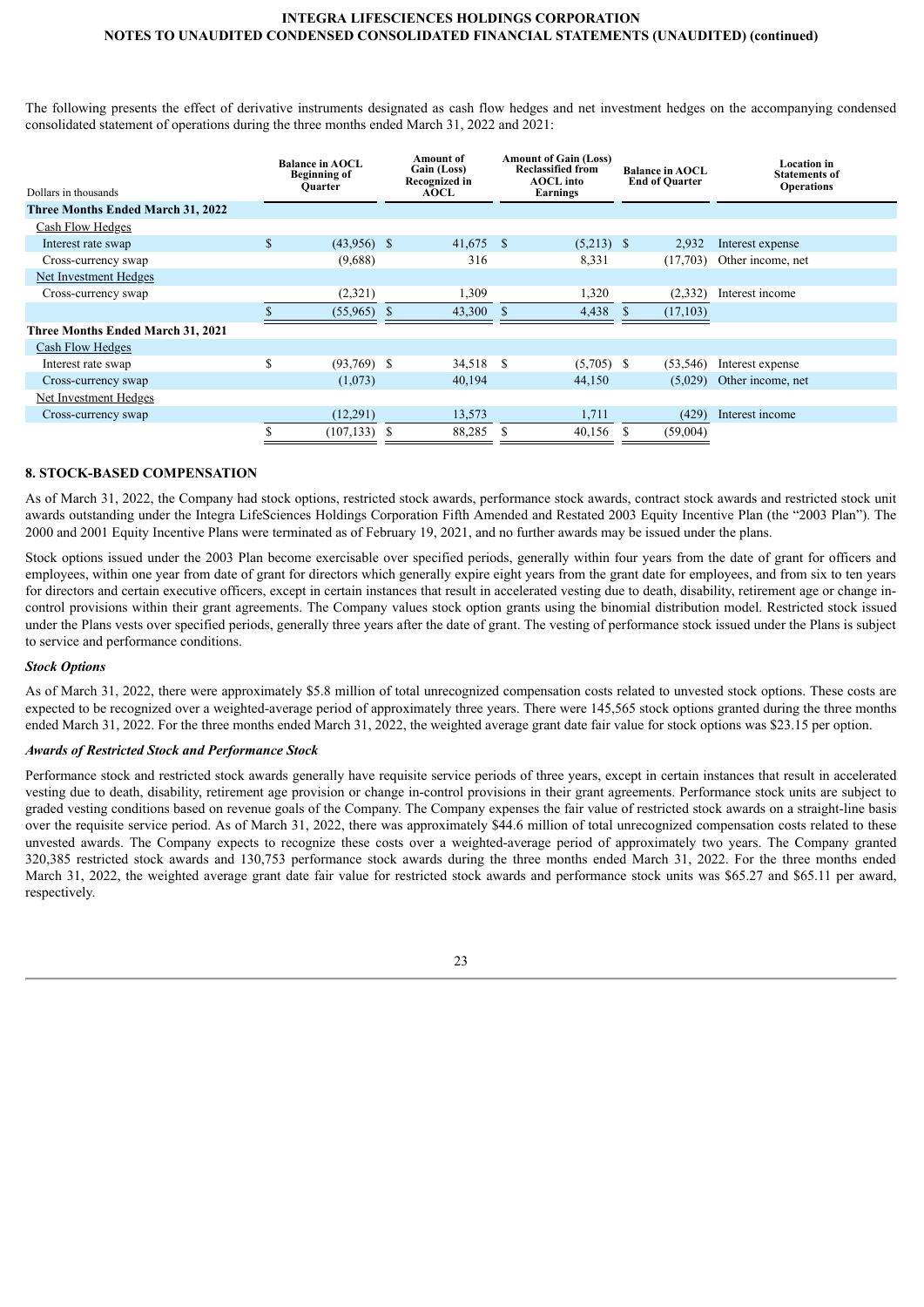The Company also maintains an Employee Stock Purchase Plan (the "ESPP"), which provides eligible employees with the opportunity to acquire shares of common stock at periodic intervals by means of accumulated payroll deductions. The ESPP is a non-compensatory plan based on its terms.

# **9. RETIREMENT PLANS**

The Company maintains defined benefit pension plans that cover certain employees in France, Japan, Germany and Switzerland.

Net periodic benefit costs for the Company's defined benefit pension plans for the three months ended March 31, 2022 were \$0.3 million. The components of the net periodic benefit costs other than the service cost component of \$0.7 million for the three months ended March 31, 2022 are included in other income, net in the consolidated statements of operations.

Net periodic benefit costs for the Company's defined benefit pension plans for the three months ended March 31, 2021 were \$0.6 million. The components of the net periodic benefit costs other than the service cost component of \$0.8 million for the three months ended March 31, 2021 are included in other income, net in the consolidated statements of operations.

The estimated fair values of plan assets were \$34.9 million and \$39.9 million as of March 31, 2022 and December 31, 2021, respectively. The net plan assets of the pension plans are invested in common trusts as of March 31, 2022 and December 31, 2021. Common trusts are classified as Level 2 in the fair value hierarchy. The fair value of common trusts is valued at the net asset value based on the fair values of the underlying investments of the trusts as determined by the sponsor of the trusts. The investment strategy of the Company's defined benefit plans is both to meet the liabilities of the plans as they fall due and to maximize the return on invested assets within an appropriate risk profile.

## *Deferred Compensation Plan*

The Company maintains a Deferred Compensation Plan in which certain employees of the Company may defer the payment and taxation of up to 75% of their base salary and up to 100% of bonus amounts and other eligible cash compensation.

During the first quarter of 2020, employees participating in the Company's deferred compensation plan began to defer their compensation. This deferred compensation is invested in funds offered under this plan and is valued based on Level 1 measurements in the fair value hierarchy. Assets of the Company's deferred compensation plan are included in other current assets and recorded at fair value based on their quoted market prices. The fair value of these assets at March 31, 2022 were \$4.7 million and \$3.8 million as of March 31, 2022 and December 31, 2021. Offsetting liabilities relating to the deferred compensation plan are included in Other liabilities.

# **10. LEASES AND RELATED PARTY LEASES**

The Company leases administrative, manufacturing, research and distribution facilities and vehicles through operating lease agreements. The Company has no finance leases as of March 31, 2022. Many of the Company's leases include both lease (e.g., fixed payments including rent) and non-lease components (e.g., common-area or other maintenance costs). For vehicles, the Company has elected the practical expedient to group lease and non-lease components.

Most facility leases include one or more options to renew. The exercise of lease renewal options is typically at the Company's sole discretion, therefore, the majority of renewals to extend the lease terms are not included in the Right of Use ("ROU") assets and lease liabilities as they are not reasonably certain of exercise. The Company regularly evaluates renewal options and when they are reasonably certain of exercise, the renewal period is included in the lease term.

As most of the Company's leases do not provide an implicit rate, the Company uses a collateralized incremental borrowing rate based on the information available at the lease commencement date in determining the present value of the lease payments.

Total operating lease expense for the three months ended March 31, 2022 and March 31, 2021 was \$4.9 million and \$5.3 million respectively, which includes \$0.1 million, in related party operating lease expense.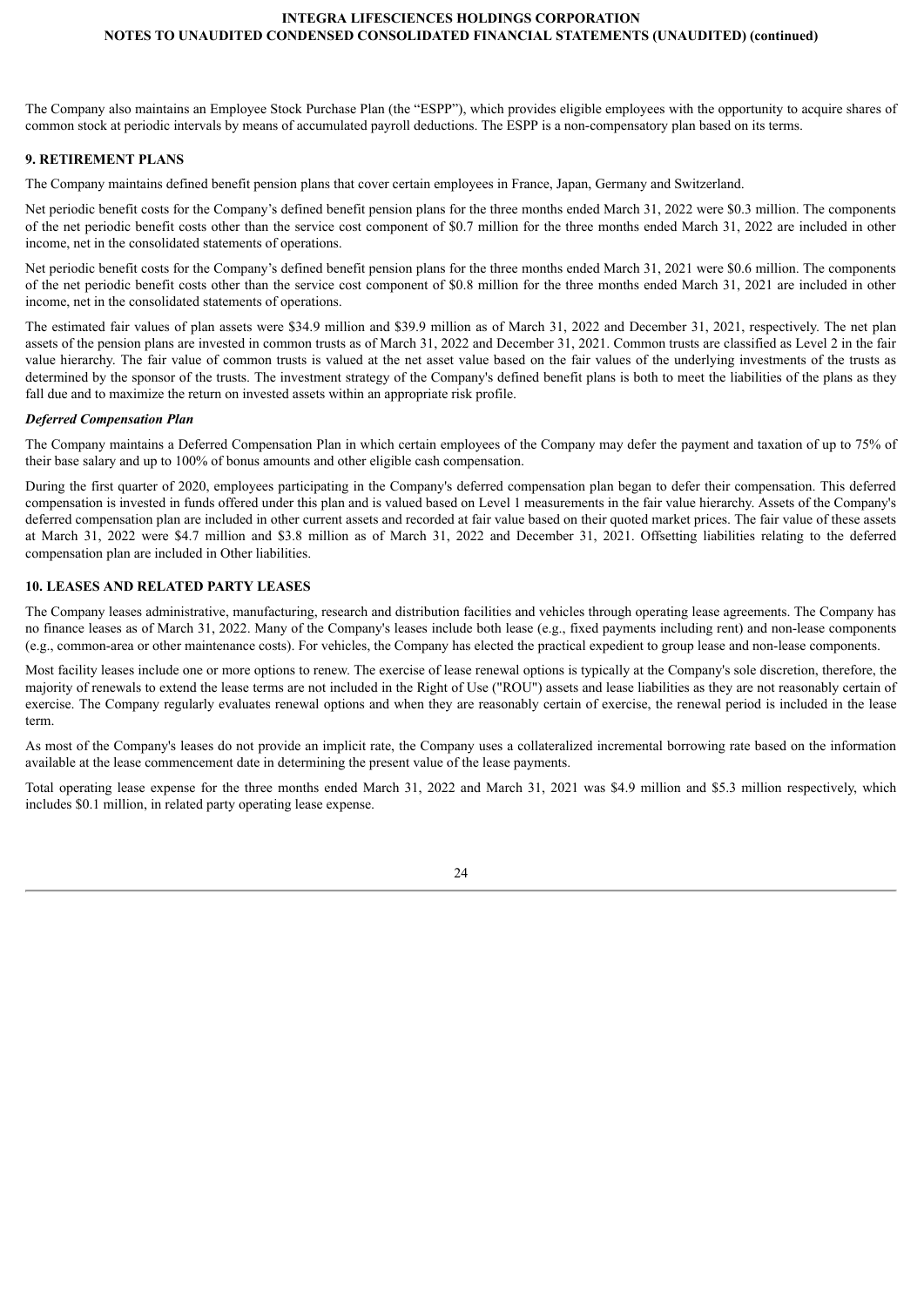Supplemental balance sheet information related to operating leases were as follows:

| Dollars in thousands, except lease term and discount rate | March 31, 2022 |               |              |  |
|-----------------------------------------------------------|----------------|---------------|--------------|--|
| <b>ROU</b> assets                                         | \$<br>81,644   | $\mathcal{S}$ | 84,543       |  |
|                                                           |                |               |              |  |
| Current lease liabilities                                 | 14,300         |               | 14,775       |  |
| Non-current lease liabilities                             | 87,806         |               | 90,329       |  |
| Total lease liabilities                                   | 102,106        | ж             | 105,104      |  |
|                                                           |                |               |              |  |
| Weighted average remaining lease term (in years):         |                |               |              |  |
| Leased facilities                                         | $10.8$ years   |               | $10.4$ years |  |
| Leased vehicles                                           | 2.1 years      |               | 2.1 years    |  |
|                                                           |                |               |              |  |
| Weighted average discount rate:                           |                |               |              |  |
| Leased facilities                                         | $5.2\%$        |               | 5.1 $%$      |  |
| Leased vehicles                                           | $2.7\%$        |               | $2.6\%$      |  |

Supplemental cash flow information related to leases for the three months ended March 31, 2022 and 2021 were as follows:

| Dollars in thousands                                                    | March 31, 2022 | March 31, 2021 |  |  |
|-------------------------------------------------------------------------|----------------|----------------|--|--|
| Cash paid for amounts included in the measurement of lease liabilities: |                |                |  |  |
| Operating cash flows from operating leases                              | 4.696          | 3.761          |  |  |
|                                                                         |                |                |  |  |
| ROU assets obtained in exchange for lease liabilities:                  |                |                |  |  |
| Operating leases                                                        | 507            | 9,662          |  |  |
|                                                                         |                |                |  |  |

Future minimum lease payments under operating leases at March 31, 2022 were as follows:

| Dollars in thousands            | <b>Related Parties</b> | <b>Third Parties</b>        | <b>Total</b>  |
|---------------------------------|------------------------|-----------------------------|---------------|
| Remainder of 2022               | 222                    | $13,012$ \$<br><sup>S</sup> | 13,234        |
| 2023                            | 296                    | 15,254                      | 15,550        |
| 2024                            | 296                    | 13,180                      | 13,476        |
| 2025                            | 296                    | 11,422                      | 11,718        |
| 2026                            | 296                    | 9,825                       | 10,121        |
| 2027                            | 296                    | 9,239                       | 9,535         |
| Thereafter                      | 246                    | 59,223                      | 59,469        |
| Total minimum lease payments    | .948                   | 131,155<br>-S               | 133,103<br>-S |
| Less: Imputed interest          |                        |                             | 30,997        |
| Total lease liabilities         |                        |                             | 102,106       |
| Less: Current lease liabilities |                        |                             | 14,300        |
| Long-term lease liabilities     |                        |                             | 87,806        |

There were no future minimum lease payments under finance leases at March 31, 2022.

# *Related Party Leases*

The Company leases its manufacturing facility in Plainsboro, New Jersey, from a general partnership that is 50% owned by a corporation whose stockholders are trusts, whose beneficiaries include family members of the Company's principal stockholder and former director. The term of the current lease agreement is through October 31, 2029 at an annual rate of approximately \$0.3 million per year. The current lease agreement also provides (i) a 5 year renewal option for the Company to extend the lease from November 1, 2029 through October 31, 2034 at the fair market rental rate of the premises, and (ii) another 5-year renewal option to extend the lease from November 1, 2034 through October 31, 2039 at the fair market rental rate of the premises.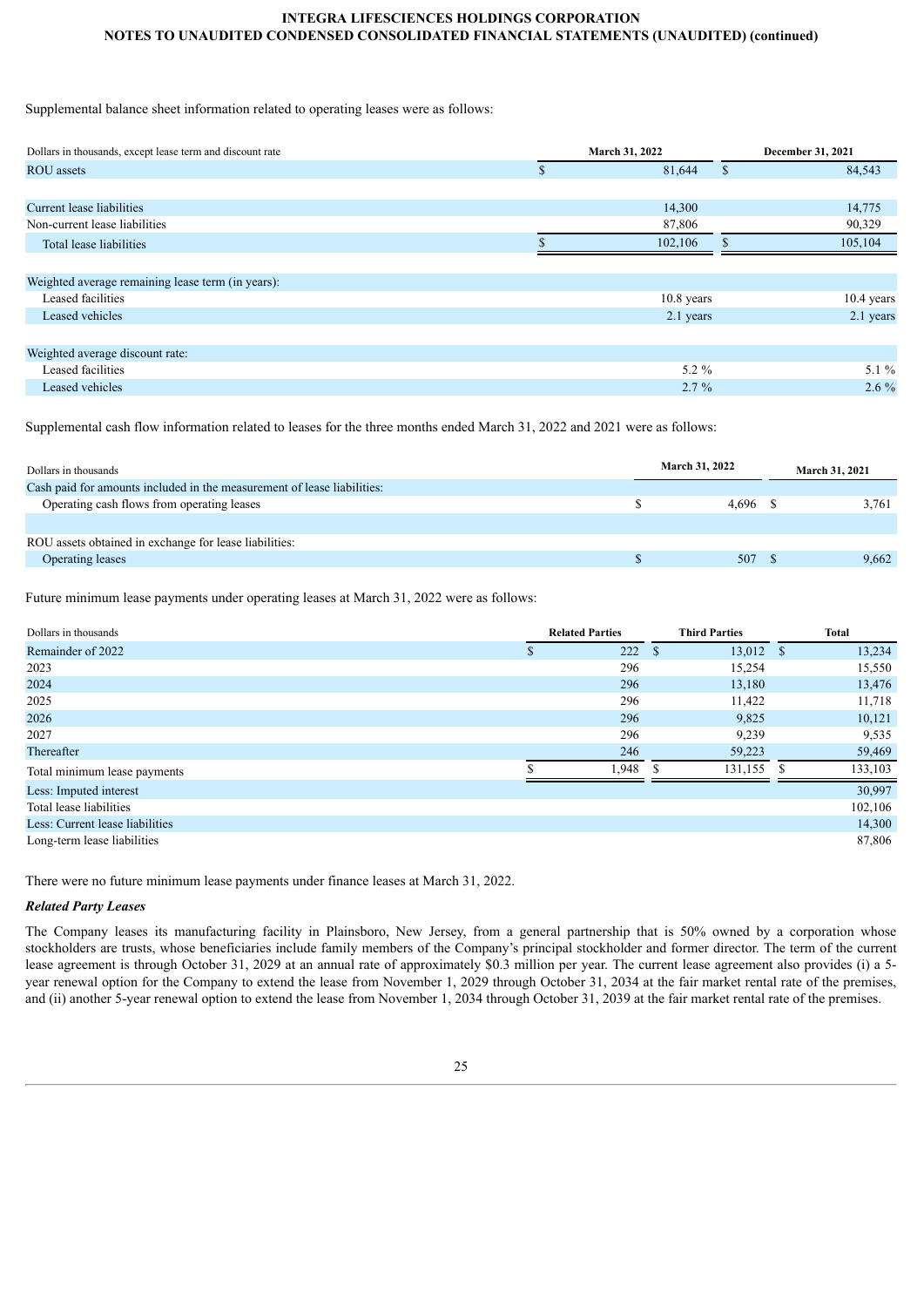# **11. TREASURY STOCK**

As of March 31, 2022 and December 31, 2021, there were 6.8 million and 4.9 million shares of treasury stock outstanding with a cost of \$362.9 million and \$234.4 million, at a weighted average cost per share of \$53.18 and \$47.86, respectively.

On December 7, 2020, the Board of Directors authorized the Company to repurchase up to \$225.0 million of the Company's common stock. The program allows the Company to repurchase its shares opportunistically from time to time. The repurchase authorization expires in December 2022. The price and timing of any future purchases under the share repurchase program will depend on factors such as levels of cash generation from operations, the volume of stock option exercises by employees, cash requirements for acquisitions, dividends, economic and market conditions and stock price, and such repurchases may be discontinued at any time.

On January 12, 2022, the Company entered into a \$125.0 million accelerated share repurchase ("2022 ASR") and received 1.48 million shares of Company common stock at inception of the 2022 ASR, which represented approximately 80% of the expected total shares under the 2022 ASR. On March 24, 2022, the early exercise provision under the 2022 ASR was exercised by 2022 ASR counterparty. Upon settlement of the 2022 ASR on March 24, 2022, the Company received an additional 0.46 million shares determined using the volume-weighted average price of the Company's common stock during the term of the 2022 ASR.

On April 26 2022, the Board of Directors authorized the Company to repurchase up to \$225.0 million of the Company's common stock. The program allows the Company to repurchase its shares opportunistically from time to time. The repurchase authorization expires in December 2024. This stock repurchase authorization replaces the previous \$225 million stock repurchase authorization, of which \$100 million remained authorized at the time of its replacement, and which was otherwise set to expire on December 31, 2022. Purchases may be affected through one or more open market transactions, privately negotiated transactions, transactions structured through investment banking institutions, or a combination of the foregoing.

## **12. INCOME TAXES**

The following table provides a summary of the Company's effective tax rate:

|                   |                       | Three Months Ended March 31. |
|-------------------|-----------------------|------------------------------|
|                   | 2022                  | 2021                         |
| Reported tax rate | $\frac{0}{t}$<br>16.3 | 50/2<br>ن. عاد<br>- - - -    |

The Company's effective income tax rates for the three months ended March 31, 2022 and 2021 were 16.3% and 32.5%, respectively. For the three months ended March 31, 2022, the primary drivers of the tax rate are a favorable jurisdictional mix of income, as well as a \$0.8M benefit related to excess tax benefits from stock compensation. For the three months ended March 31, 2021, the primary driver of the higher tax rate is the tax impact of the gain on the sale of the Extremity Orthopedics business, which closed during the first quarter of 2021.

Changes to income tax laws and regulations, in any of the tax jurisdictions in which the Company operates, could impact the effective tax rate. Various governments, both U.S. and non-U.S., are increasingly focused on tax reform and revenue-raising legislation. The current U.S. administration has proposed tax reform which, if enacted, may increase the Company's U.S. federal income tax liability. Further, legislation in foreign jurisdictions may be enacted, in response to the base erosion and profit-sharing project begun by the Organization for Economic Cooperation and Development ("OECD"). The OECD recently finalized major reform of the international tax system with respect to a global minimum tax rate. Such changes in U.S. and non-U.S. jurisdictions could have an adverse effect on the Company's effective tax rate.

As of March 31, 2022, the Company has not provided deferred income taxes on unrepatriated earnings from foreign subsidiaries as they are deemed to be indefinitely reinvested unless there is a manner under which to remit the earnings with no material tax cost. Material taxes would primarily be attributable to foreign withholding taxes and local income taxes when such earnings are distributed. The Company will repatriate foreign earnings when there is no need for reinvestment overseas and there is no material cost to bring the earnings back to the United States. Reinvestment considerations would include future acquisitions, transactions, and capital expenditure plans. As such, the Company has determined the tax impact of repatriating these foreign earnings would not be material as of March 31, 2022.

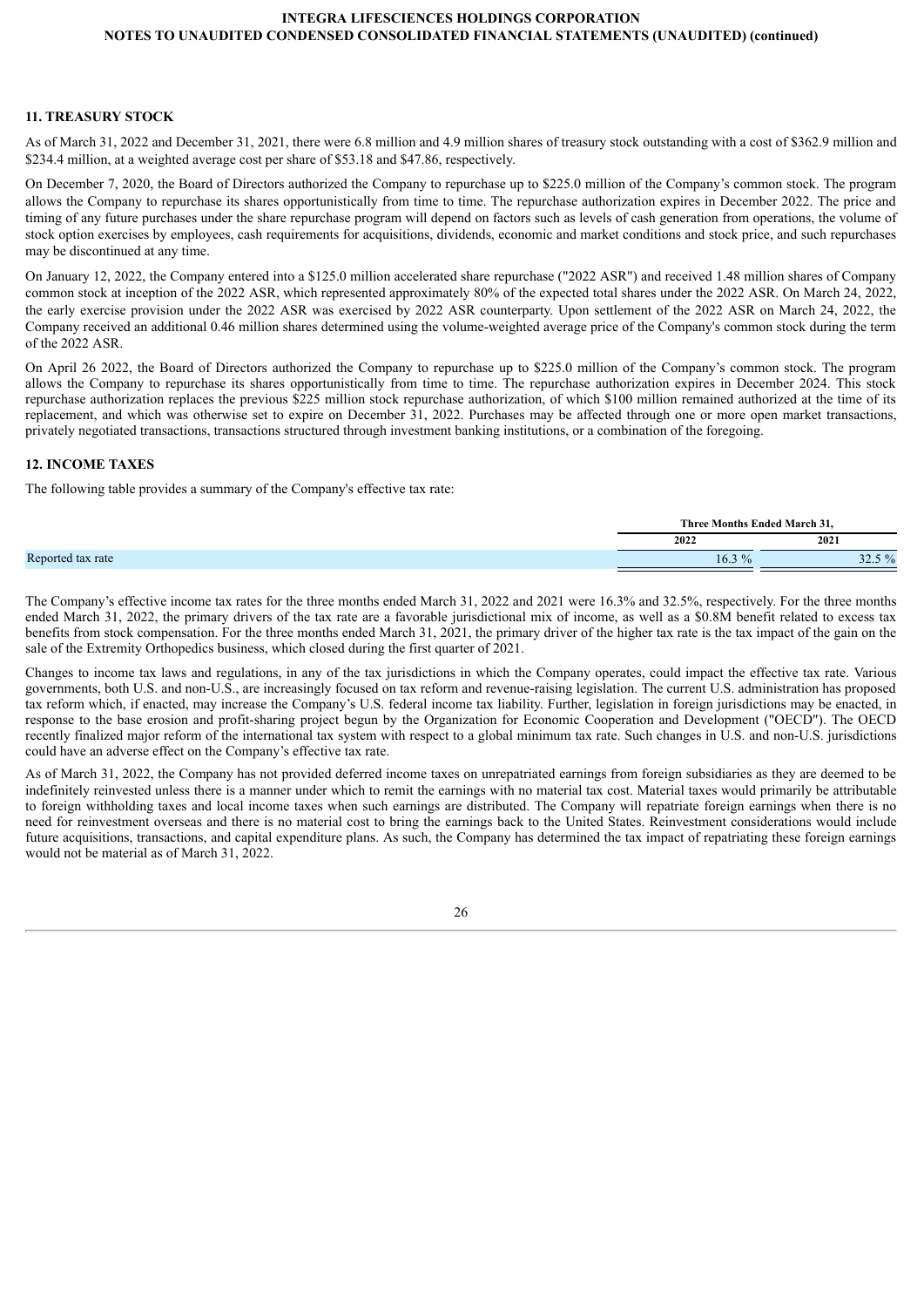# **13. NET INCOME PER SHARE**

Basic and diluted net income per share was as follows:

|                                                               |               |           | Three Months Ended March 31, |        |  |  |
|---------------------------------------------------------------|---------------|-----------|------------------------------|--------|--|--|
| Dollars in thousands, except per share amounts                |               | 2022      |                              | 2021   |  |  |
| Basic net income per share:                                   |               |           |                              |        |  |  |
| Net income                                                    | \$            | 32,901 \$ |                              | 45,394 |  |  |
| Weighted average common shares outstanding                    |               | 83,632    |                              | 84,500 |  |  |
|                                                               |               |           |                              |        |  |  |
| Basic net income per common share                             | $\mathbb{S}$  | 0.39 S    |                              | 0.54   |  |  |
|                                                               |               |           |                              |        |  |  |
| Diluted net income per share:                                 |               |           |                              |        |  |  |
| Net income                                                    | <sup>\$</sup> | 32,901 \$ |                              | 45,394 |  |  |
|                                                               |               |           |                              |        |  |  |
| Weighted average common shares outstanding — Basic            |               | 83,632    |                              | 84,500 |  |  |
| Effect of dilutive securities:                                |               |           |                              |        |  |  |
| Stock options and restricted stock                            |               | 644       |                              | 758    |  |  |
| Weighted average common shares for diluted earnings per share |               | 84,276    |                              | 85,258 |  |  |
|                                                               |               |           |                              |        |  |  |
| Diluted net income per common share                           | $\mathbb{S}$  | 0.39 S    |                              | 0.53   |  |  |

Common stock of approximately 0.2 million and 0.5 million shares at March 31, 2022, and 2021, respectively that are issuable through exercise of dilutive securities were not included in the computation of diluted net income per share because their effect would have been anti-dilutive.

Performance Shares and Restricted Units that entitle the holders to approximately 0.5 million shares of common stock are included in the basic and diluted weighted average shares outstanding calculation from their date of issuance because no further consideration is due related to the issuance of the underlying common shares.

Based on the adoption of ASU 2020-06, as the principal amount of the 2025 Notes will be paid in cash and only the conversion spread is settled in shares, the Company will be utilizing the if-converted method and only includes the net number of incremental shares that would be issued upon conversion.

# **14. ACCUMULATED OTHER COMPREHENSIVE LOSS**

Comprehensive income for the three months ended March 31, 2022 and 2021 was as follows:

|                                                      | Three Months Ended March 31, |         |  |  |  |  |  |  |
|------------------------------------------------------|------------------------------|---------|--|--|--|--|--|--|
| Dollars in thousands                                 | 2022                         | 2021    |  |  |  |  |  |  |
| Net income                                           | 32,901                       | 45,394  |  |  |  |  |  |  |
| Foreign currency translation adjustment              | (5,683)                      | (6,802) |  |  |  |  |  |  |
| Change in unrealized loss on derivatives, net of tax | 29,822                       | 36,915  |  |  |  |  |  |  |
| Pension liability adjustment, net of tax             | (9)                          | 319     |  |  |  |  |  |  |
| Comprehensive income, net                            | 57.031                       | 75,826  |  |  |  |  |  |  |

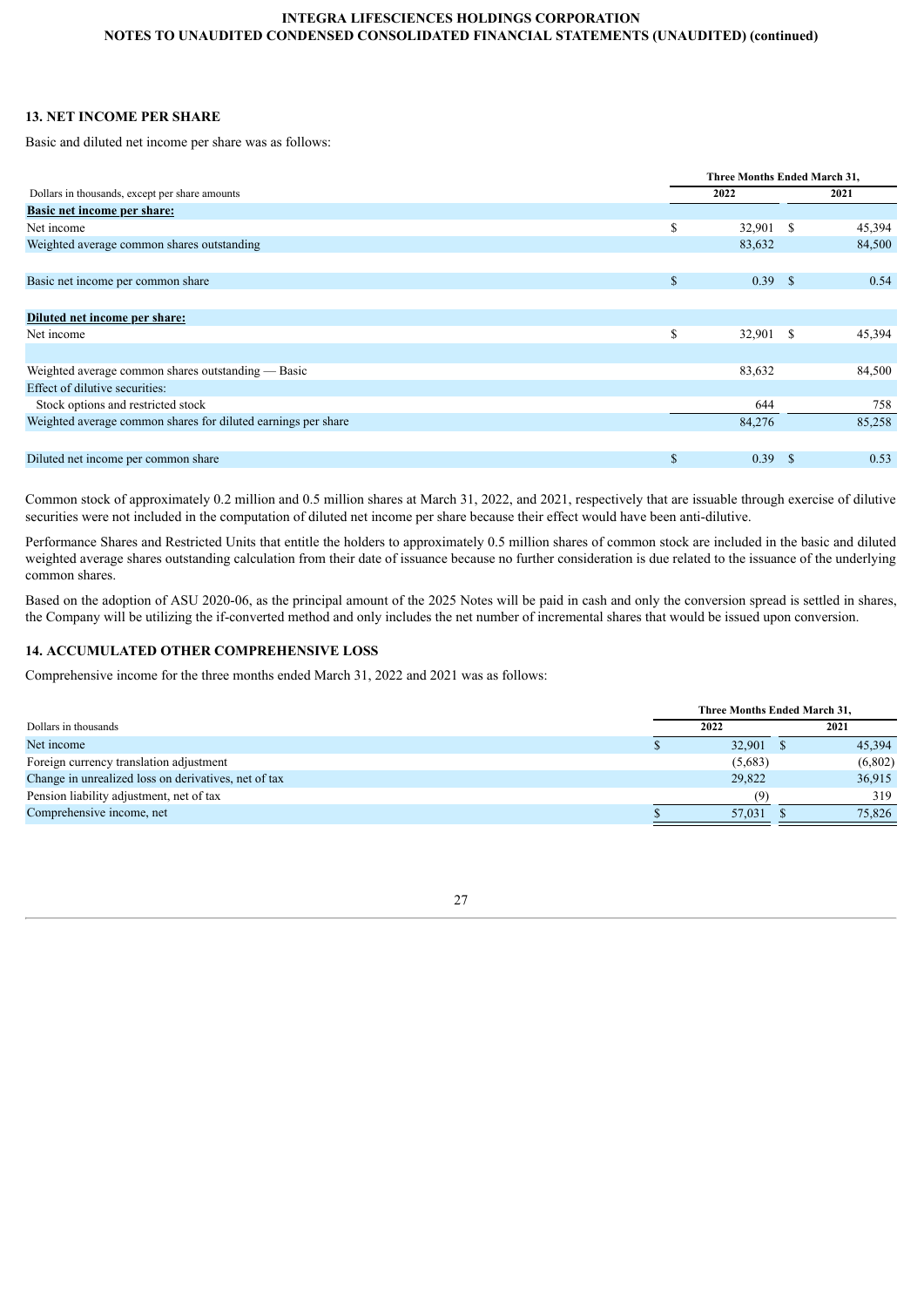Changes in accumulated other comprehensive loss by component between December 31, 2021 and March 31, 2022 are presented in the table below, net of tax:

| Dollars in thousands                                                        | <b>Gains and Losses</b><br>on Derivatives | <b>Defined Benefit</b><br><b>Pension Items</b> |       | Foreign<br>Currency Items | <b>Total</b> |
|-----------------------------------------------------------------------------|-------------------------------------------|------------------------------------------------|-------|---------------------------|--------------|
| Balance at January 1, 2022                                                  | $(42,981)$ \$                             |                                                | 1,893 | (4,067)                   | (45, 155)    |
| Other comprehensive gain (loss)                                             | 33,234                                    |                                                | (9)   | (5,683)                   | 27,542       |
| Less: Amounts reclassified from accumulated other comprehensive income, net | 3,412                                     |                                                |       |                           | 3,412        |
| Net current-period other comprehensive gain (loss)                          | 29.822                                    |                                                | (9)   | (5,683)                   | 24,130       |
| Balance at March 31, 2022                                                   | (13, 159)                                 |                                                | 1.884 | (9,750)                   | (21,025)     |

For the three months ended March 31, 2022, the Company reclassified a gain of \$6.4 million and a loss of \$3.0 million from accumulated other comprehensive loss to other income, net and interest income, respectively.

#### **15. SEGMENT AND GEOGRAPHIC INFORMATION**

The Company internally manages two global reportable segments and reports the results of its businesses to its chief operating decision maker. The two reportable segments and their activities are described below.

- The Codman Specialty Surgical segment includes (i) the Neurosurgery business, which sells a full line of products for neurosurgery and neuro critical care such as tissue ablation equipment, dural repair products, cerebral spinal fluid management devices, intracranial monitoring equipment, cranial stabilization equipment, and solutions for use in minimally invasive neurosurgery and in the management of intracerebral hemorrhages, and (ii) the Instruments business, which sells more than 40,000 instrument patterns and surgical and lighting products to hospitals, surgery centers, dental, podiatry, and veterinary offices.
- The Tissue Technologies segment includes a large, complementary portfolio of products to address plastic and surgical reconstructive procedures such as complex and traumatic wounds, hernia and abdominal wall repair, breast reconstruction, and nerve repair. The Tissue Technologies segment has four unique technology platforms, including bovine engineered collagen matrix, bovine dermal matrix, amniotic technology and porcine bladder matrix technology, to address regenerative soft tissue reconstruction procedures.

The Corporate and other category includes (i) various executive, finance, human resource, information systems and legal functions, (ii) brand management, and (iii) share-based compensation costs.

The operating results of the various reportable segments as presented are not comparable to one another because (i) certain operating segments are more dependent than others on corporate functions for unallocated general and administrative and/or operational manufacturing functions, and (ii) the Company does not allocate certain manufacturing costs and general and administrative costs to the operating segment results. Net sales and profit by each reportable segment for the three months ended March 31, 2022 and 2021 are as follows:

| Three Months Ended March 31, |           |    |            |  |  |  |  |
|------------------------------|-----------|----|------------|--|--|--|--|
|                              | 2022      |    | 2021       |  |  |  |  |
|                              |           |    |            |  |  |  |  |
| S                            |           | -S | 241,241    |  |  |  |  |
|                              | 129,330   |    | 118,830    |  |  |  |  |
|                              | 376,638   |    | 360,071    |  |  |  |  |
|                              |           |    |            |  |  |  |  |
| S                            | 110,160   | -S | 106,778    |  |  |  |  |
|                              | 53,893    |    | 50,011     |  |  |  |  |
|                              | 164,053   |    | 156,789    |  |  |  |  |
|                              | (3,894)   |    | (4,527)    |  |  |  |  |
|                              | (113,995) |    | (121, 548) |  |  |  |  |
|                              | 46,164    |    | 30,714     |  |  |  |  |
|                              |           |    | 247,308    |  |  |  |  |

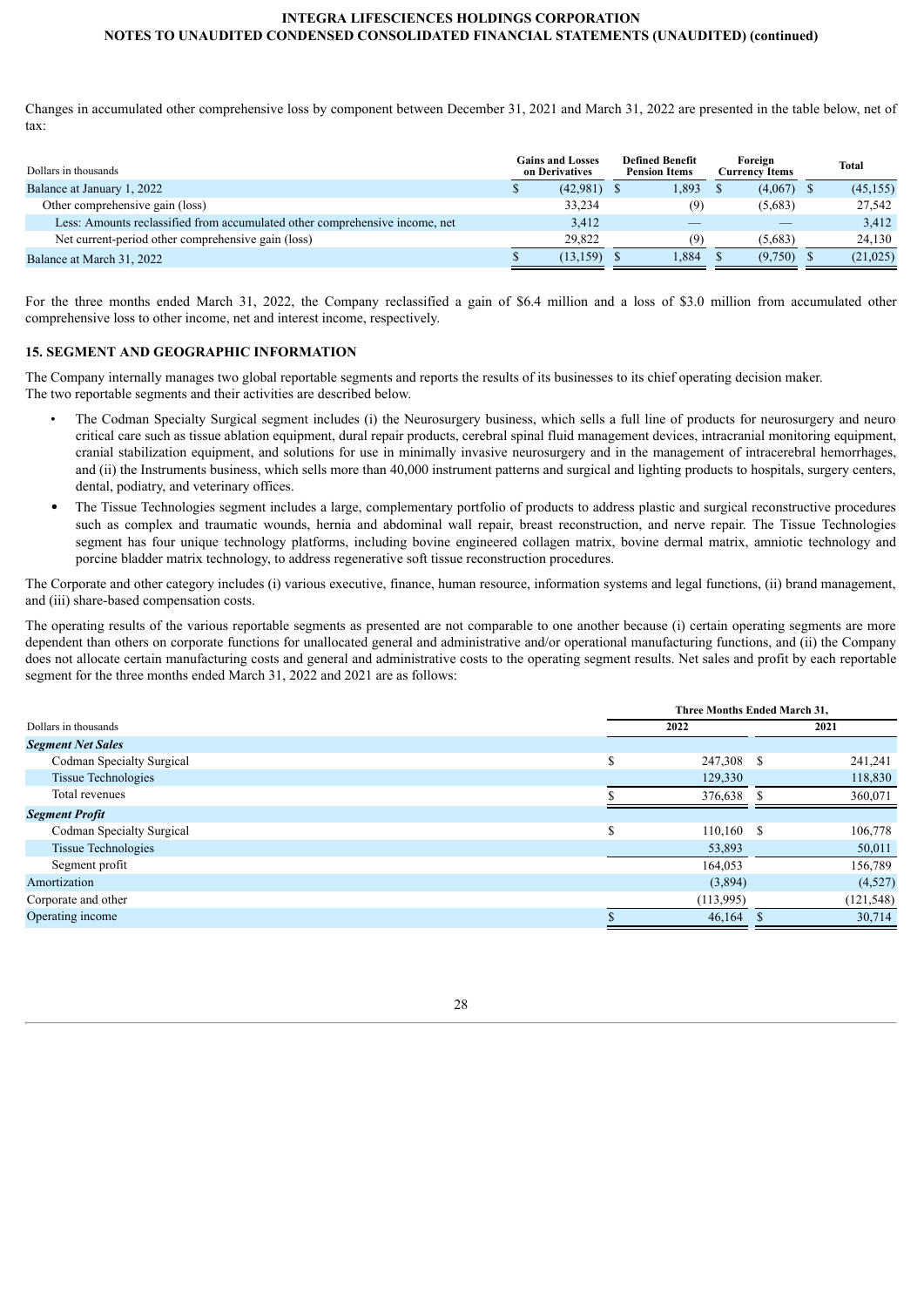The Company does not allocate any assets to the reportable segments. No asset information is reported to the chief operating decision maker and disclosed in the financial information for each segment. The Company attributes revenues to geographic areas based on the location of the customer. Total revenue by major geographic area consisted of the following:

|                       | Three Months Ended March 31, |            |  |         |  |  |  |  |  |
|-----------------------|------------------------------|------------|--|---------|--|--|--|--|--|
| Dollars in thousands  |                              | 2022       |  | 2021    |  |  |  |  |  |
| <b>United States</b>  |                              | 263,351 \$ |  | 247,793 |  |  |  |  |  |
| Europe                |                              | 43,744     |  | 45,819  |  |  |  |  |  |
| Asia Pacific          |                              | 47,717     |  | 47,295  |  |  |  |  |  |
| Rest of World         |                              | 21,826     |  | 19,164  |  |  |  |  |  |
| <b>Total Revenues</b> |                              | 376,638    |  | 360,071 |  |  |  |  |  |

# **16. COMMITMENTS AND CONTINGENCIES**

In consideration for certain technology, manufacturing, distribution, and selling rights and licenses granted to the Company, the Company has agreed to pay royalties on sales of certain products that it sells. The royalty payments that the Company made under these agreements were not significant for any of the periods presented.

The Company is subject to various claims, lawsuits and proceedings in the ordinary course of the Company's business, including claims by current or former employees, distributors and competitors and with respect to its products and product liability claims, lawsuits and proceedings, some of which have been settled by the Company. In the opinion of management, such claims are either adequately covered by insurance or otherwise indemnified, or are not expected, individually or in the aggregate, to result in a material, adverse effect on the Company's financial condition. However, it is possible that the Company's results of operations, financial position and cash flows in a particular period could be materially affected by these contingencies.

The Company accrues for loss contingencies when it is deemed probable that a loss has been incurred and that loss is estimable. The amounts accrued are based on the full amount of the estimated loss before considering insurance proceeds and do not include an estimate for legal fees expected to be incurred in connection with the loss contingency. The Company consistently accrues legal fees expected to be incurred in connection with loss contingencies as those fees are incurred by outside counsel as a period cost.

### *Contingent Consideration*

The Company determined the fair value of contingent consideration during the three month period ended March 31, 2022 and March 31, 2021 to reflect the change in estimate, additions, payments, transfers and the time value of money during the period.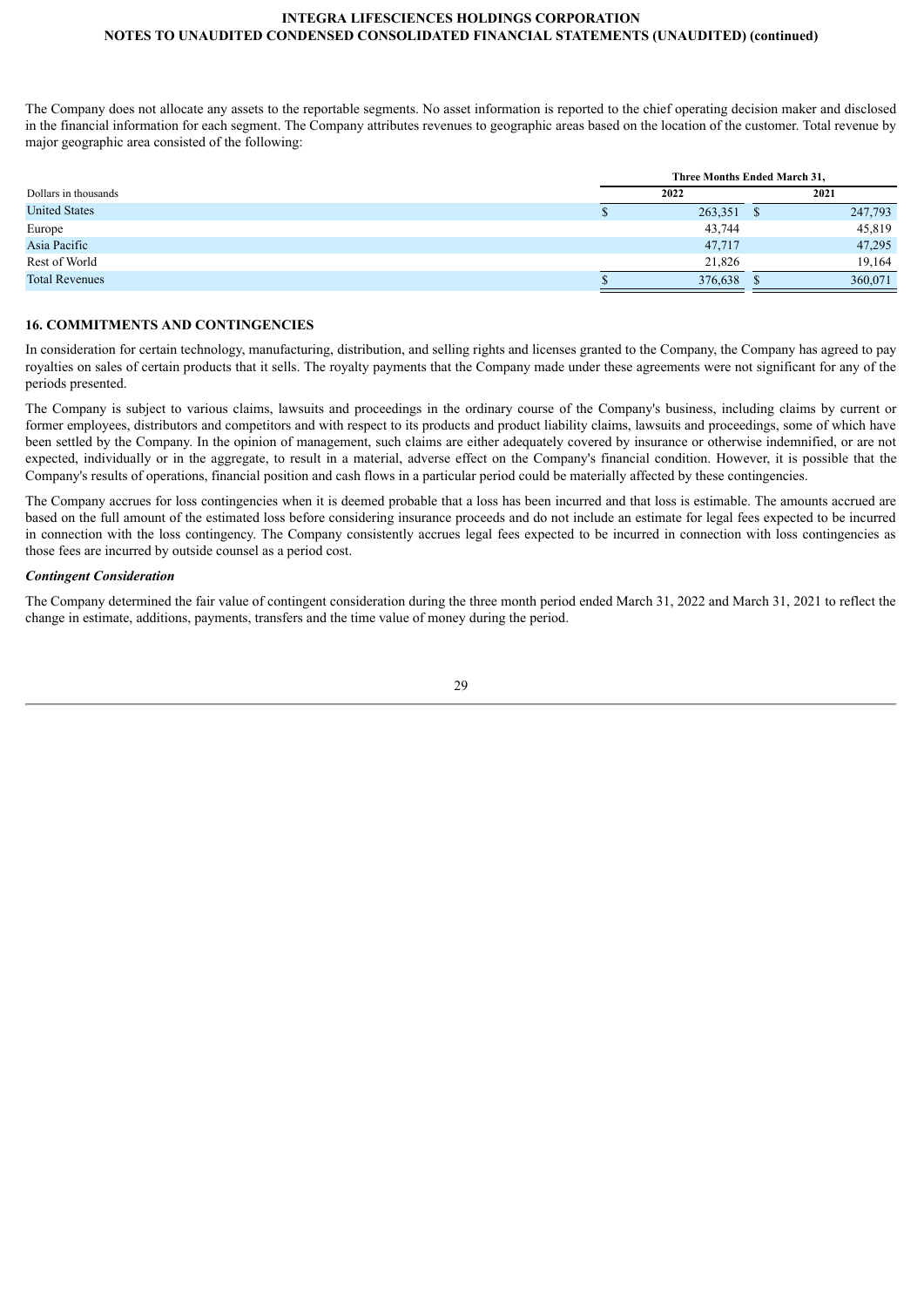A reconciliation of the opening balances to the closing balances of these Level 3 measurements for the three months ended March 31, 2022 and March 31, 2021 is as follows (in thousands):

#### **Contingent Consideration Liability Related to Acquisition of:**

| Three Months Ended March 31, 2022                               | <b>Arkis</b> |                   |    |           | <b>Location in</b><br>Financial<br><b>Statements</b> | Derma<br><b>Sciences</b> | <b>ACell Inc.</b><br>(See Note 2) |           | <b>Location in Financial</b><br><b>Statements</b> |
|-----------------------------------------------------------------|--------------|-------------------|----|-----------|------------------------------------------------------|--------------------------|-----------------------------------|-----------|---------------------------------------------------|
|                                                                 |              | Short-term        |    | Long-term |                                                      | Long-term                | Short-term                        | Long-term |                                                   |
| Balance as of January 1, 2022                                   |              | 3,691             |    | 11.408    |                                                      | 230                      | $\hspace{0.1mm}-\hspace{0.1mm}$   | 21.800    |                                                   |
| Transfers                                                       |              | 59                |    | (59)      |                                                      |                          | 4,885                             | (4,885)   |                                                   |
| Change in fair value of contingent<br>consideration liabilities |              | $\hspace{0.05cm}$ | .D | (1065)    | Research and<br>development                          |                          |                                   | 300       | Selling, general and<br>administrative            |
| Balance as of March 31, 2022                                    |              | 3,750             |    | 10.284    |                                                      | 230                      | 4,885                             | 17.215    |                                                   |

|                                                              |  | <b>Contingent Consideration Liability Related to Acquisition of:</b> |           |             |                       |           |                            |                                                   |                             |
|--------------------------------------------------------------|--|----------------------------------------------------------------------|-----------|-------------|-----------------------|-----------|----------------------------|---------------------------------------------------|-----------------------------|
| Three Months Ended March 31, 2021                            |  | <b>Arkis</b>                                                         |           |             | <b>Derma Sciences</b> |           | ACell Inc.<br>(See Note 2) | <b>Location in Financial</b><br><b>Statements</b> |                             |
|                                                              |  | Short-term                                                           | Long-term |             |                       | Long-term | Long-term                  |                                                   |                             |
| Balance as of January 1, 2021                                |  | $3,415$ \$                                                           |           | $11,746$ \$ |                       | 230       |                            |                                                   |                             |
| Additions from acquisition of ACell                          |  |                                                                      |           |             |                       |           |                            | 23.900                                            |                             |
| Change in fair value of contingent consideration liabilities |  |                                                                      |           | 265         |                       |           |                            |                                                   | Research and<br>development |
| Balance as of March 31, 2021                                 |  | $3,432$ \$                                                           |           | 12.011      |                       | 230       |                            | 23,900                                            |                             |

#### *Arkis BioSciences Inc.*

On July 29, 2019, the Company acquired Arkis BioSciences Inc. ("Arkis") for an acquisition purchase price of \$30.6 million (the "Arkis Acquisition") plus contingent consideration of up to \$25.5 million, that may be payable based on the successful completion of certain development and commercial milestones. Arkis was a privately-held company that marketed the CerebroFlo® external ventricular drainage catheter with Endexo® technology, a permanent additive designed to reduce the potential for catheter obstruction due to thrombus formation.

As part of the acquisition, the Company is required to pay the former shareholders of Arkis up to \$25.5 million based on the timing of certain development milestones of \$10.0 million and commercial sales milestones of \$15.5 million, respectively. The Company used a probability weighted income approach to calculate the fair value of the contingent consideration that considered the possible outcomes of scenarios related to each specified milestone. The Company estimated the fair value of the contingent consideration to be \$13.1 million at the acquisition date. The estimated fair value as of March 31, 2022 and March 31, 2021 was \$14.0 million and \$15.4 million, respectively. The Company recorded \$10.3 million and \$12.0 million in other liabilities at March 31, 2022 and March 31, 2021, respectively, and \$3.8 million and \$3.4 million in accrued expenses and other current liabilities at March 31, 2022 and March 31, 2021, respectively, in the consolidated balance sheet of the Company.

# *Derma Sciences*

<span id="page-29-0"></span>The Company assumed contingent consideration incurred by Derma Sciences, Inc. ("Derma Sciences") related to its acquisitions of BioD and the intellectual property related to Medihoney products. The Company accounted for the contingent liabilities by recording their fair value on the date of the acquisition based on a probability weighted income approach. The Company has already paid \$33.3 million related to the aforementioned contingent liabilities. One contingent milestone remains which relates to net sales of Medihoney™ products exceeding certain amounts defined in the agreement between the Company and Derma Sciences. The potential maximum undiscounted payment amounts to \$3.0 million. The estimated fair value as of March 31, 2022 and March 31, 2021 was \$0.2 million.

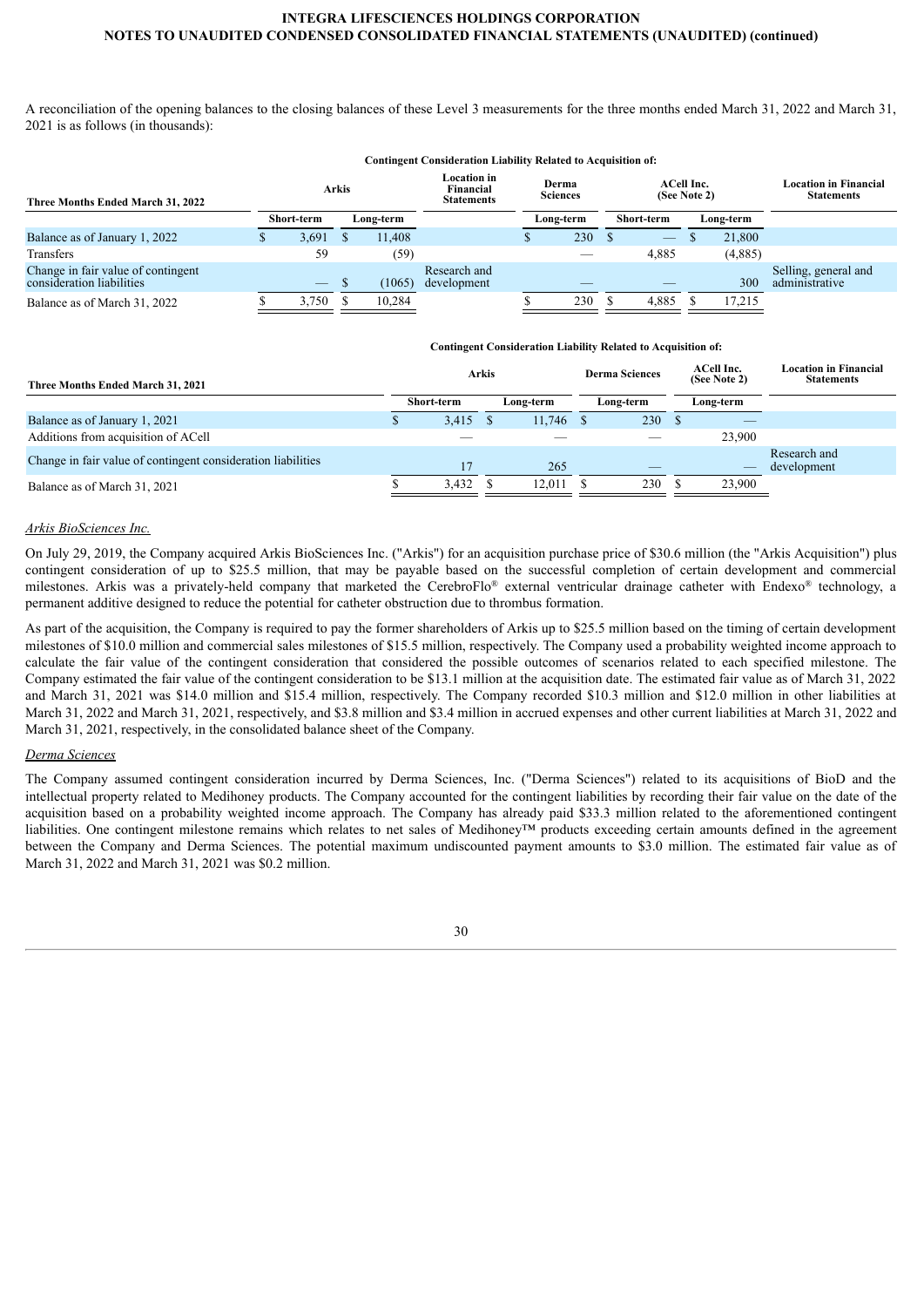### **ITEM 2. MANAGEMENT'S DISCUSSION AND ANALYSIS OF FINANCIAL CONDITION AND RESULTS OF OPERATIONS**

The following discussion and analysis of the Company's financial condition and results of operations should be read in conjunction with our condensed consolidated financial statements and the related notes thereto appearing elsewhere in this report and our consolidated financial statements for the year ended December 31, 2021 included in our Annual Report on Form 10-K.

We have made statements in this report which constitute forward-looking statements within the meaning of Section 27A of the Securities Act of 1933, as amended and Section 21E of the Securities Exchange Act of 1934 (the "Exchange Act"). These forward-looking statements are subject to a number of risks, uncertainties and assumptions about the Company and other matters. These forward-looking statements include, but are not limited to, statements related to the Company's expectations regarding the potential impacts of the COVID-19 pandemic on our business, financial condition, and results of operations. These statements should, therefore, be considered in light of various important factors, including, but not limited to, the following: risk of the COVID-19 pandemic could lead to further material delays and cancellations of, or reduced demand for, procedures; delayed capital spending by the Company's customers; disruption and/or higher costs to the Company's supply chain; staffing shortages in hospitals; labor impacts in our facilities; delays in gathering clinical evidence; diversion of management and other resources to respond to the COVID-19 outbreak; the impact of global and regional economic and credit market conditions on healthcare spending; the risk that the COVID-19 virus disrupts local economies and causes economies in our key markets to enter prolonged recessions. The Company's actual results could differ materially from those anticipated in these forward-looking statements as a result of many factors, including but not limited to those set forth under the heading "Risk Factors" in our Annual Report on Form 10-K for the year ended December 31, 2021, under the heading "Risk Factors" in this report, and in other filings with the SEC. We undertake no obligation to publicly update or revise any forward-looking statements, whether as a result of new information, future events or otherwise, except to the extent required by applicable law.

You can identify these forward-looking statements by forward-looking words such as "believe," "may," "might," "could," "will," "estimate," "continue," "anticipate," "intend," "seek," "plan," "expect," "should," "would" and similar expressions in this report.

#### **GENERAL**

Integra, headquartered in Princeton, New Jersey, is a world leader in medical technology. The Company was founded in 1989 with the acquisition of an engineered collagen technology platform used to repair and regenerate tissue. Since then, Integra has developed numerous product lines from this technology for applications ranging from burn and deep tissue wounds to the repair of dura mater in the brain, as well as nerves and tendons. The Company has expanded its base regenerative technology business to include surgical instruments, neurosurgical products and advanced wound care through global acquisitions and product development to meet the evolving needs of its customers and enhance patient care.

Integra manufacture and sell medical technologies and products in two reportable business segments: Codman Specialty Surgical ("CSS") and Tissue Technologies ("TT"). The CSS segment, which represents two-thirds of our total revenue, consists of market-leading technologies and instrumentation used for a wide range of specialties, such as neurosurgery, neurocritical care and otolaryngology. We are the world leader in neurosurgery and one of the top three providers in instruments used in precision, specialty, and general surgical procedures. Our TT segment generates about one-third of our overall revenue and focuses on three main areas: complex wound surgery, surgical reconstruction, and peripheral nerve repair.

We have key manufacturing and research facilities located in California, Indiana, Maryland, Massachusetts, New Jersey, Ohio, Puerto Rico, Tennessee, Utah, Canada, China, France, Germany, Ireland and Switzerland. We source most of our handheld surgical instruments and dural sealant products through specialized third-party vendors.

Integra is committed to delivering high quality products that positively impact the lives of millions of patients and their families. We focus on four key pillars of our strategy: 1) enabling an execution-focused culture, 2) optimizing relevant scale, 3) advancing innovation and agility, and 4) leading in customer experience. We believe that by sharpening our focus on these areas through improved planning and communication, optimization of our infrastructure, and strategically aligned acquisitions, we can build scale, increase competitiveness, and achieve our long-term goals.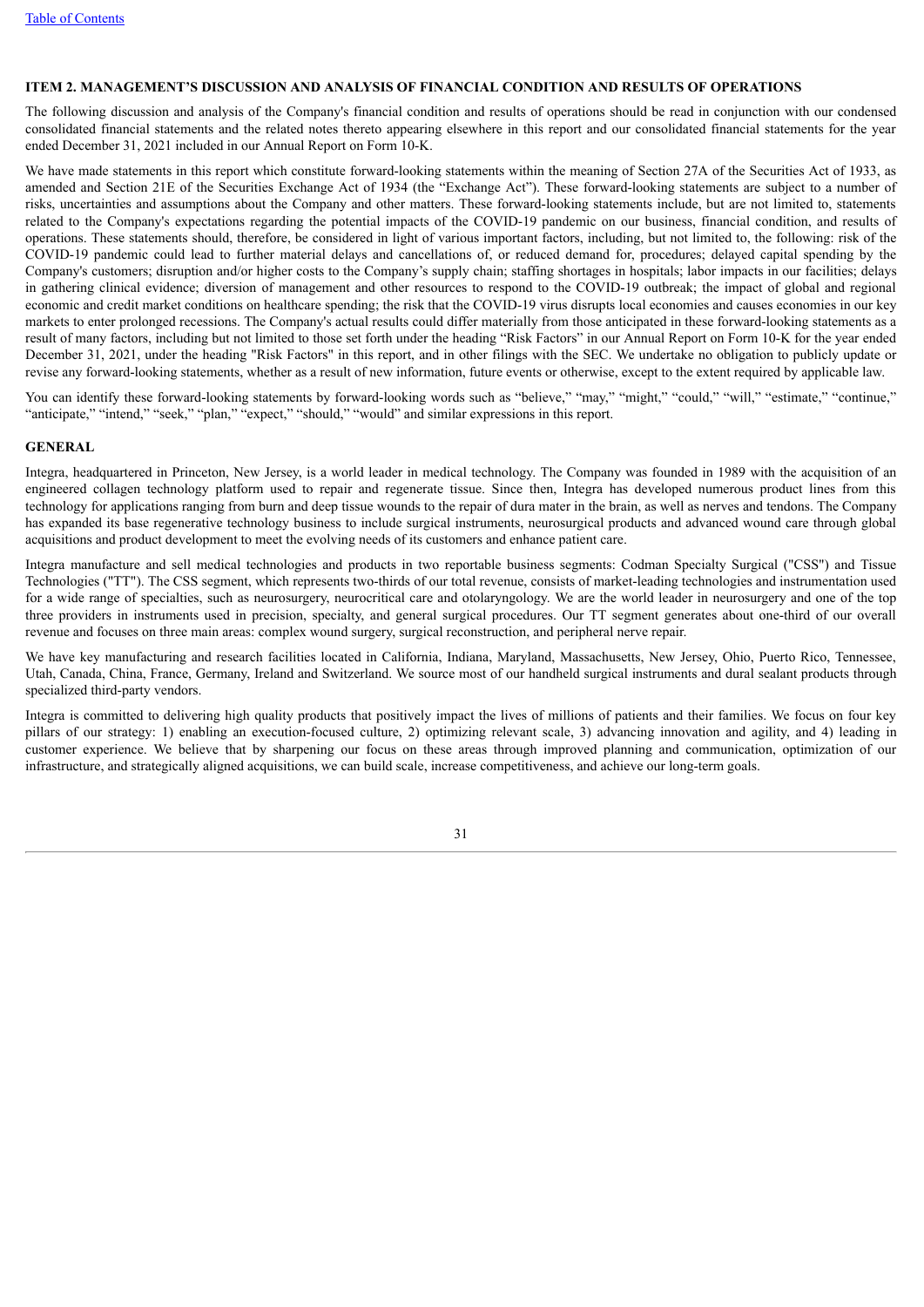To this end, the executive leadership team has established the following key priorities aligned to the following areas of focus:

*Strategic Acquisitions.* An important part of the Company's strategy is pursuing strategic transactions and licensing agreements that increase relevant scale in the clinical areas in which Integra competes. During 2021, the Company acquired ACell Inc. ("ACell"), an innovative regenerative medicine company specializing in the manufacturing of porcine urinary bladder extracellular matrices. This acquisition not only expanded the Company's product offering of regenerative technologies, but it is also expected to support the Company's long-term growth and profitability strategy as this product line has a financial profile similar to Integra's other regenerative tissue products. All critical components of ACell have been integrated into the Company's TT segment. See Note 2, *Acquisitions and Divestitures*, to the Notes to Consolidated Financial Statements (Part I, Item 1 of this Form 10-Q) for additional details. In 2022, we continued to advance the development of pioneering neurosurgical technologies from our 2019 acquisitions, Arkis Biosciences, Inc. and Rebound Therapeutics Corporation

*Portfolio Optimization and New Product Introductions.* We are investing in innovative product development to drive a multi-generational pipeline for our key product franchises. Our product development efforts span across our key global franchises focused on potential for significant returns on investment. In addition to new product development, we are funding studies to gather clinical evidence to support launches, ensure market access and improve reimbursement for existing products. In addition to acquisitions and organic reinvestment, we continually look to optimize our portfolio towards higher growth and higher margin businesses. As such, we may opportunistically divest businesses or discontinue products where we see limited runway for future value creation in line with our aspirations due in part to changes in the market, business fundamentals or the regulatory environment.

In January 2021, we completed the sale of our Extremity Orthopedics business to Smith & Nephew USD Limited ("Smith & Nephew"), a subsidiary of Smith & Nephew plc, for approximately \$240 million in cash. This transaction enables us to increase our investments in our core neurosurgery and tissue technologies businesses and fund pipeline opportunities to expand our addressable markets to strengthen our existing leadership positions in these segments and drive future growth. See Note 2, *Acquisitions and Divestitures*, to the Notes to Consolidated Financial Statements (Part I, Item 1 of this Form 10-Q) for details.

*Commercial Channel Investments.* Investing in our sales channels is a core part of our strategy to create specialization and greater focus on reaching new and existing customers and addressing their needs. To support our commercial efforts in Tissue Technologies, we utilize a two-tier specialist model to increase our presence in focused segments by creating a virtual selling organization to help serve the evolving needs of our customers. In addition, we continue to build upon our leadership brands across our product franchises in both CSS and TT to engage customers through enterprise-wide contracts with leading hospitals, integrated delivery networks and global purchasing organizations in the United States. Internationally, we have increased our commercial resources significantly in key emerging markets and are making investments to support our sales organization and maximize our commercial opportunities. Domestically, we have also increased our TT sales force in the United States to support the expanded regenerative tissue product portfolio that included ACell products. These investments in our international and dometic sales channel position us well for expansion and long-term growth.

*Customer Experience.* We aspire to be ranked as a best-in-class provider and are committed to strengthen our relationships with all customers. We continue to invest in technologies, systems and processes to enhance the customer experience. Additionally, we launched digital tools and programs, resources and virtual product training to drive continued customer familiarity with our growing portfolio of medical technologies globally.

#### **Clinical and Product Development Activities**

We continue to invest in collecting clinical evidence to support the Company's existing products and new product launches, and to ensure that we obtain market access for broader and more cost-effective solutions. In the third quarter of 2021, we launched our CereLink™ ICP Monitor System in the U.S. and Europe direct markets. CereLink provides enhanced accuracy, usability and advanced data presentation that provides clinicians with uncompromised, advanced continuous ICP monitoring that until now, has not been available when treating patients with traumatic brain injuries. Through the first quarter of 2022, we have continued the global rollout of Cerelink with product launches in Australia and Canada, as well as several other indirect markets in EMEA. We are focused on the development of core clinical applications in our electromechanical technologies portfolio. Also, we continue to update our CUSA Clarity platform by incorporating new ultrasonic handpiece, surgical tips and integrated electrosurgical capabilities. We continue to work with several instrument partners to bring new surgical instrument platforms to the market.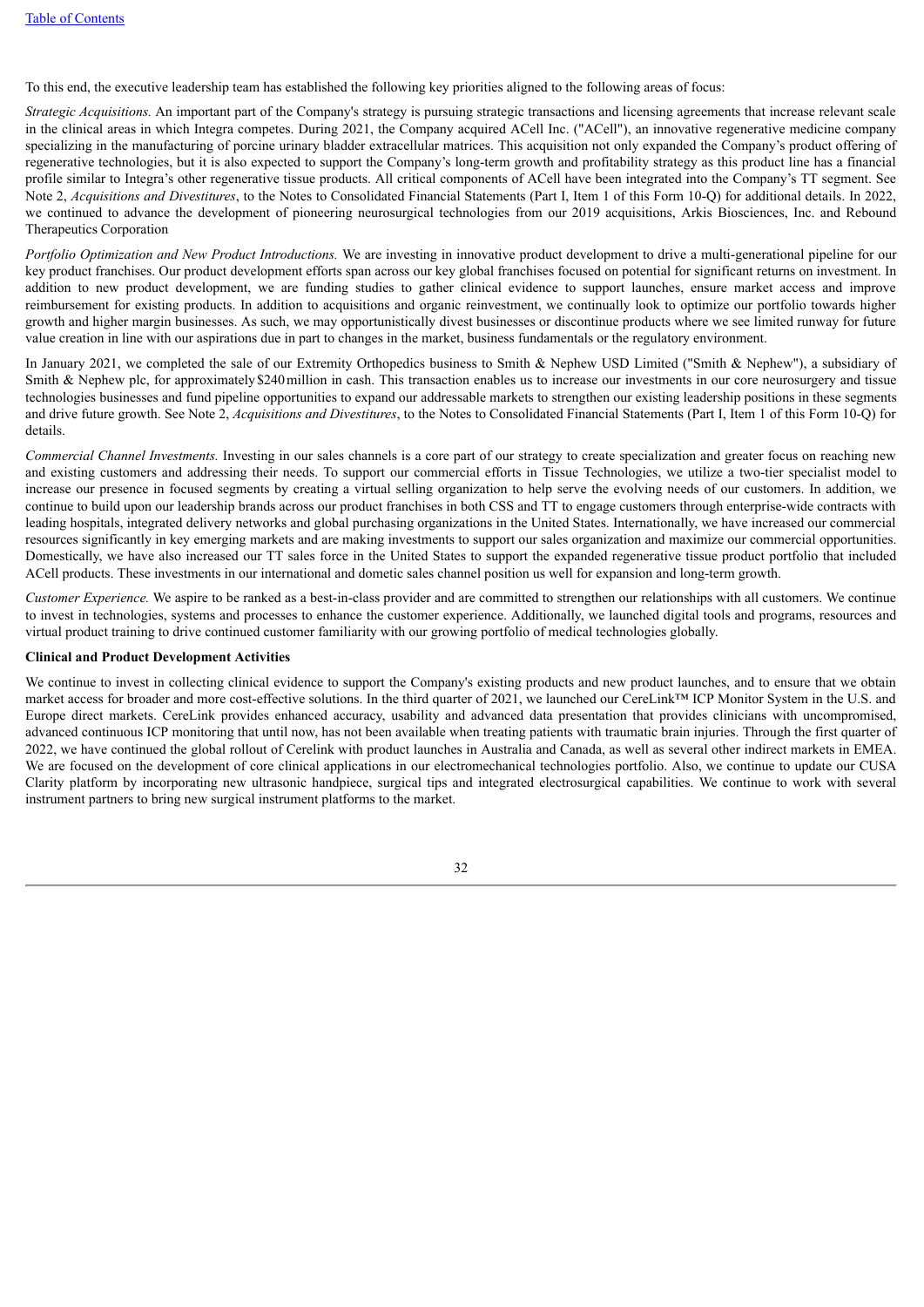In 2022 we continued to advance the early-stage technology platforms we acquired in 2019. Through the acquisition of Arkis Biosciences, we added a platform technology, CerebroFlo® external ventricular drainage ("EVD"), catheter with Endexo® technology, a permanent additive designed to reduce the potential for catheter obstruction due to thrombus formation. The CerebroFlo EVD Catheter has demonstrated an average of 99% less thrombus accumulation onto its surface, in vitro, compared to a market leading EVD catheter. In 2019, we also acquired Rebound Therapeutics Corporation which specialized in a single-use medical device, known as Aurora Surgiscope, which is the only tubular retractor system designed for cranial surgery with an integrated access channel, camera and lighting. In the third quarter of 2021, we conducted a limited clinical launch of the Aurora Surgiscope for use in minimally invasive neurosurgery as well as initiated a registry called MIRROR to collect data on early surgical intervention using this same technology platform for the treatment of intracerebral hemorrhages ("ICH").

Within our TT segment, during 2021, we completed one of the largest diabetic foot ulcers ("DFU"), randomized controlled trials of the PriMatrix® Dermal Repair Scaffold for the management of DFU. This multi-center study enrolled more than 225 patients with chronic DFU's over the course of 12-week treatments and 4-week follow-up phases. The results of this study, which was published in the Journal of Wound Care, demonstrated that PriMatrix plus standard of care ("SOC") consisting of sharp debridement, infection elimination, use of dressings and offloading was significantly more likely to achieve complete wound closure compared with SOC alone, with a median number of one application of the product. In the first quarter of 2022, we launched NeuraGen<sup>®</sup> 3D Guide Matrix, a resorbable implant for repair of peripheral nerve discontinuities and designed to optimize the environment for nerve regeneration to allow for more complete functional recovery.

#### **COVID-19 Pandemic**

During this global crisis, the Company's focus remained on supporting patients, providing customers with life-saving products, and protecting the wellbeing of our employees. The rapid and evolving spread of the virus and subsequent variants have resulted in an unprecedented challenges to the global healthcare industry. In response to the pandemic, we acted swiftly by implementing protocols to ensure continuity of our manufacturing and distribution sites around the world and to provide for the safety of our employees.

The COVID-19 pandemic may continue to have widespread and unpredictable impacts and the Company has continued to manage risks in this uncertain environment. We remain confident that the underlying markets in which the Company competes remain attractive. We also remain focused on managing the business for the long-term. The Company's adaptability and resiliency in the face of this unprecedented crisis is made possible in part by prior investments in technology infrastructure and operations, as well as our talented and committed global workforce.

Capital markets and worldwide economies have also been significantly impacted by the COVID-19 pandemic, and it is possible that the pandemic could cause a local and/or global economic recession. Any such economic recession could have a material adverse effect on the Company's long-term business as hospitals curtail and reduce capital as well as overall spending. The COVID-19 pandemic and local actions, such as "shelter-in-place" orders and restrictions on travel and access to our customers or temporary closures of our facilities or the facilities of our suppliers and their contract manufacturers, disruption and/or higher costs to the Company's supply chain, staffing shortages in hospitals and labor constraints in our facilities, could further impact our sales margins and our ability to ship our products and supply our customers. Any of these events could negatively impact the number of surgical and medical intervention procedures performed and have a material adverse effect on our business, financial condition, results of operations, or cash flows.

#### **FDA Matters**

We manufacture and distribute products derived from human tissue for which FDA has specific regulations governing human cells, tissues and cellular and tissue-based products ("HCT/Ps"). An HCT/P is a product containing or consisting of human cells or tissue intended for transplantation into a human patient. Refer to Item 1. Business and Item 1A. Risk Factors in our 2021 10-K report for further details around these FDA regulations and their potential effect on the Company's portfolio of morselized amniotic material-based products as well as the impact on consolidated revenues.

On June 22, 2015, the FDA issued an Untitled Letter (the "Untitled Letter") alleging that BioD LLC's morselized amniotic membrane tissue-based products do not meet the criteria for regulation as HCT/Ps solely under Section 361 of the Public Health Services Act ("Section 361") and that, as a result, BioD LLc ("BioD") would need a biologics license to lawfully market those morselized products. Since the issuance of the Untitled Letter, BioD and the Company have made known to the FDA their disagreement with the FDA's assertion that certain products are more than minimally manipulated. The FDA has not changed its position that certain of the BioD acquired products are not eligible for marketing solely under Section 361. In July 2020, the FDA issued the final guidance document related to human tissue titled, "Regulatory Considerations for Human Cells, Tissues, and Cellular and Tissue-Based Products: Minimal Manipulation and Homologous Use" (the "2020 HCT/P Final Guidance"). The 2020 HCT/P Final Guidance document supersedes the November 2017 guidance by the same title.

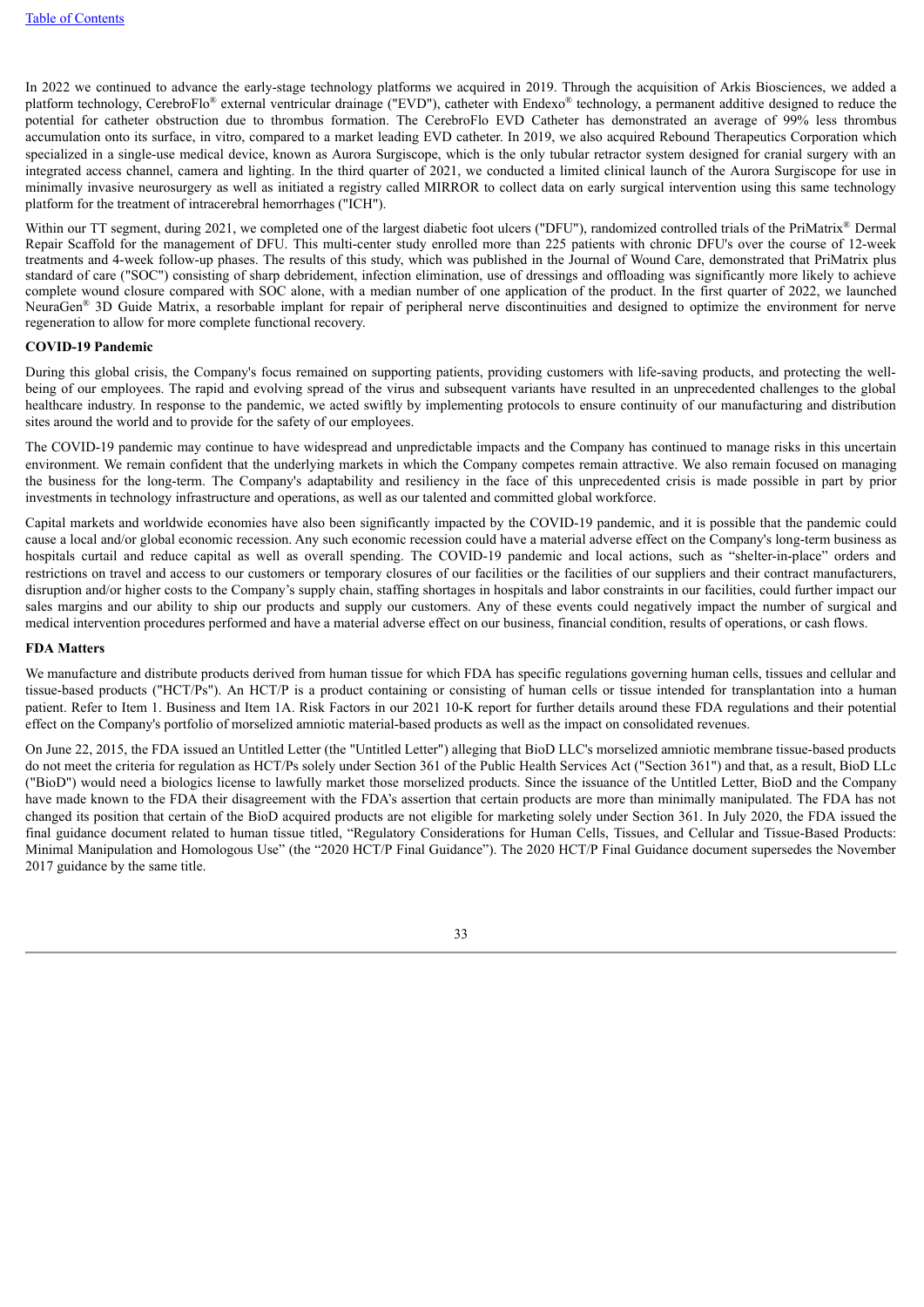The HCT/P Final Guidance maintains the FDA's position that products such as the Company's morselized amniotic membrane tissue-based products do not meet the criteria for regulation solely as HCT/Ps. In addition, in the November 2017 guidance, the FDA articulated a risk-based approach to enforcement and, while some uses for amniotic membrane tissue-based products would have as much as thirty-six months of enforcement discretion, other high risk uses could be subject to immediate enforcement action. The 2020 HCT/P Final Guidance maintained this approach and extended the discretionary enforcement period to May 31, 2021.

Considering the risk of enforcement action, the Company discontinued the manufacturing of all morselized amniotic membrane tissue-based products prior to May 31, 2021. We no longer distribute these products. As of March 31, 2022, the Company has not received any further notice of enforcement action from the FDA regarding its morselized amniotic membrane tissue-based products.

On March 7, 2019, TEI Biosciences, Inc. ("TEI"), a wholly-owned subsidiary of the Company received a Warning Letter (the "Warning Letter"), dated March 6, 2019, from the FDA. The warning letter related to quality systems issues at TEI's manufacturing facility located in Boston, Massachusetts. The letter resulted from an inspection held at that facility in October and November 2018 and did not identify any new observations that were not already provided in the Form 483 that followed the inspection. The Company submitted its initial response to the FDA Warning Letter on March 28, 2019 and provides regular progress reports to the FDA as to its corrective actions and, since the conclusion of the inspection, has undertaken significant efforts to remediate the observations and continues to do so. On October 28, 2021 the FDA initiated an inspection of the facility and at the conclusion of the inspection issued a FDA Form 483 on November 12, 2021 (the "2021 Form 483"). The Company provided an initial response to the inspection observations and will continue to provide responses to FDA. The Warning Letter and the 2021 FDA Form 483 do not restrict the Company's ability to manufacture or ship products or require the recall of any products, nor do they restrict our ability to seek FDA 510(k) clearance of products. Additionally, premarket approval applications for Class III devices to which the Quality System regulation violations are reasonably related will not be approved until the violations have been corrected. The TEI Boston facility manufactures extracellular bovine matrix products. We cannot give any assurances that the FDA will be satisfied with our response to the Warning Letter or as to the expected date of the resolution of the matters included in the letter. Until the issues cited in the letter are resolved to the FDA's satisfaction, the FDA may initiate additional regulatory action without further notice. Any adverse regulatory action, depending on its magnitude, may restrict us from effectively manufacturing, marketing and selling our products and could have a material adverse effect on our business, financial condition and results of operations.

Revenues of products manufactured in the TEI Boston facility for the three months ended March 31, 2022 were approximately 5.1% of consolidated revenues.

## **ACQUISITIONS & DIVESTITURES**

#### *Divestiture*

On January 4, 2021, the Company completed its sale of its Extremity Orthopedics business to Smith & Nephew. The transaction included the sale of the Company's upper and lower Extremity Orthopedics product portfolio, including ankle and shoulder arthroplasty and hand and wrist product lines. The Company received an aggregate purchase price of \$240.0 million from Smith & Nephew and concurrently paid \$41.5 million to the Consortium of Focused Orthopedists, LLC ("CFO"), effectively terminating the licensing agreement between Integra and CFO relating to the development of shoulder arthroplasty products. The Company recognized a gain of \$42.9 million in connection with the sale that is presented in "Gain from the sale of business" in the consolidated statement of operations for the year ended March 31, 2021, and was finalized at \$41.8 million during the year ended December 31, 2021, as a result of \$1.3 million in net working payments, pursuant to the divestiture agreement. See Note 2, *Acquisitions and Divestitures*, to the Notes to Consolidated Financial Statements (Part I, Item 1 of this Form 10-Q) for details.

#### *Acquisition*

Our growth strategy includes the acquisition of businesses, assets or products lines to increase the breadth of our offerings and the reach of our product portfolios and drive relevant scale to our customers.

On January 20, 2021, the Company acquired ACell, Inc. for an acquisition purchase price of \$306.9 million plus contingent consideration obligations of up to \$100 million, that may be payable upon achieving certain revenue-based performance milestones in 2022, 2023 and 2025*.* ACell was a privately-held company that offered a portfolio of regenerative products for complex wound management, including developing and commercializing products based on MatriStem Urinary Bladder Matrix ("UBM"), a technology platform derived from porcine urinary bladder extracellular matrix. See Note 2, *Acquisitions and Divestitures*, to the Notes to Consolidated Financial Statements (Part I, Item 1 of this Form 10-Q) for details.

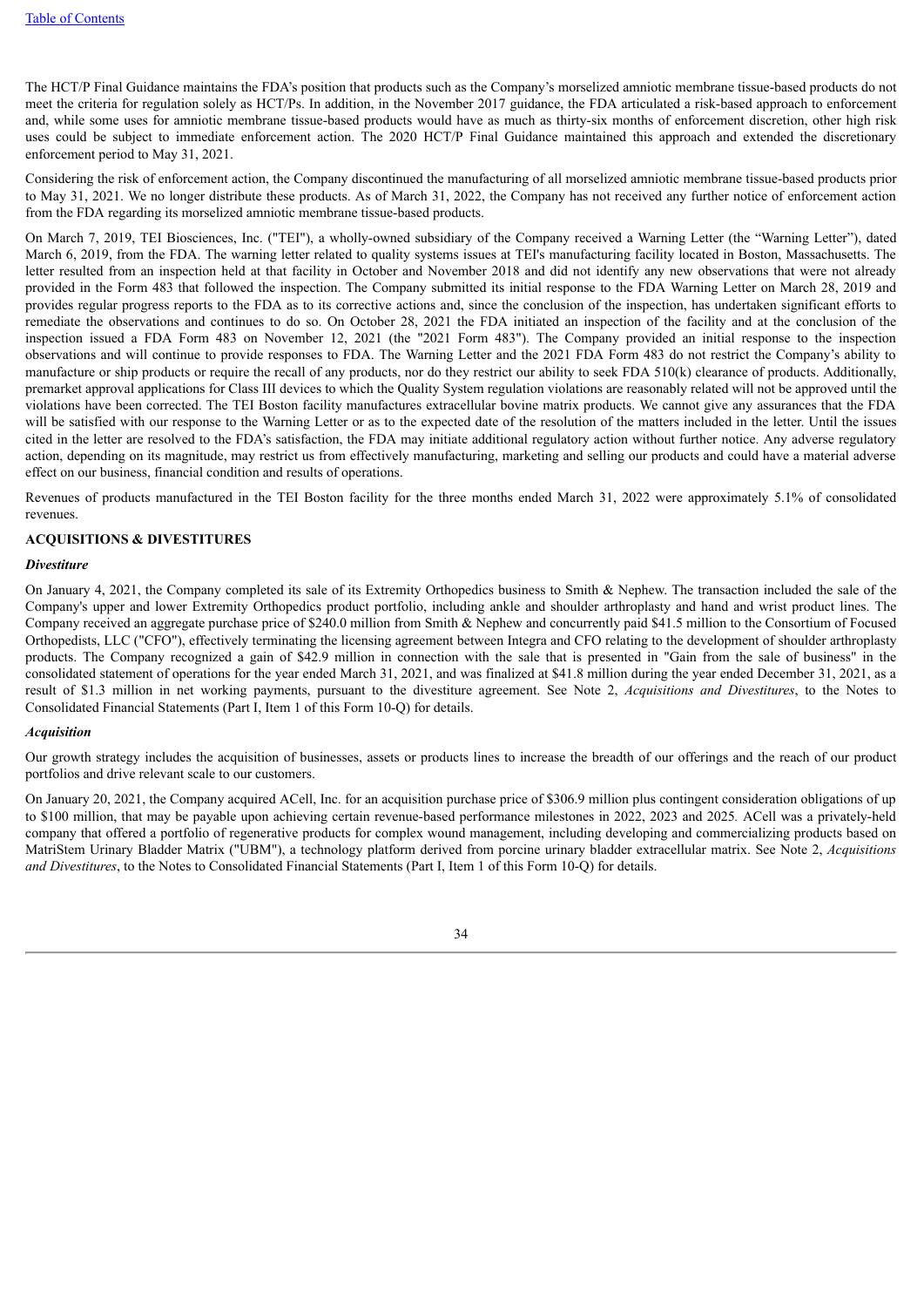# **OPTIMIZATION AND INTEGRATION ACTIVITIES**

As a result of our ongoing acquisition strategy and significant growth in recent years, we have undertaken cost-saving initiatives to consolidate manufacturing operations, distribution facilities and transfer activities, implement a common ERP system, eliminate duplicative positions, realign various sales and marketing activities, and expand and upgrade production capacity for our regenerative technology products. These efforts are expected to continue and while we expect a positive impact from ongoing restructuring, integration, and manufacturing transfer and expansion activities, such results remain uncertain.

### **RESULTS OF OPERATIONS**

#### **Executive Summary**

Net income for the three months ended March 31, 2022 was \$32.9 million, or \$0.39 per diluted share, as compared to \$45.4 million or \$0.53 per diluted share for the three months ended March 31, 2021. The decrease in net income for the three months ended March 31, 2022, was primarily driven by the prior year gain of \$42.9 million as a result of the sale of its Extremity Orthopedics business to Smith & Nephew. Excluding this gain, net income increased for the three months period ended March 31, 2022, principally driven by earnings from higher revenues compared to the prior period, partially offset by an increase in operating expenses for key growth priorities in research and development, selling and marketing areas.

#### **Special Charges**

Income before taxes includes the following special charges**:**

|                                                                         | Three Months Ended March 31, |        |  |           |  |  |  |  |
|-------------------------------------------------------------------------|------------------------------|--------|--|-----------|--|--|--|--|
| Dollars in thousands                                                    |                              | 2022   |  | 2021      |  |  |  |  |
| Acquisition, divestiture and integration-related charges <sup>(1)</sup> |                              | 574    |  | (27,001)  |  |  |  |  |
| Structural optimization charges                                         |                              | 6.320  |  | 3.979     |  |  |  |  |
| EU medical device regulation                                            |                              | 9.513  |  | 5,748     |  |  |  |  |
| Total                                                                   |                              | 16.407 |  | (17, 274) |  |  |  |  |

 $(1)$  The Company completed its sale of its Extremity Orthopedics business and recognized a gain of \$42.9 million for the three months ended March 31, 2021 which was partially offset by other acquisition, divestiture and integration-related charges. See Note 2, *Acquisitions and Divestitures* for details.

The items reported above are reflected in the condensed consolidated statements of operations as follows:

|                                      |         | Three Months Ended March 31, |           |  |  |
|--------------------------------------|---------|------------------------------|-----------|--|--|
| Dollars in thousands                 | 2022    |                              | 2021      |  |  |
| Cost of goods sold                   |         | $4,530$ \$                   | 10,179    |  |  |
| Research and development             | 4,267   |                              | 5,515     |  |  |
| Selling, general and administrative  | 8,902   |                              | 11,494    |  |  |
| Gain from the sale of business $(1)$ |         |                              | (42, 876) |  |  |
| Other income                         | (1,292) |                              | (1,586)   |  |  |
| Total                                | 16.407  |                              | (17, 274) |  |  |
|                                      |         |                              |           |  |  |

<sup>(1)</sup> See Note 2, *Acquisitions and Divestitures* for details.

We typically define special charges as items for which the amounts and/or timing of such expenses may vary significantly from period to period, depending upon our acquisition, divestiture, integration and restructuring activities, and for which the amounts are non-cash in nature, or for which the amounts are not expected to recur at the same magnitude. We believe that given our ongoing strategy of seeking acquisitions, our continuing focus on rationalizing our existing manufacturing and distribution infrastructure and our continuing review of various product lines in relation to our current business strategy, some of the special charges discussed above could recur with similar materiality in the future.

We believe that the separate identification of these special charges provides important supplemental information to investors regarding financial and business trends relating to our financial condition and results of operations. Investors may find this information useful in assessing comparability of our operating performance from period to period, against the business model objectives that management has established, and against other companies in our industry. We provide this information to investors so that they can analyze our operating results in the same way that management does and to use this information in their assessment of our core business and valuation of Integra.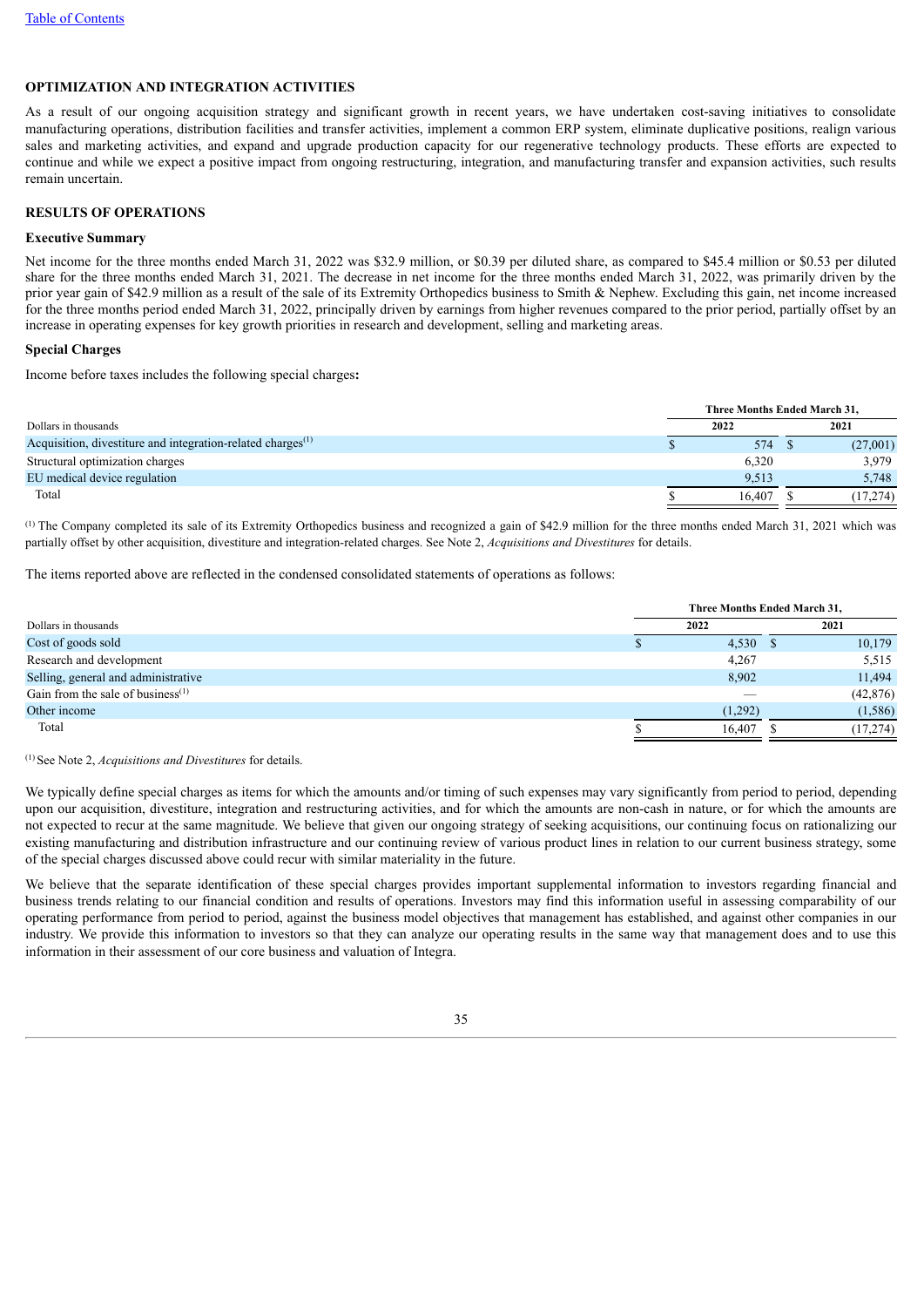# **Revenues and Gross Margin**

The Company's revenues and gross margin on product revenues were as follows:

|                                                | Three Months Ended March 31, |              |         |  |
|------------------------------------------------|------------------------------|--------------|---------|--|
| Dollars in thousands                           | 2022                         |              | 2021    |  |
| <b>Segment Net Sales</b>                       |                              |              |         |  |
| <b>Codman Specialty Surgical</b>               | 247,308                      | $\mathbf{r}$ | 241,241 |  |
| <b>Tissue Technologies</b>                     | 129,330                      |              | 118,830 |  |
| Total revenues                                 | 376,638                      |              | 360,071 |  |
| Cost of goods sold                             | 142.569                      |              | 145,823 |  |
| Gross margin on total revenues                 | 234,069                      |              | 214,248 |  |
| Gross margin as a percentage of total revenues | 62.1 %                       |              | 59.5 %  |  |

# **Three Months Ended March 31, 2022 as Compared to Three Months Ended March 31, 2021**

### **Revenues**

For the three months ended March 31, 2022, total revenues increased by \$16.6 million to \$376.6 million from \$360.1 million for the same period in 2021, inclusive of a unfavorable foreign currency impact of \$4.6 million on revenues. Domestic revenues increased by \$15.6 million, or 6.3%, to \$263.4 million and were 69.9% of total revenues for the three months ended March 31, 2022 compared to \$247.8 million during the same period in the prior year. International revenues increased by \$1.0 million or 0.9% to \$113.3 million for the three months ended March 31, 2022 compared to \$112.3 million during the same period in the prior year. The increase in revenues was primarily driven by strong recovery of surgical procedures as well as favorable order timing for our private label business.

In the CSS segment, revenues were \$247.3 million which was an increase of \$6.1 million, or 2.5% as compared to the prior-year period, inclusive of a \$4.2 million unfavorable foreign currency impact on revenue. The increase was as a result of the continued procedure recovery across neurosurgery and capital sales from the recent launch of the CereLink ICP monitoring system. Excluding the impact of foreign exchange, Neurosurgery portfolio grew mid single digits primarily due to sales in neuromonitoring and CSF Management. Sales in our instruments portfolio increased low single digits as compared to the same period in the prior year.

In the TT segment, revenues were \$129.3 million which was an increase of \$10.5 million, or 8.8% from the prior-year period, inclusive of a \$0.4 million unfavorable foreign currency impact on revenue. Sales in our Wound Reconstruction business, after adjusting for comparative number of selling days for ACell revenue, increased low single digits, led by Integra Skin and PriMatrix. Sales in our Private Label business increased low double digits driven by continued COVID-19 recovery for our private label partners and timing of orders.

#### **Gross Margin**

Gross margin was \$234.1 million for the three months ended March 31, 2022, an increase of \$19.8 million from \$214.2 million for the same period in 2021. Gross margin as a percentage of revenues was 62.1% for the three months ended March 31, 2022 and 59.5% or the same period in 2021. This increase in gross margin was due to higher revenues, favorable product mix, a decrease in amortization associated with technology-based intangible assets and a reduction of inventory step-up amortization in connection with the acquisition of ACell in 2021.

## **Operating Expenses**

The following is a summary of operating expenses as a percent of total revenues:

|                                     | Three Months Ended March 31, |          |  |
|-------------------------------------|------------------------------|----------|--|
|                                     | 2022                         | 2021     |  |
| Research and development            | $6.4\%$                      | $6.2 \%$ |  |
| Selling, general and administrative | 42.5 $%$                     | 43.5 $%$ |  |
| Intangible asset amortization       | $1.0\%$                      | $1.3\%$  |  |
| Total operating expenses            | 49.9%                        | 51.0 %   |  |

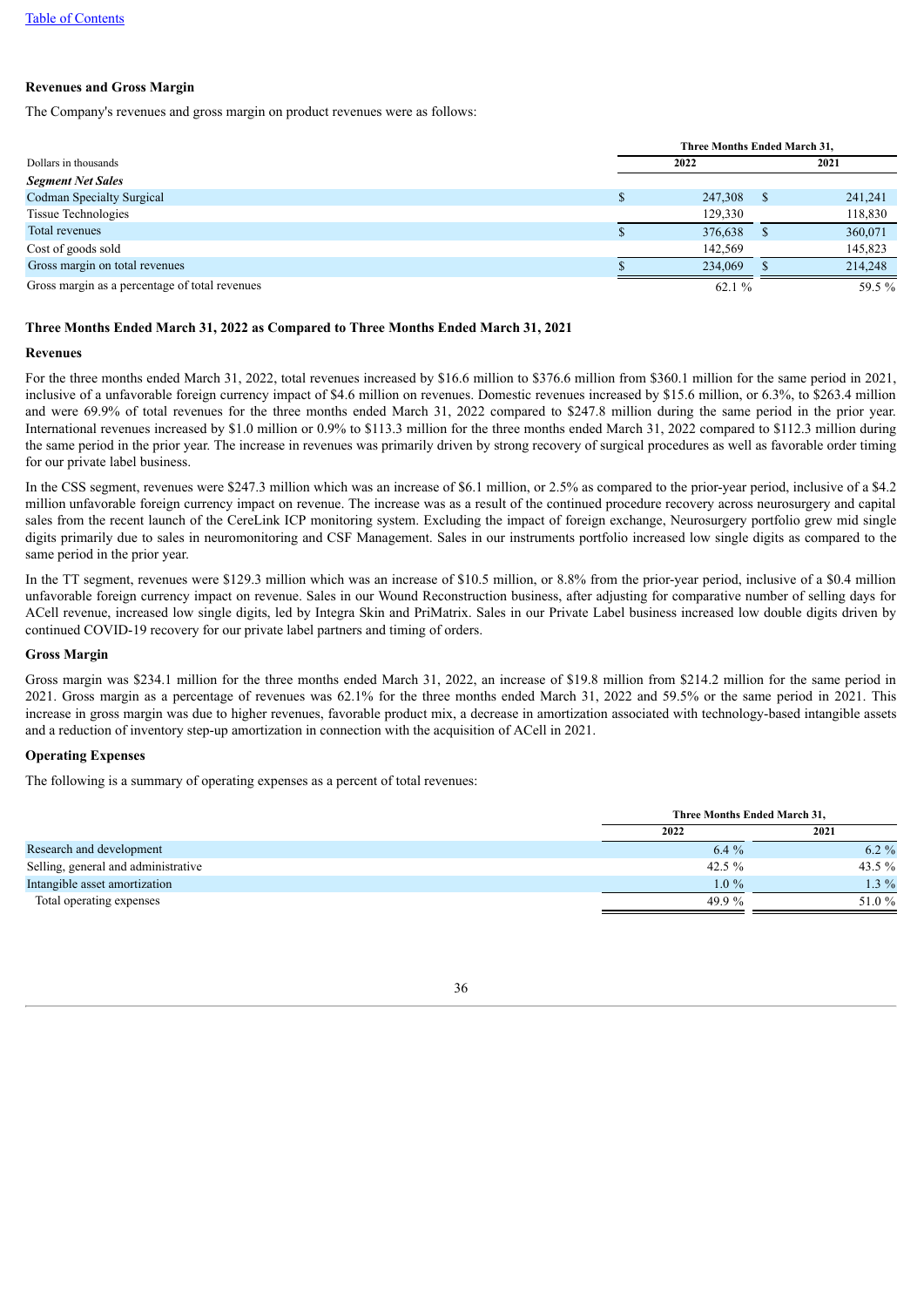Total operating expenses, which consist of research and development, selling, general and administrative, and amortization expenses, increased by \$4.4 million, or 2.4% to \$187.9 million in the three months ended March 31, 2022, compared to \$183.5 million in the same period in 2021. The increase in operating expenses compared to the prior year primarily reflects increased selling costs associated with higher revenue, as well as higher spending for key growth initiatives in research and development, selling and marketing areas.

The Company continues to prioritize its operating costs to increase organic investments that will drive long-term growth including the support of new product development and introductions, clinical studies, geographic expansion and targeted U.S. sales channel expansion.

# *Research and Development*

Research and development expenses for the three months ended March 31, 2022 increased by \$1.7 million as compared to the same period in the prior year. This increase in spending resulted from additional spending on new product development, clinical studies and spending related to the European Union Medical Device Regulation compliance activities.

### *Selling, General and Administrative*

Selling, general and administrative costs for the three months ended March 31, 2022 increased by \$3.3 million as compared to the same period in the prior year driven primarily due to increased selling costs associated with higher revenue, as well as increases to support key growth initiatives.

#### *Intangible Asset Amortization*

Amortization expense (excluding amounts reported in cost of product revenues for technology-based intangible assets) for the three months ended March 31, 2022 was \$3.9 million compared to \$4.5 million for the same period in prior year.

#### **Non-Operating Income and Expenses**

The following is a summary of non-operating income and expenses:

|                                        | Three Months Ended March 31, |  |          |
|----------------------------------------|------------------------------|--|----------|
| Dollars in thousands                   | 2022                         |  | 2021     |
| Interest income                        | 1,377                        |  | 1,748    |
| Interest expense                       | (11, 655)                    |  | (12,929) |
| Gain (loss) from the sale of business  |                              |  | 42,876   |
| Other income, net                      | 3.429                        |  | 4,869    |
| Total non-operating income and expense | (6, 849)                     |  | 36,564   |

#### *Interest Income*

Interest income for the three months ended March 31, 2022 decreased by \$0.4 million as compared to the same period last year.

## *Interest Expense*

Interest expense for the three months ended March 31, 2022 decreased by \$1.3 million as compared to the same period in the prior year primarily due to the impact of a \$100 million interest rate swap that matured in second quarter of 2021 and related pay down on the revolving credit component of the Senior Credit Facility.

## *Gain from the sale of business*

On January 4, 2021, the Company completed its sale of its Extremity Orthopedics business and recognized a gain of \$42.9 million for the three months ended March 31, 2021.

### *Other Income, net*

Other income, net for the three months ended March 31, 2022 decreased by \$1.4 million compared to the same period in the prior year primarily due to less income associated with the transition services agreement from the divestiture of the Extremity Orthopedics business and by a unfavorable impact of foreign exchange as compared to the prior year.

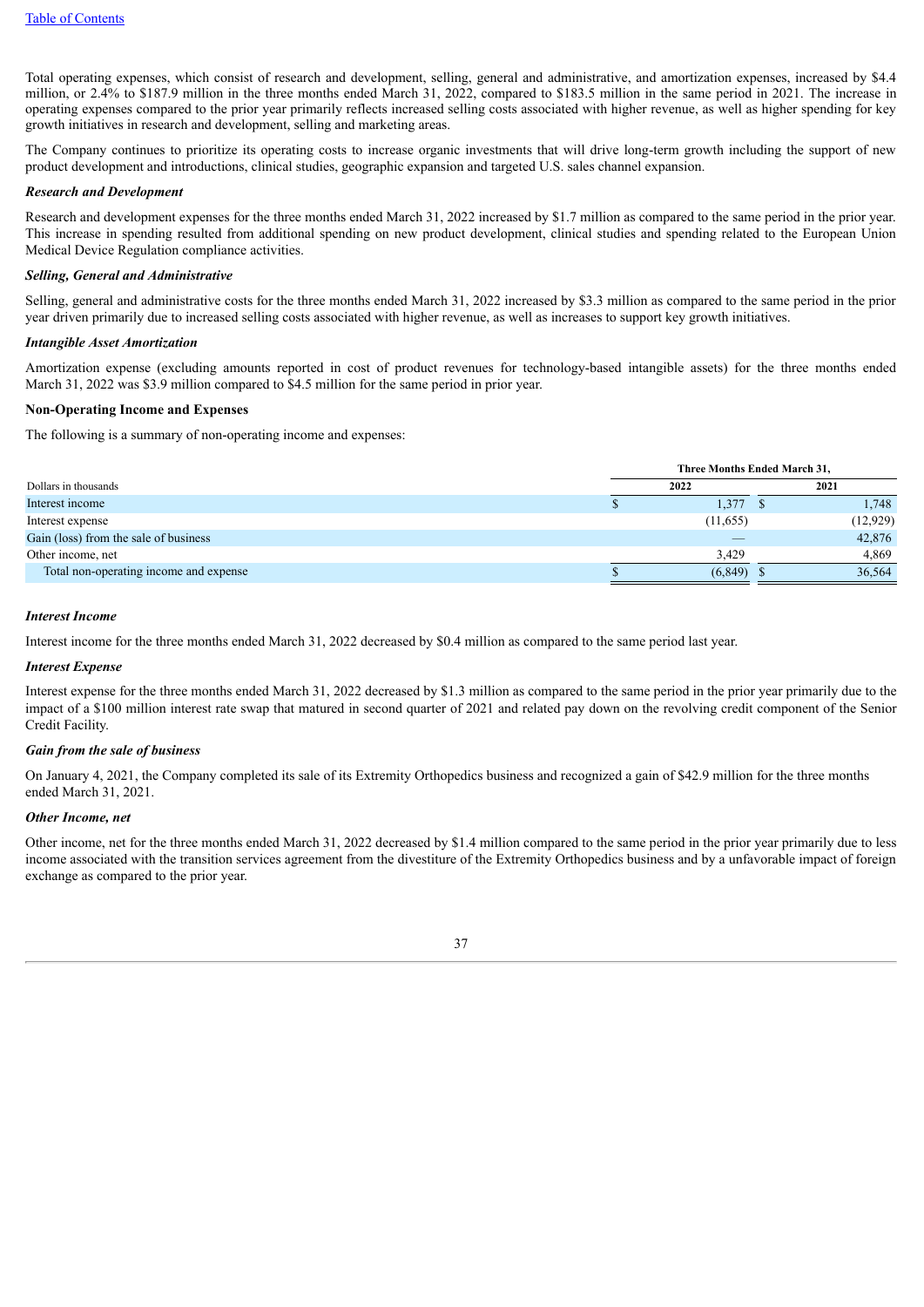### *Income Taxes*

|                              | Three Months Ended March 31. |  |           |  |
|------------------------------|------------------------------|--|-----------|--|
| Dollars in thousands         | 2022                         |  | 2021      |  |
| Income before income taxes   | 39,315                       |  | 67,278    |  |
| Income tax (benefit) expense | 6.414                        |  | 21,884    |  |
| Effective tax rate           | $16.3\%$                     |  | $32.5 \%$ |  |

The Company's effective income tax rates for the three months ended March 31, 2022 and 2021 were 16.3% and 32.5%, respectively.

For the three months ended March 31, 2022, the primary drivers of the tax rate are a favorable jurisdictional mix of income, as well as a \$0.8M benefit related to excess tax benefit from stock compensation. For the three months ended March 31, 2021, the primary driver of the higher tax rate is the tax impact of the gain on the sale of the Extremity Orthopedics business, which closed during the first quarter of 2021.

The effective tax rate may vary from period to period depending on, among other factors, the geographic and business mix of taxable earnings and losses, tax planning and settlements with various taxing authorities. We consider these factors and others, including the Company's history of generating taxable earnings, in assessing our ability to realize tax assets on a quarterly basis.

Additionally, changes to income tax laws and regulations, in any of the tax jurisdictions in which the Company operates, could impact the effective tax rate. Various governments, both U.S. and non-U.S., are increasingly focused on tax reform and revenue-raising legislation. The current U.S. administration has proposed tax reform which, if enacted, may increase the Company's U.S. federal income tax liability. Further, legislation in foreign jurisdictions may be enacted, in response to the base erosion and profit-shifting project begun by the Organization for Economic Cooperation and Development ("OECD"). The OECD recently finalized major reform of the international tax system with respect to a implementing a global minimum tax rate. Such changes in U.S. and non-U.S. jurisdictions could have an adverse effect on the Company's effective tax rate.

While it is often difficult to predict the outcome or the timing of the resolution of a particular matter with the various federal, state, and foreign tax authorities, we believe that our reserves reflect the most probable outcome of known tax contingencies. Settlement of a particular issue would usually require the use of cash. A favorable resolution would be recognized as a reduction to our annual effective tax rate in the year of resolution. The Company's tax reserves are presented in the balance sheet within other liabilities, except for amounts relating to items that we expect to pay in the coming year, which would be classified as current income taxes payable.

## **GEOGRAPHIC PRODUCT REVENUES AND OPERATIONS**

The Company attributes revenues to geographic areas based on the location of the customer. Total revenue by major geographic area consisted of the following:

|                       | Three Months Ended March 31. |  |         |
|-----------------------|------------------------------|--|---------|
| Dollars in thousands  | 2022<br>2021                 |  |         |
| <b>United States</b>  | 263,351                      |  | 247,793 |
| Europe                | 43,744                       |  | 45,819  |
| Asia Pacific          | 47,717                       |  | 47,295  |
| Rest of World         | 21,826                       |  | 19.164  |
| <b>Total Revenues</b> | 376,638                      |  | 360,071 |

The Company generates significant revenues outside the U.S., a portion of which are U.S. dollar-denominated transactions conducted with customers that generate revenue in currencies other than the U.S. dollar. As a result, currency fluctuations between the U.S. dollar and the currencies in which those customers do business could have an impact on the demand for the Company's products in foreign countries. Local economic conditions, regulatory compliance or political considerations, the effectiveness of our sales representatives and distributors, local competition and changes in local medical practice all may combine to affect our sales into markets outside the U.S.

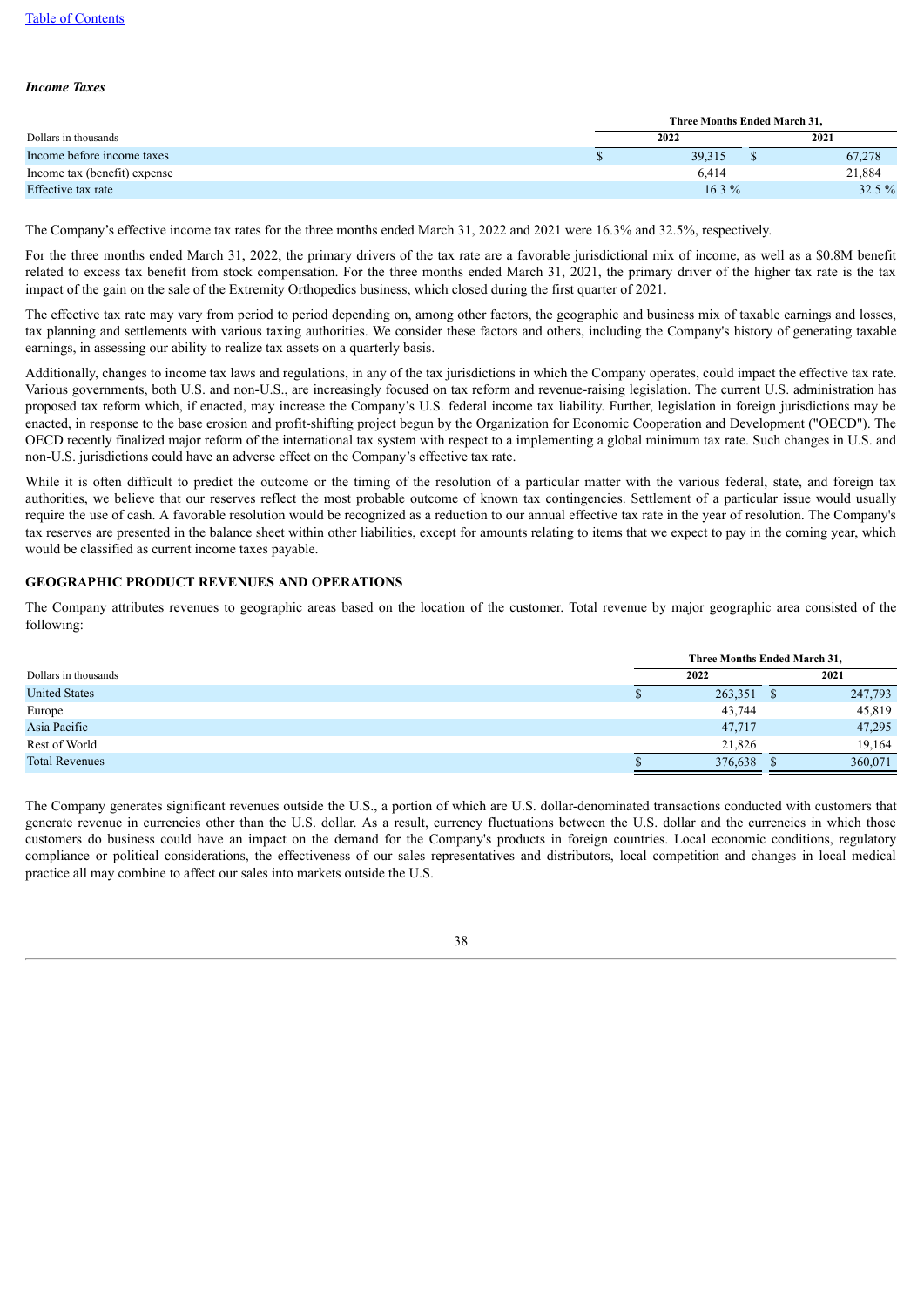Domestic revenues increased by \$15.6 million for the three months ended March 31, 2022 compared to the same period last year. European sales decreased by \$2.1 million for the three months ended March 31, 2022 compared to the same period last year. Sales to customers in Asia Pacific increased by \$0.4 million for the three months ended March 31, 2022. The Rest of World for the three months ended March 31, 2022 increased by \$2.7 million compared to the same period last year. The international revenues were impacted by \$4.6 million of unfavorable foreign exchange impact, with the larger impact in Europe. The increase in global revenues, inclusive of a \$4.6 million unfavorable foreign exchange impact on revenue, was primarily driven by the strong recovery of procedures as well as favorable order timing for our private label business. Sales in China, Japan, Europe, Canada and our indirect markets continue to drive international growth.

### **LIQUIDITY AND CAPITAL RESOURCES**

#### **Working Capital**

The Company's working capital as of March 31, 2022 and December 31, 2021 was \$750.2 million and \$813.7 million, respectively. Working capital consists of total current assets less total current liabilities as presented in the consolidated balance sheets.

# **Cash and Marketable Securities**

The Company had cash and cash equivalents totaling approximately \$407.1 million and \$513.4 million at March 31, 2022 and December 31, 2021 respectively, which are valued based on Level 1 measurements in the fair value hierarchy. At March 31, 2022, our non-U.S. subsidiaries held approximately \$260.5 million of cash and cash equivalents that are available for use outside the U.S. The Company asserts that it has the ability and intends to indefinitely reinvest the undistributed earnings from its foreign operations unless there is no material tax cost to remit the earnings into the U.S.

#### **Cash Flows**

|                                              |            | Three Months Ended March 31, |            |  |
|----------------------------------------------|------------|------------------------------|------------|--|
| Dollars in thousands                         | 2022       |                              | 2021       |  |
| Net cash provided by operating activities    | 44.344     |                              | 69,081     |  |
| Net cash used in investing activities        | (14.067)   |                              | (117, 566) |  |
| Net cash used in financing activities        | (133, 465) |                              | (3,015)    |  |
| Effect of exchange rate fluctuations on cash | (3,168)    |                              | (9,690)    |  |

#### *Cash Flows Provided by Operating Activities*

Operating cash flows for the three months ended March 31, 2022 decreased by \$24.7 million compared to the same period in 2021. Net income after removing the impact of the gain on sale of business and non-cash adjustments increased for the three months ended March 31, 2022 by approximately \$31.0 million as compared to the same period in 2021 primarily due to earnings from higher revenues, partially offset by higher expense related to support for key growth initiatives in research and development, selling and marketing areas. The changes in assets and liabilities, net of business acquisitions, decreased cash flows by \$29.8 million as compared to the increase of \$26.0 million for the same period in 2021. The change in 2022 is mainly attributable to increases in inventory to support increased sales and decrease in accounts payable, accrued expenses and other current liabilities due to increased payments processed in the quarter. The changes in 2021 were primarily due to reduction in accounts receivable due to strong cash collections and increases in accounts payable, accrued expenses and other current liabilities.

Operating cash flows for the three months ended March 31, 2021 increased by \$48.3 million compared to the same period in 2020. For the three months ended March 31, 2021, net income after removing the impact of the gain on sale of business and non-cash adjustments decreased by approximately \$10.1 million. The changes in assets and liabilities increased cash flows by \$26.0 million primarily due to operating cash flow contributions of accounts receivable for the three months ended March 31, 2021 when compared to the prior year. In addition, the increase was also driven by an increase in accounts payables, accrued expenses and other current liabilities for the three months ended March 31, 2021.

#### *Cash Flows Used in Investing Activities*

During the three months ended March 31, 2022, the Company paid \$9.3 million for capital expenditures to support operations improvement initiatives at a number of our manufacturing facilities and other information technology investments as well as the final \$4.7 million payment related to the final developmental milestone for Rebound Therapeutics Corporation.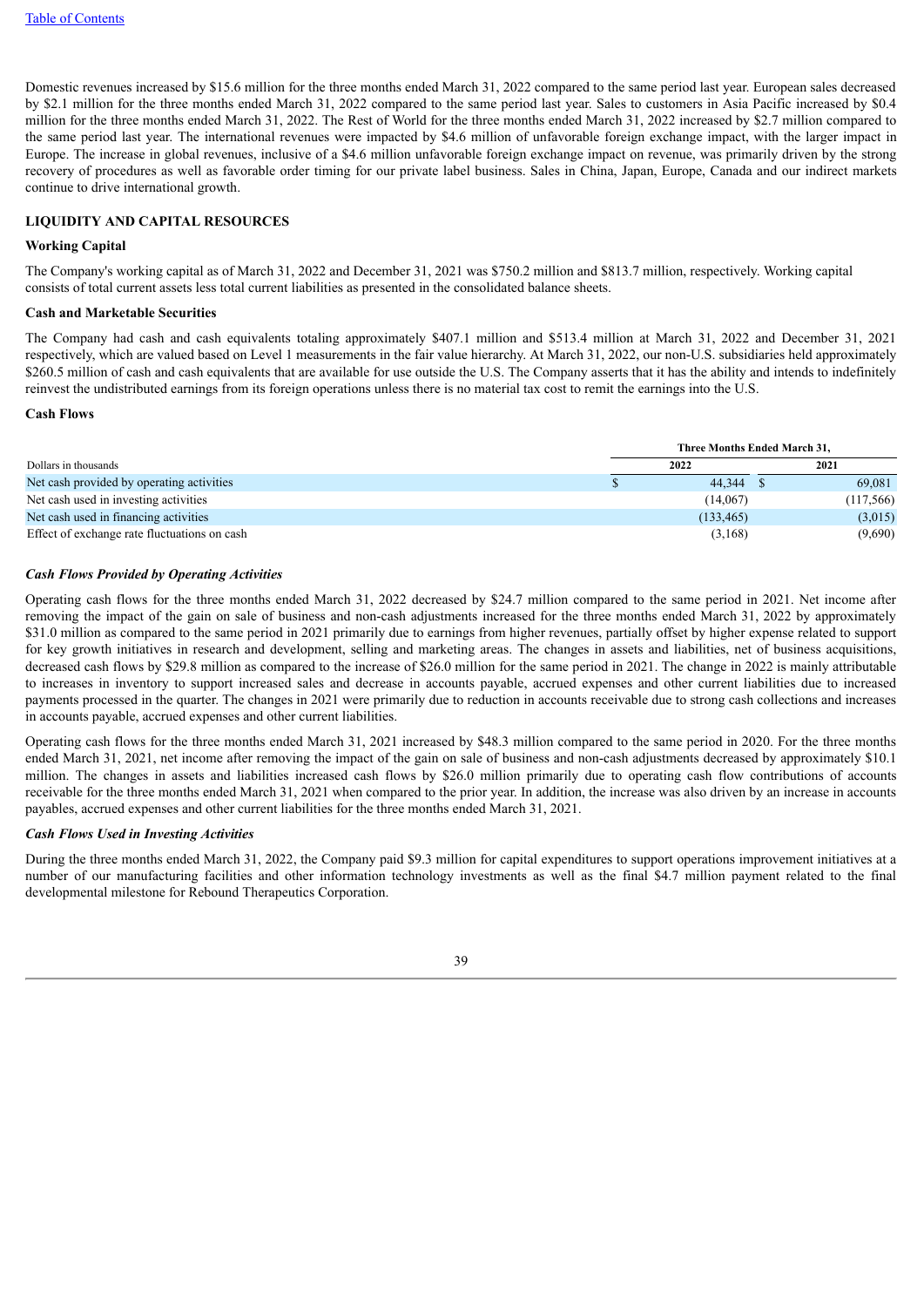During the three months ended March 31, 2021, we paid a net cash amount of \$302.6 million in relation to the acquisition of ACell Inc. and received net proceeds of \$191.7 million for the sale of the Extremity Orthopedics business. The Company also paid for \$6.7 million capital expenditures to support operations improvement initiatives at a number of our manufacturing facilities and other information technology investments

### *Cash Flows Used in Financing Activities*

Uses of cash from financing activities in the three months ended March 31, 2022 related to the repurchase of treasury stock of \$125.0 million under the 2022 accelerated share repurchase agreement, repayments of \$11.8 million under our Senior Credit Facility and Securitization Facility. In addition, the Company had \$9.2 million in cash taxes paid for net equity settlements.

Sources of cash from financing activities for the three months ended March 31, 2022 were \$11.3 million borrowing under our Senior Credit Facility and Securitization Facility and \$1.2 million proceeds from the exercise of stock options.

Uses of cash from financing activities in the three months ended March 31, 2021 were \$2.2 million proceeds from the exercise of stock options which was partially offset by net repayments of \$1.6 million on the Securitization Facility offset and \$3.6 million cash taxes paid in net equity settlement.

### **Amended and Restated Senior Credit Agreement, Convertible Senior Notes, Securitization and Related Hedging Activities**

See Note 6*, Debt,* to the Notes to Consolidated Financial Statements (Part I, Item 1 of this Form 10-Q) for a discussion of our Amended and Restated Senior Credit Agreement, the 2025 Notes and Securitization Facility and Note 7, *Derivative Instruments,* to the Notes to Consolidated Financial Statements (Part I, Item 1 of this Form 10-Q) for discussion of our hedging activities. We are forecasting that sales and earnings for the next twelve months will be sufficient to remain in compliance with our financial covenants under the terms of the February 2020 Amendment and July 2020 Amendment to the Senior Credit Facility.

# **Share Repurchase Plan**

On January 12, 2022, the Company entered into a \$125.0 million accelerated share repurchase ("2022 ASR") and received 1.48 million shares of the Company common stock at inception of the 2022 ASR, which represented approximately 80% of the expected total shares under the 2022 ASR. On March 24, 2022, the early exercise provision under the 2022 ASR was exercised by 2022 ASR counterparty. Upon settlement of the 2022 ASR on March 24, 2022, the Company received an additional 0.46 million shares determined using the volume-weighted average price of the Company's common stock during the term of the 2022 ASR.

On April 26, 2022, the Board of Directors authorized the Company to repurchase up to \$225.0 million of the Company's common stock. The program allows the Company to repurchase its shares opportunistically from time to time. The repurchase authorization expires in December 2024. This stock repurchase authorization replaces the previous \$225 million stock repurchase authorization, of which \$100 million remained authorized at the time of its replacement, and which was otherwise set to expire on December 31, 2022. Purchases may be affected through one or more open market transactions, privately negotiated transactions, transactions structured through investment banking institutions, or a combination of the foregoing

See Note 11, *Treasury Stock* of the Notes to Consolidated Financial Statements (Part I, Item 1 of this Form 10-Q) for further details.

#### **Dividend Policy**

We have not paid any cash dividends on our common stock since our formation. Our Senior Credit Facility limits the amount of dividends that we may pay. Any future determinations to pay cash dividends on our common stock will be at the discretion of the Board and will depend upon our financial condition, results of operations, cash flows and other factors deemed relevant by the Board.

#### **Capital Resources**

We believe that our cash and available borrowings under the Senior Credit Facility are sufficient to finance our operations and capital expenditures for the foreseeable future. Our future capital requirements will depend on many factors, including the growth of our business, the timing and introduction of new products and investments, strategic plans and acquisitions, among others. Additional sources of liquidity available to us include short term borrowings and the issuance of long term debt and equity securities.

### **Off-Balance Sheet Arrangements**

We do not have any off-balance sheet financing arrangements during the three months ended March 31, 2022 that have or are reasonably likely to have, a current or future effect on our financial condition, changes in financial condition, revenues or expenses, results of operations, liquidity, capital expenditures or capital resources that are material to our interests.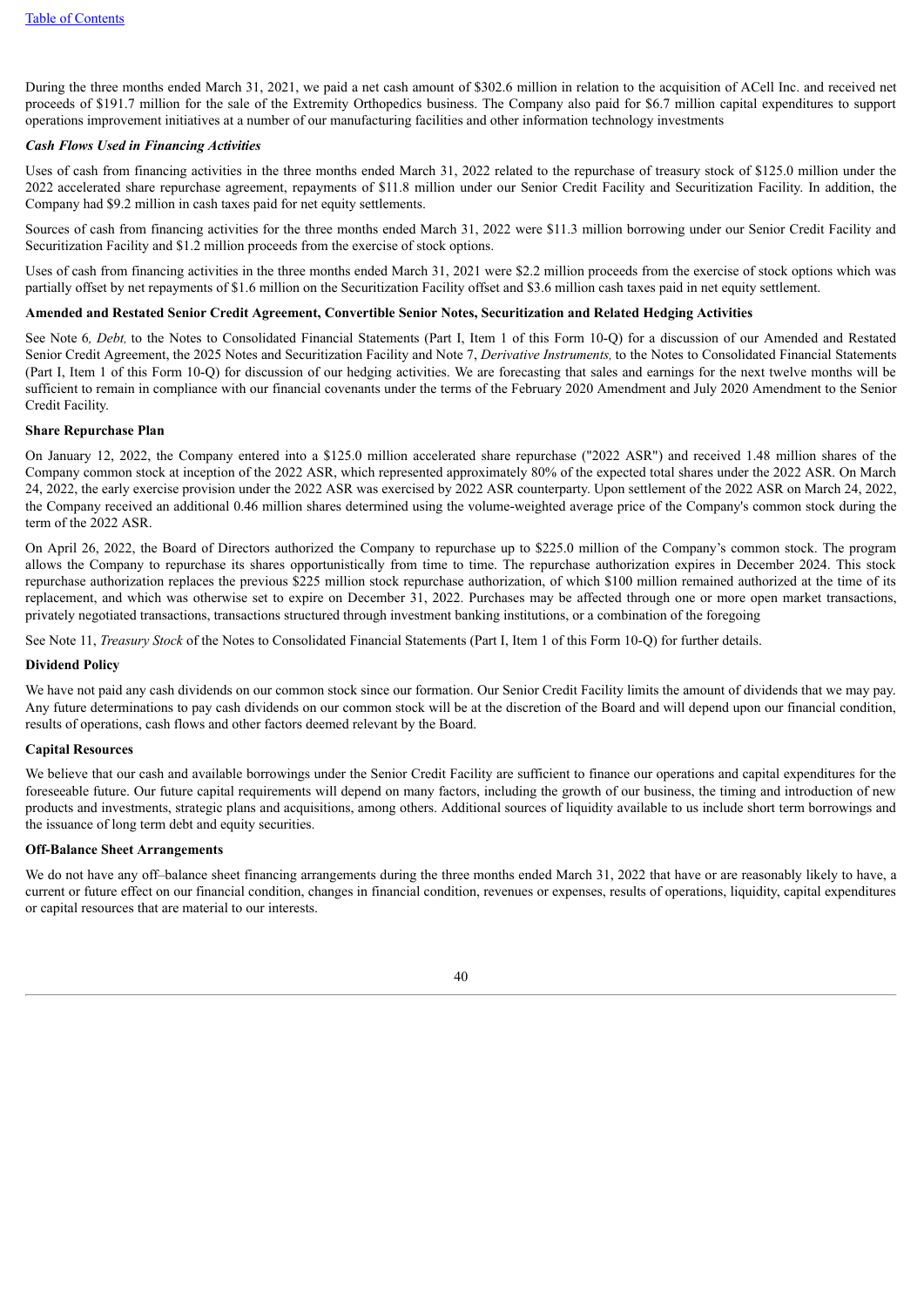# **Contractual Obligations and Commitments**

We will continue to have cash requirements to support seasonal working capital needs and capital expenditures, to pay interest, to service debt, and to fund acquisitions. As part of our ongoing operations, we enter into contractual arrangements that obligate us to make future cash payments.

Our primary obligations include principal and interest payments on revolving portion and Term Loan component of the Senior Credit Facility, Securitization Facility and Convertible Securities. See Note 6*, Debt,* to the Notes to Consolidated Financial Statements (Part I, Item 1 of this Form 10-Q) for details. The Company also leases some of our manufacturing facilities and office buildings which have future minimum lease payments associated. See Note 10, *Leases and Related Party Leases* to the Notes to Consolidated Financial Statements (Part I, Item 1 of this Form 10-Q) for a schedule of our future minimum lease payments. Amounts related to the Company's other obligations, including employment agreements and purchase obligations were not material.

The Company has contingent consideration obligation related to prior and current year acquisitions and future pension contribution obligations. See Note 9, *Defined Benefit Plans* and Note 16, *Commitments and Contingencies* to the Notes to Consolidated Financial Statements (Part I, Item 1 of this Form 10-Q) for details. The associated obligations are not fixed. The Company also has a liability for uncertain tax benefits including interest and penalties. See Note 12, *Income Taxes* to the Notes to Consolidated Financial Statements (Part I, Item 1 of this Form 10-Q) for details. The Company cannot make a reliable estimate of the period in which the uncertain tax benefits may be realized.

# **Employee Termination Benefits**

The Company incurred restructuring costs related to employee terminations associated with a future plant closure in the consolidated statement of operations for the three months ended March 31, 2022, Restructuring costs were included in accrued expenses and other current liabilities in the consolidated balance sheet for the three months ended March 31, 2022 and year ended December 31, 2021. See Note 1, *Basis of Presentation* of the Notes to Consolidated Financial Statements (Part I, Item 1 of this Form 10-Q) for additional details.

# **OTHER MATTERS**

## **Critical Accounting Estimates**

The critical accounting estimates included in the Company's Annual Report on Form 10-K for the fiscal year ended December 31, 2021 have not materially changed.

# **Recently Issued Accounting Standards**

Information regarding new accounting pronouncements is included in Note 1, *Basis of Presentation* to the current period's condensed consolidated financial statements.

## <span id="page-40-0"></span>**ITEM 3. QUANTITATIVE AND QUALITATIVE DISCLOSURES ABOUT MARKET RISK**

We are exposed to various market risks, including changes in foreign currency exchange rates and interest rates that could adversely affect our results of operations and financial condition. To manage the volatility relating to these typical business exposures, we may enter into various derivative transactions when appropriate. We do not hold or issue derivative instruments for trading or other speculative purposes.

# **Foreign Currency Exchange and Other Rate Risks**

We operate on a global basis and are exposed to the risk that changes in foreign currency exchange rates could adversely affect our financial condition. results of operations and cash flows. We are primarily exposed to foreign currency exchange rate risk with respect to transactions and net assets denominated in Euros, British pounds, Swiss francs, Canadian dollars, Japanese yen, Mexican pesos, Brazilian reais, Australian dollars and Chinese yuan. We manage the foreign currency exposure centrally, on a combined basis, which allows us to net exposures and to take advantage of any natural offsets. To mitigate the impact of currency fluctuations on transactions denominated in nonfunctional currencies, we periodically enter into derivative financial instruments in the form of foreign currency exchange forward contracts with major financial institutions. We temporarily record realized and unrealized gains and losses on these contracts that qualify as cash flow hedges in other comprehensive income, and then recognize them in other income or expense when the hedged item affects net earnings.

From time to time, we enter into foreign currency forward exchange contracts to manage currency exposures for transactions denominated in a currency other than an entity's functional currency. As a result, the impact of foreign currency gains/losses recognized in earnings are partially offset by gains/losses on the related foreign currency forward exchange contracts in the same reporting period. Refer to Note 7, *Derivative Instruments* of the Notes to Consolidated Financial Statements (Part I, Item 1 of this Form 10-Q) for further information.

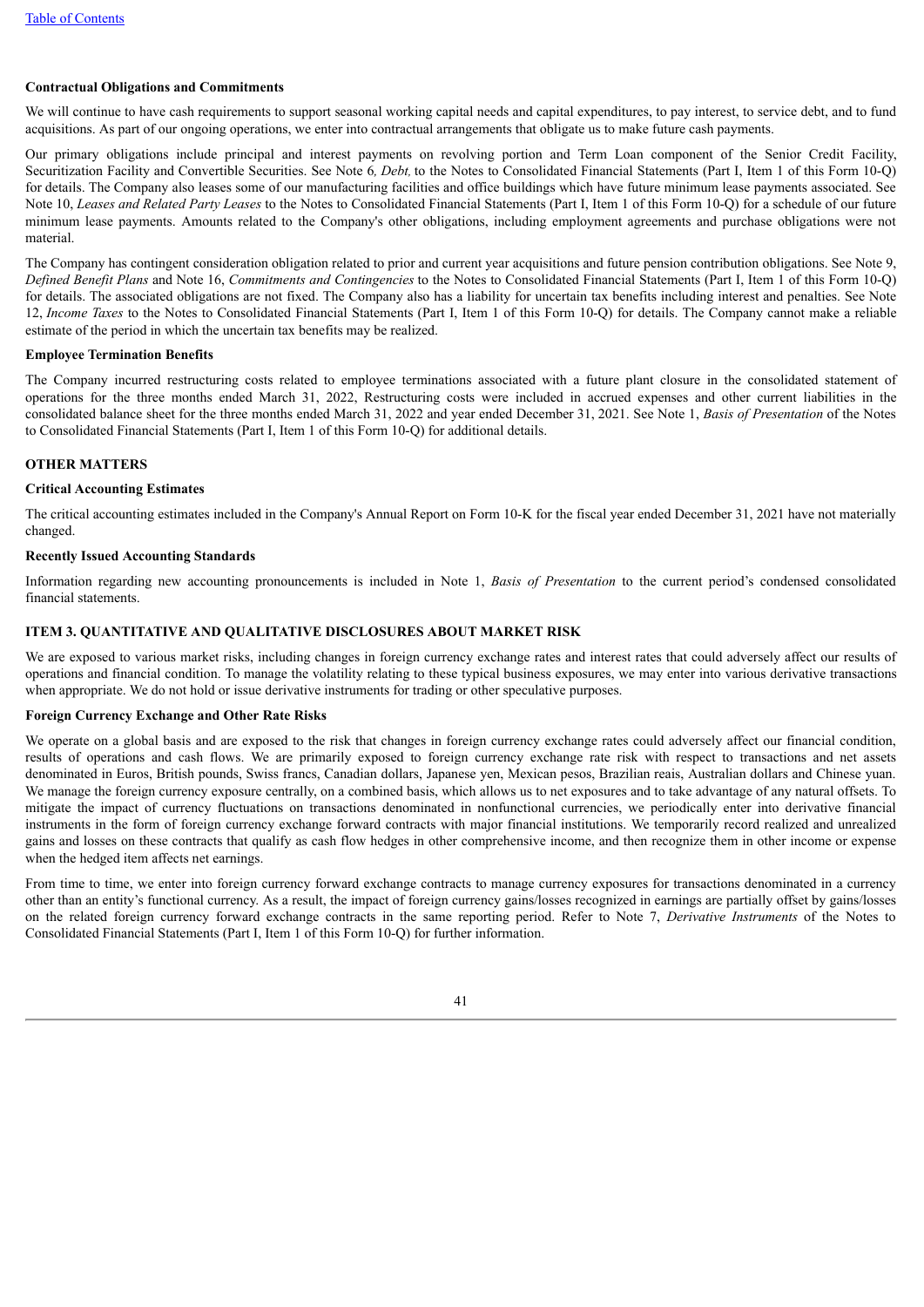We maintain written policies and procedures governing our risk management activities. With respect to derivatives, changes in hedged items are generally expected to be completely offset by changes in the fair value of hedge instruments. Consequently, foreign currency exchange contracts would not subject us to material risk due to exchange rate movements, because gains and losses on these contracts offset gains and losses on the assets, liabilities or transactions being hedged.

The results of operations discussed herein have not been materially affected by inflation.

#### **Interest Rate Risk**

*Cash and Cash Equivalents* - We are exposed to the risk of interest rate fluctuations on the interest income earned on our cash and cash equivalents. A hypothetical 100 basis points movement in interest rates applicable to our cash and cash equivalents outstanding at March 31, 2022 would increase interest income by approximately \$4.1 million on an annual basis. No significant decrease in interest income would be expected based on our current earnings on our cash balances. We are subject to foreign currency exchange risk with respect to cash balances maintained in foreign currencies.

*Debt* - Our interest rate risk relates primarily to U.S. dollar LIBOR-indexed borrowings. We use interest rate swap derivative instruments to manage our earnings and cash flow exposure to changes in interest rates. These interest rate swaps fix the interest rate on a portion of our expected LIBOR-indexed floating-rate borrowings. These interest rate swaps were designated as cash flow hedges as of March 31, 2022. The total notional amounts related to the Company's interest rate swaps were \$1.8 billion with \$875.0 million effective as of March 31, 2022. Based on our outstanding borrowings at March 31, 2022, a 100 basis points change in interest rates would have impacted interest expense on the unhedged portion of the debt by \$1.1 million on an annualized basis. See Note 7, *Derivative Instruments*, for the details of interest rate swaps.

#### <span id="page-41-0"></span>**ITEM 4. CONTROLS AND PROCEDURES**

#### **Evaluation of Disclosure Controls and Procedures**

The Company maintains disclosure controls and procedures that are designed to provide reasonable assurance that information required to be disclosed in our Exchange Act report is recorded, processed, summarized and reported within the time periods specified in the SEC's rules and forms and that such information is accumulated and communicated to our management, including our principal executive officer and principal financial officer, as appropriate, to allow timely decisions regarding required disclosure. Disclosure controls and procedures, no matter how well designed and operated, can provide only reasonable assurance of achieving the desired control objectives, and management is required to apply its judgment in evaluating the cost-benefit relationship of possible controls and procedures. Management has designed our disclosure controls and procedures to provide reasonable assurance of achieving the desired control objectives.

As required by Exchange Act Rule 13a-15(b), the Company has carried out an evaluation, under the supervision and with the participation of our management, including our principal executive officer and principal financial officer, of the effectiveness of the design and operation of our disclosure controls and procedures as of March 31, 2022. Based upon this evaluation, our principal executive officer and principal financial officer concluded that our disclosure controls and procedures were effective as of March 31, 2022 to provide such reasonable assurance.

#### **Changes in Internal Control Over Financial Reporting**

There were no changes in our internal control over financial reporting (as defined in Rule 13a-15(f) under the Exchange Act) that occurred during the quarter ended March 31, 2022 that have materially affected, or are reasonably likely to materially affect, our internal control over financial reporting.

In response to business integration activities, the Company has and will continue to further align and streamline the design and operation of the financial control environment to be responsive to the changing business model.

#### <span id="page-41-1"></span>**PART II. OTHER INFORMATION**

# <span id="page-41-2"></span>**ITEM 1. LEGAL PROCEEDINGS**

Information pertaining to legal proceedings can be found in Note 16, *Commitment and Contingencies*.

#### <span id="page-41-3"></span>**ITEM 1A. RISK FACTORS**

<span id="page-41-4"></span>There have been no material changes in the Company's risk factors included in our Annual Report on Form 10-K for the fiscal year ended December 31, 2021 and subsequent periodic reports filed with the Securities and Exchange Commission pursuant to the Securities Exchange Act of 1934, as amended (the "Exchange Act").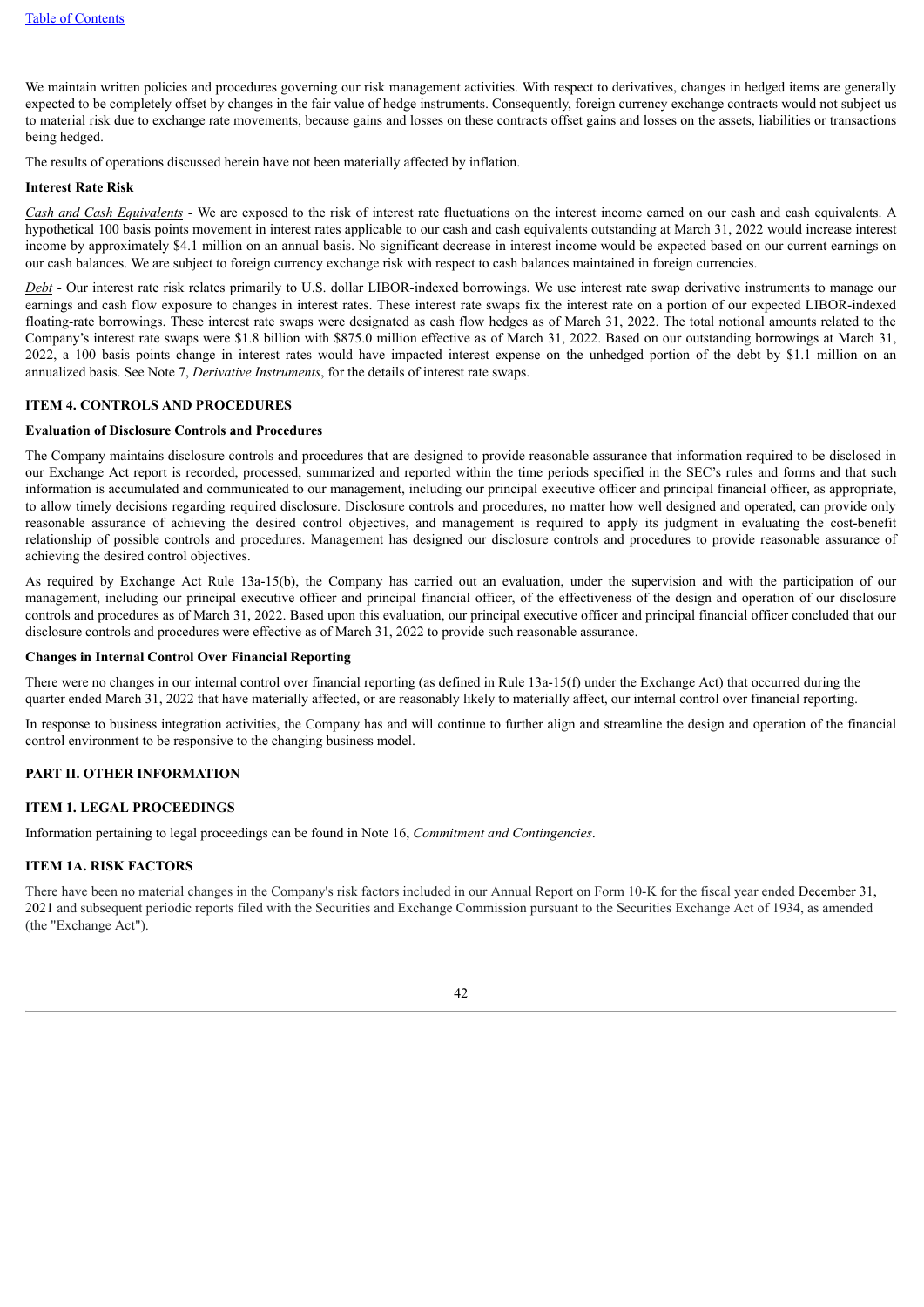# **ITEM 2. UNREGISTERED SALES OF EQUITY SECURITIES AND USE OF PROCEEDS**

The following table provides information about purchases by the Company during the quarter ended March 31, 2022 of equity securities that are registered by the Company pursuant to Section 12 of the Exchange Act. Subject to applicable law, share repurchases may be made from time to time in open market transactions, privately negotiated transactions including accelerated share repurchase agreements, or pursuant to instruments and plans complying with Rule 10b5-1 under the Exchange Act, among other types of transactions and arrangements.

| <b>Issuer purchases of equity securities</b> |                                                                                        |       |                                                                                                |             |  |
|----------------------------------------------|----------------------------------------------------------------------------------------|-------|------------------------------------------------------------------------------------------------|-------------|--|
| Period                                       | <b>Total number of shares</b><br>Average price paid<br>purchased by month<br>per share |       | Total number of shares purchased by month as part<br>of publicly announced repurchase programs |             |  |
| $01/01/22 - 01/31/22$                        | 1,477,760                                                                              | 64.50 | 1,477,760                                                                                      | 100,000,000 |  |
| $02/01/22 - 02/28/22$                        |                                                                                        |       |                                                                                                | 100,000,000 |  |
| $03/01/22 - 03/31/22$                        | 460.250                                                                                | 64.50 | 460.250                                                                                        | 100,000,000 |  |
|                                              | 1,938,010                                                                              | 64.50 | 1,938,010                                                                                      | 100,000,000 |  |

On December 7, 2020, the Board of Directors authorized the Company to repurchase up to \$225.0 million of the Company's common stock (the "repurchase program"). As part of the repurchase program, we entered into an accelerated share repurchase agreement with a bank in January 2022 to repurchase an aggregate of \$125 million of our common stock (the "2022 ASR"). In January 2022, we received 1.48 million shares of Company common stock at inception of the 2022 ASR, which represented approximately 80% of the expected total shares under the 2022 ASR. In March 2022, the 2022 ASR transaction was completed, and an additional 0.46 million shares were delivered pursuant to the accelerated share repurchase agreement. The 1.9 million shares delivered in connection with the 2022 ASR were the only shares of Integra common stock we repurchased during the first quarter of 2022.

See Note 11, *Treasury Stock* of the Notes to Consolidated Financial Statements (Part I, Item 1 of this Form 10-Q) for additional information regarding our share repurchase program and the 2022 ASR.

# <span id="page-42-0"></span>**ITEM 4. MINE SAFETY DISCLOSURES**

Not applicable.

#### <span id="page-42-1"></span>**ITEM 5. OTHER INFORMATION**

<span id="page-42-2"></span>Not applicable.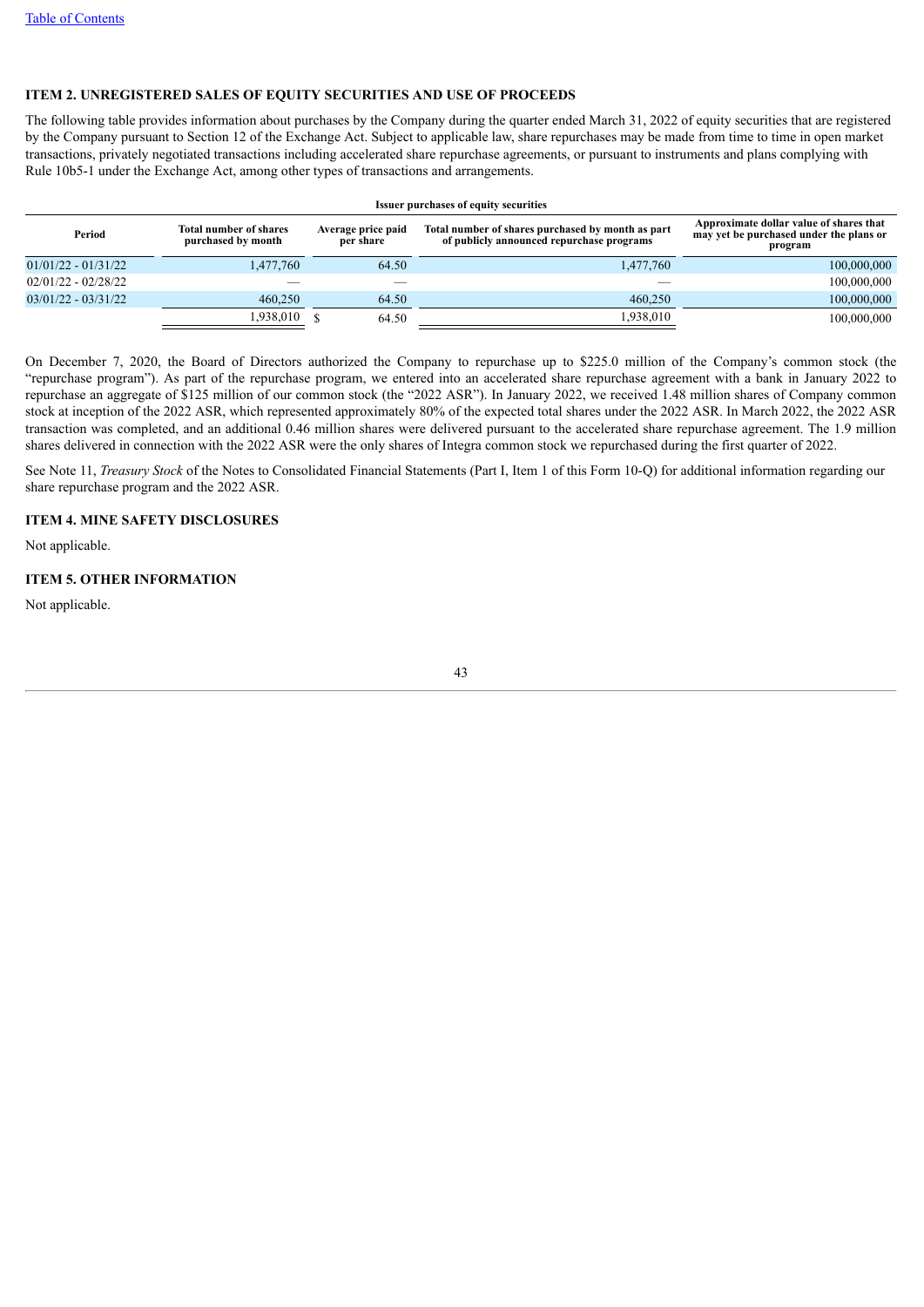# **ITEM 6. EXHIBITS**

| Exhibits    |                                                                                                                                                                    |
|-------------|--------------------------------------------------------------------------------------------------------------------------------------------------------------------|
| $*31.1$     | Certification of Principal Executive Officer Pursuant to Section 302 of the Sarbanes-Oxley Act of 2002                                                             |
| $*31.2$     | <u>Certification of Principal Financial Officer Pursuant to Section 302 of the Sarbanes-Oxley Act of 2002</u>                                                      |
| $*32.1$     | Certification of Principal Executive Officer Pursuant to Section 906 of the Sarbanes-Oxley Act of 2002                                                             |
| $*32.2$     | Certification of Principal Financial Officer Pursuant to Section 906 of the Sarbanes-Oxley Act of 2002                                                             |
| $*101$ INS  | XBRL Instance Document - the instance document does not appear in the Interactive Data File because its XBRL tags are embedded<br>within the Inline XBRL document. |
| *†101.SCH   | <b>XBRL Taxonomy Extension Schema Document</b>                                                                                                                     |
| $*101.CAL$  | <b>XBRL Taxonomy Extension Calculation Linkbase Document</b>                                                                                                       |
| $*101.$ DEF | <b>XBRL Definition Linkbase Document</b>                                                                                                                           |
| $*101.LAB$  | XBRL Taxonomy Extension Labels Linkbase Document                                                                                                                   |
| *†101.PRE   | XBRL Taxonomy Extension Presentation Linkbase Document                                                                                                             |
|             |                                                                                                                                                                    |

- 104 Cover Page Interactive Data File (formatted as Inline XBRL and contained in Exhibit 101)
- \* Filed herewith
- # Indicates a management contract or compensatory plan or arrangement.
- <span id="page-43-0"></span>† The financial information of Integra LifeSciences Holdings Corporation Quarterly Report on Form 10-Q for the quarter ended March 31, 2022 filed on April 27, 2022 formatted in XBRL (Extensible Business Reporting Language): (i) the Condensed Consolidated Statements of Operations and Comprehensive Income, (ii) the Condensed Consolidated Balance Sheets, (iii) Parenthetical Data to the Condensed Consolidated Balance Sheets, (iv) the Condensed Consolidated Statements of Cash Flows, and (v) Notes to Condensed Consolidated Financial Statements, is furnished electronically herewith.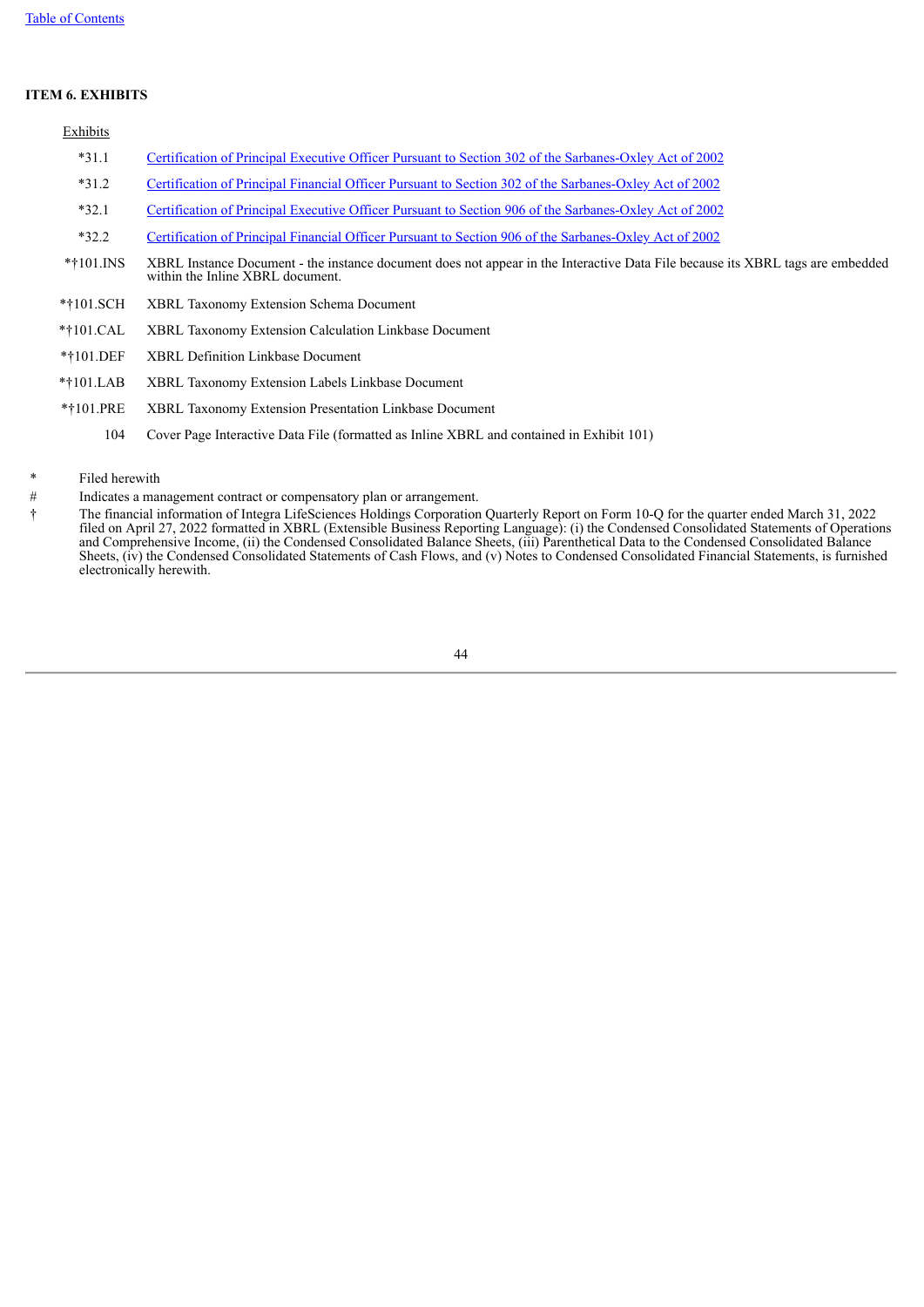# **SIGNATURES**

Pursuant to the requirements of the Securities Exchange Act of 1934, the registrant has duly caused this report to be signed on its behalf by the undersigned thereunto duly authorized.

|       |                | <b>INTEGRA LIFESCIENCES HOLDINGS CORPORATION</b>     |
|-------|----------------|------------------------------------------------------|
| Date: | April 27, 2022 | /s/ Jan De Witte                                     |
|       |                | Jan De Witte                                         |
|       |                | President and Chief Executive Officer                |
|       |                | (Principal Executive Officer)                        |
|       |                |                                                      |
| Date: | April 27, 2022 | /s/ Carrie L. Anderson                               |
|       |                | Carrie L. Anderson                                   |
|       |                | Executive Vice President and Chief Financial Officer |
|       |                | (Principal Financial Officer)                        |
|       |                |                                                      |
| Date: | April 27, 2022 | /s/ Jeffrey A. Mosebrook                             |
|       |                | Jeffrey A. Mosebrook                                 |
|       |                | Senior Vice President, Finance                       |
|       |                | (Principal Accounting Officer)                       |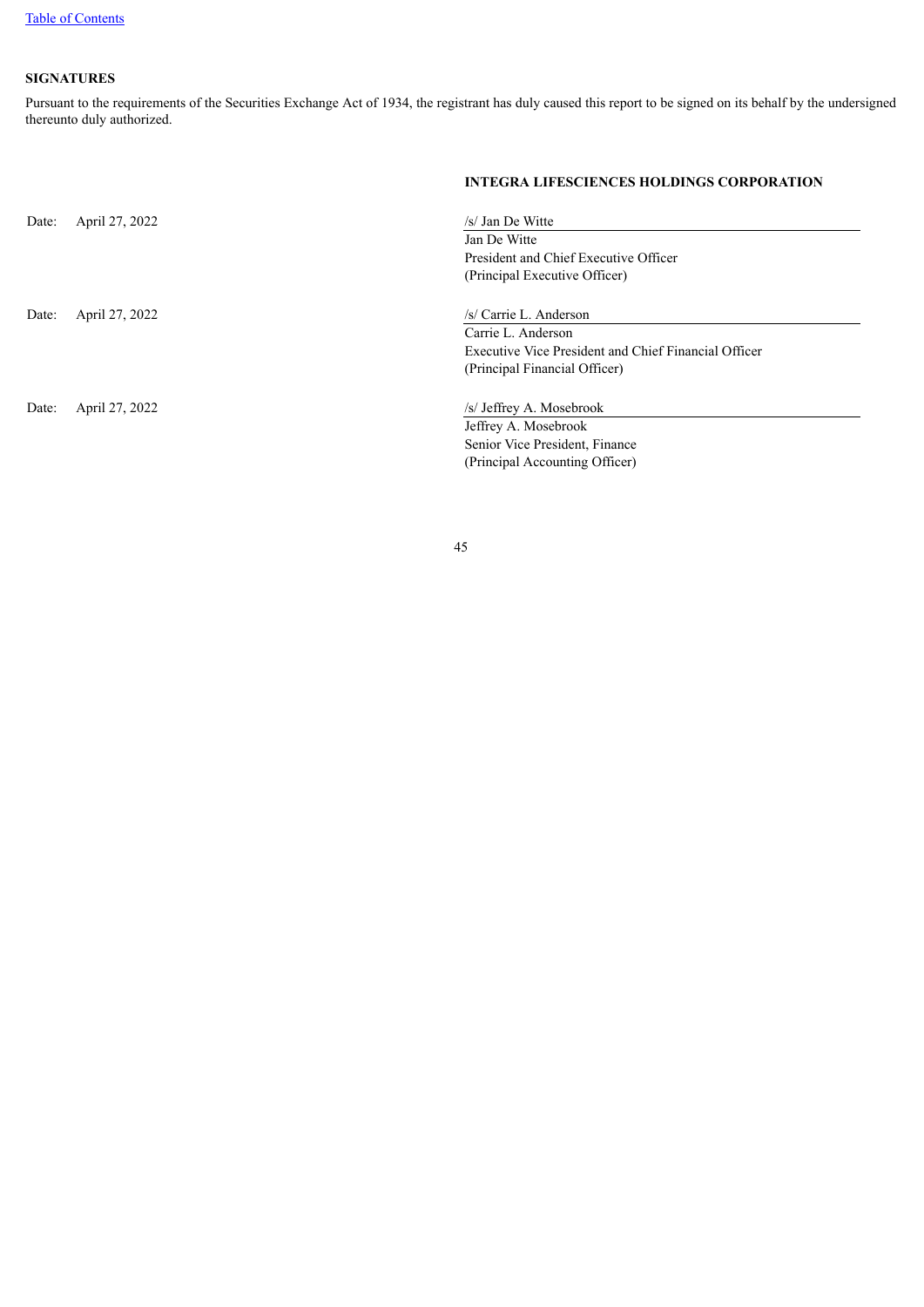# **Certification of Principal Executive Officer Pursuant to Section 302 of the Sarbanes-Oxley Act of 2002**

<span id="page-45-0"></span>I, Jan De Witte, certify that:

- 1. I have reviewed this quarterly report on Form 10-Q of Integra LifeSciences Holdings Corporation;
- 2. Based on my knowledge, this report does not contain any untrue statement of a material fact or omit to state a material fact necessary to make the statements made, in light of the circumstances under which such statements were made, not misleading with respect to the period covered by this report;
- 3. Based on my knowledge, the financial statements, and other financial information included in this report, fairly present in all material respects the financial condition, results of operations and cash flows of the registrant as of, and for, the periods presented in this report;
- 4. The registrant's other certifying officer and I are responsible for establishing and maintaining disclosure controls and procedures (as defined in Exchange Act Rules 13a-15(e) and 15d-15(e)) and internal control over financial reporting (as defined in Exchange Act Rules 13a-15(f) and 15d- $15(f)$ ) for the registrant and we have:
	- (a) designed such disclosure controls and procedures, or caused such disclosure controls and procedures to be designed under our supervision, to ensure that material information relating to the registrant, including its consolidated subsidiaries, is made known to us by others within those entities, particularly during the period in which this report is being prepared;
	- (b) designed such internal control over financial reporting, or caused such internal control over financial reporting to be designed under our supervision, to provide reasonable assurance regarding the reliability of financial reporting and the preparation of financial statements for external purposes in accordance with generally accepted accounting principles;
	- (c) evaluated the effectiveness of the registrant's disclosure controls and procedures and presented in this report our conclusions about the effectiveness of the disclosure controls and procedures, as of the end of the period covered by this report based on such evaluation; and
	- (d) disclosed in this report any change in the registrant's internal control over financial reporting that occurred during the registrant's most recent fiscal quarter (the registrant's fourth fiscal quarter in the case of an annual report) that has materially affected, or is reasonably likely to materially affect, the registrant's internal control over financial reporting; and
- 5. The registrant's other certifying officer and I have disclosed, based on our most recent evaluation of internal control over financial reporting, to the registrant's auditors and the audit committee of the registrant's board of directors (or persons performing the equivalent functions):
	- (a) all significant deficiencies and material weaknesses in the design or operation of internal control over financial reporting which are reasonably likely to adversely affect the registrant's ability to record, process, summarize and report financial information; and
	- (b) any fraud, whether or not material, that involves management or other employees who have a significant role in the registrant's internal control over financial reporting.

Date: April 27, 2022 /s/ Jan De Witte

Jan De Witte *President and Chief Executive Of icer*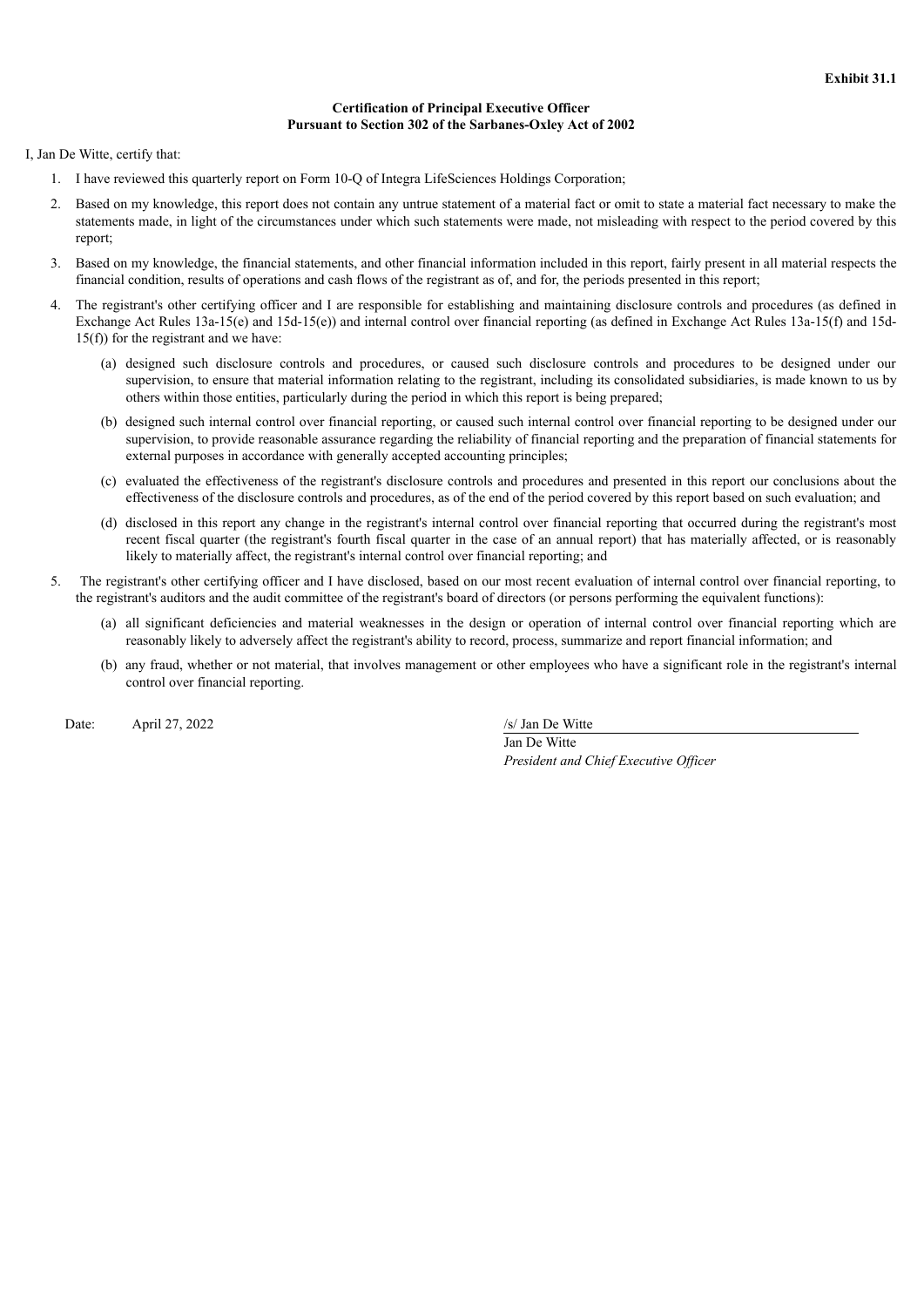# **Certification of Principal Financial Officer Pursuant to Section 302 of the Sarbanes-Oxley Act of 2002**

<span id="page-46-0"></span>I, Carrie L. Anderson, certify that:

- 1. I have reviewed this quarterly report on Form 10-Q of Integra LifeSciences Holdings Corporation;
- 2. Based on my knowledge, this report does not contain any untrue statement of a material fact or omit to state a material fact necessary to make the statements made, in light of the circumstances under which such statements were made, not misleading with respect to the period covered by this report;
- 3. Based on my knowledge, the financial statements, and other financial information included in this report, fairly present in all material respects the financial condition, results of operations and cash flows of the registrant as of, and for, the periods presented in this report;
- 4. The registrant's other certifying officer and I are responsible for establishing and maintaining disclosure controls and procedures (as defined in Exchange Act Rules 13a-15(e) and 15d-15(e)) and internal control over financial reporting (as defined in Exchange Act Rules 13a-15(f) and 15d- $15(f)$ ) for the registrant and we have:
	- (a) designed such disclosure controls and procedures, or caused such disclosure controls and procedures to be designed under our supervision, to ensure that material information relating to the registrant, including its consolidated subsidiaries, is made known to us by others within those entities, particularly during the period in which this report is being prepared;
	- (b) designed such internal control over financial reporting, or caused such internal control over financial reporting to be designed under our supervision, to provide reasonable assurance regarding the reliability of financial reporting and the preparation of financial statements for external purposes in accordance with generally accepted accounting principles;
	- (c) evaluated the effectiveness of the registrant's disclosure controls and procedures and presented in this report our conclusions about the effectiveness of the disclosure controls and procedures, as of the end of the period covered by this report based on such evaluation; and
	- (d) disclosed in this report any change in the registrant's internal control over financial reporting that occurred during the registrant's most recent fiscal quarter (the registrant's fourth fiscal quarter in the case of an annual report) that has materially affected, or is reasonably likely to materially affect, the registrant's internal control over financial reporting; and
- 5. The registrant's other certifying officer and I have disclosed, based on our most recent evaluation of internal control over financial reporting, to the registrant's auditors and the audit committee of the registrant's board of directors (or persons performing the equivalent functions):
	- (a) all significant deficiencies and material weaknesses in the design or operation of internal control over financial reporting which are reasonably likely to adversely affect the registrant's ability to record, process, summarize and report financial information; and
	- (b) any fraud, whether or not material, that involves management or other employees who have a significant role in the registrant's internal control over financial reporting.

Date: April 27, 2022 /s/ Carrie L. Anderson

Carrie L. Anderson *Executive Vice President and Chief Financial Of icer*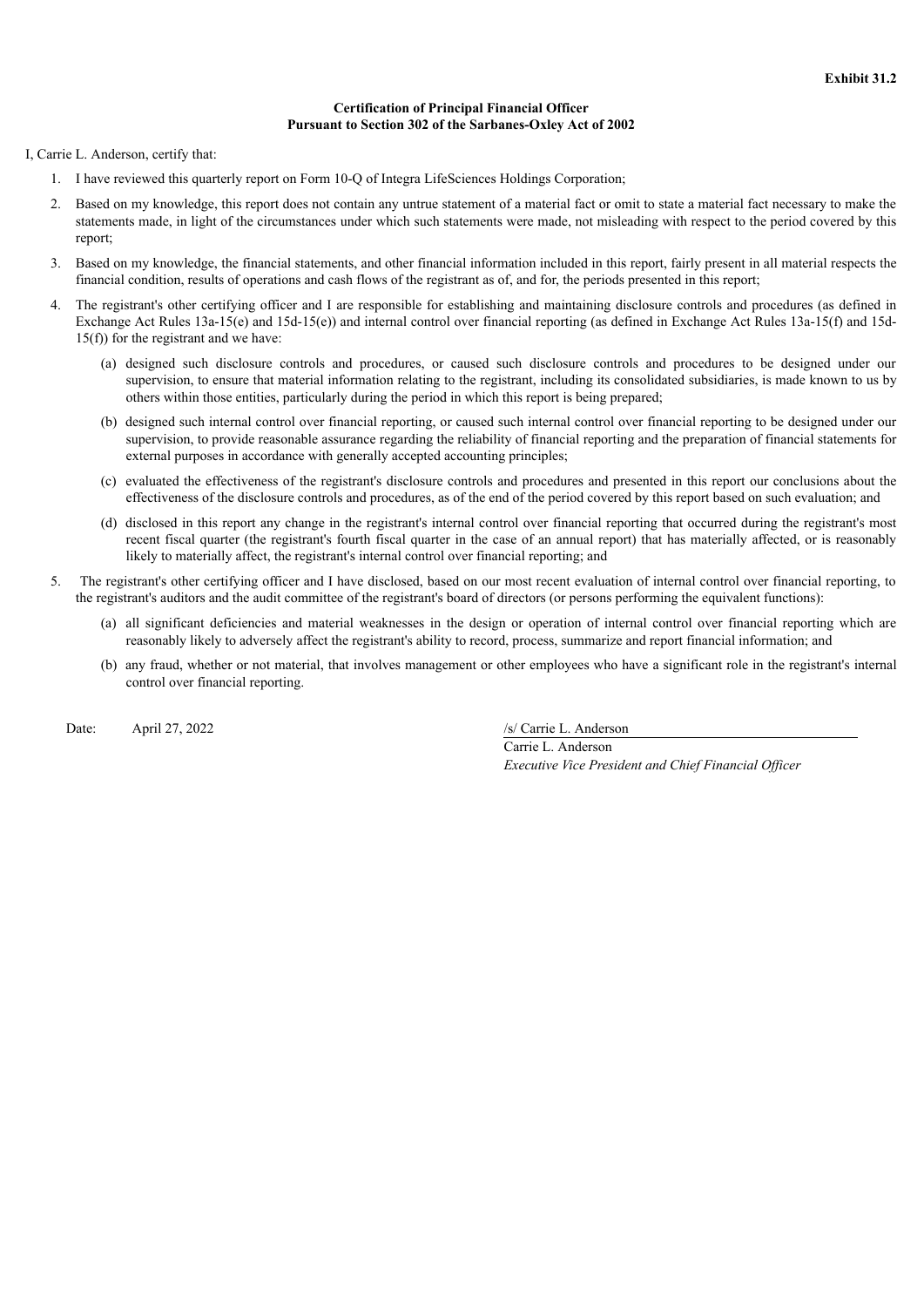# **Certification of Principal Executive Officer Pursuant to Section 906 of the Sarbanes-Oxley Act of 2002**

<span id="page-47-0"></span>I, Jan De Witte, President and Chief Executive Officer of Integra LifeSciences Holdings Corporation (the "Company"), hereby certify that, to my knowledge:

- 1. The Quarterly Report on Form 10-Q of the Company for the quarter ended March 31, 2022 (the "Report") fully complies with the requirement of Section 13(a) or Section 15(d), as applicable, of the Securities Exchange Act of 1934, as amended; and
- 2. The information contained in the Report fairly presents, in all material respects, the financial condition and results of operations of the Company.

Date: April 27, 2022 /s/ Jan De Witte

Jan De Witte *President and Chief Executive Of icer*